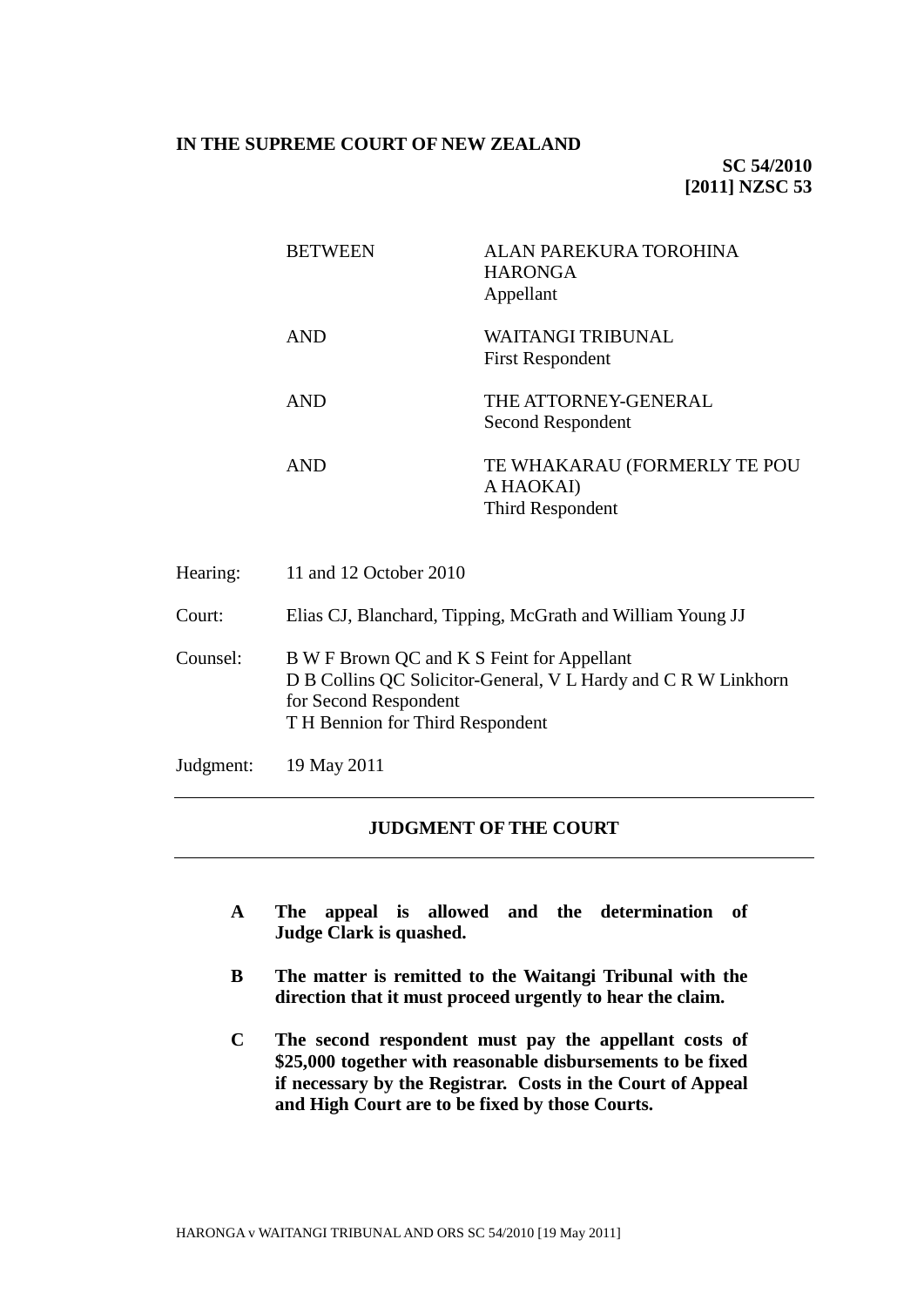### **REASONS**

**Para No**

| Elias CJ, Blanchard, Tipping and McGrath JJ |       |
|---------------------------------------------|-------|
| William Young J                             | [112] |

### **ELIAS CJ, BLANCHARD, TIPPING AND McGRATH JJ**

(Given by Elias CJ and McGrath J)

## **Table of Contents**

| <b>Ongoing negotiations between Te Whakarau and the Crown</b> [96] |  |
|--------------------------------------------------------------------|--|
|                                                                    |  |

# **Introduction**

<span id="page-1-0"></span>[1] The appellant, Mr Haronga, sought an urgent hearing of his July 2008 claim to the Waitangi Tribunal for a recommendation that the Crown return to the owners of Mangatu Blocks Incorporated,<sup>1</sup> of which he is Chairman, 8,626 acres forming part of the Mangatu State Forest. The Waitangi Tribunal had already held in its 2004 report in relation to Turanganui a Kiwa, *Turanga Tangata Turanga Whenua,* that the land claimed had been acquired by the Crown in 1961 from Mangatu Incorporation in breach of the principles of the Treaty of Waitangi.<sup>2</sup> Although a claim to restore the land to Mangatu Incorporation under the compulsory jurisdiction of the Tribunal had been part of the claims included in the district-wide hearings in relation to Turanganui a Kiwa, $3$  the Tribunal made no specific recommendations for remedy in

 $\mathbf{1}$  $\frac{1}{2}$  Referred to throughout as Mangatu Incorporation.

<sup>2</sup> Waitangi Tribunal *Turanga Tangata Turanga Whenua*: *The Report on the Turanganui a Kiwa claims* (WAI 814, 2004) at [15.5.4].

 $3$  The region of Poverty Bay.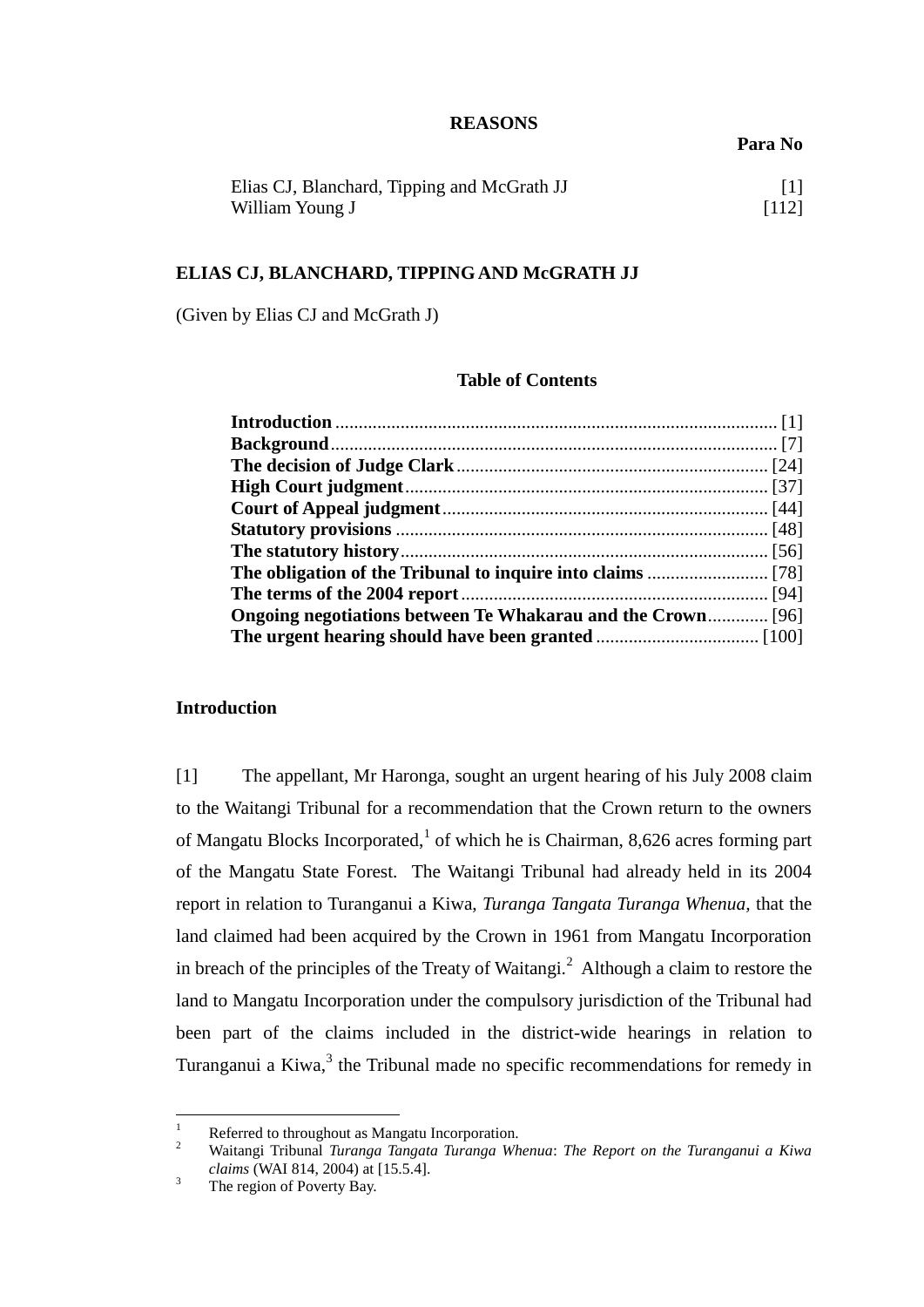its 2004 report, leaving it to Crown and claimants to negotiate a district-wide settlement of all claims but reserving leave to apply further to the Tribunal if necessary. 4

[2] In the negotiations, conducted under the umbrella of Turanga Manu Whiriwhiri for all claimants of the district, the interests of Mangatu Incorporation and Te Aitanga a Mahaki, the hapu to which the owners principally belong, were represented by Te Whakarau (formerly known as Te Pou a Haokai), the third respondent. A draft Agreement in Principle for settlement emerged in July 2008. It became clear then that what is proposed will not include return of the land to Mangatu Incorporation. Instead, Te Whakarau will have an option to purchase the whole or part of the Mangatu forest, including the 1961 lands. The owners of Mangatu Incorporation will share in the overall settlement by reason of their membership of Te Aitanga a Mahaki but will not receive the specific redress they have sought for the Treaty breach in relation to the 1961 lands. It is the intention of the government that the final settlement will be given effect in legislation which will remove the jurisdiction of the Tribunal in respect of the claim on behalf of Mangatu Incorporation seeking a binding recommendation for return of the 1961 land to the proprietors of the Incorporation.

[3] Facing this situation, Mr Haronga filed the further claim in July 2008 seeking return of the 1961 lands to Mangatu Incorporation under the compulsory resumption jurisdiction of the Tribunal contained in s 8HB(1)(a) of the Treaty of Waitangi Act 1975. The jurisdiction to make binding orders in respect of licensed Crown forest land was added to the non-binding powers of recommendation of the Waitangi Tribunal in 1989 by amendment which implemented a compromise of litigation between the Crown and the New Zealand Maori Council. Under the compromise, the Crown gained the right to deal with interests in Crown forest land in advance of Waitangi Tribunal clearance of the land from claim. In exchange, Maori claimants obtained the enhanced protection of a right to resumption of the land, should the Waitangi Tribunal recommend that course.

 $\frac{1}{4}$ 

See the letter of transmittal and [16.5].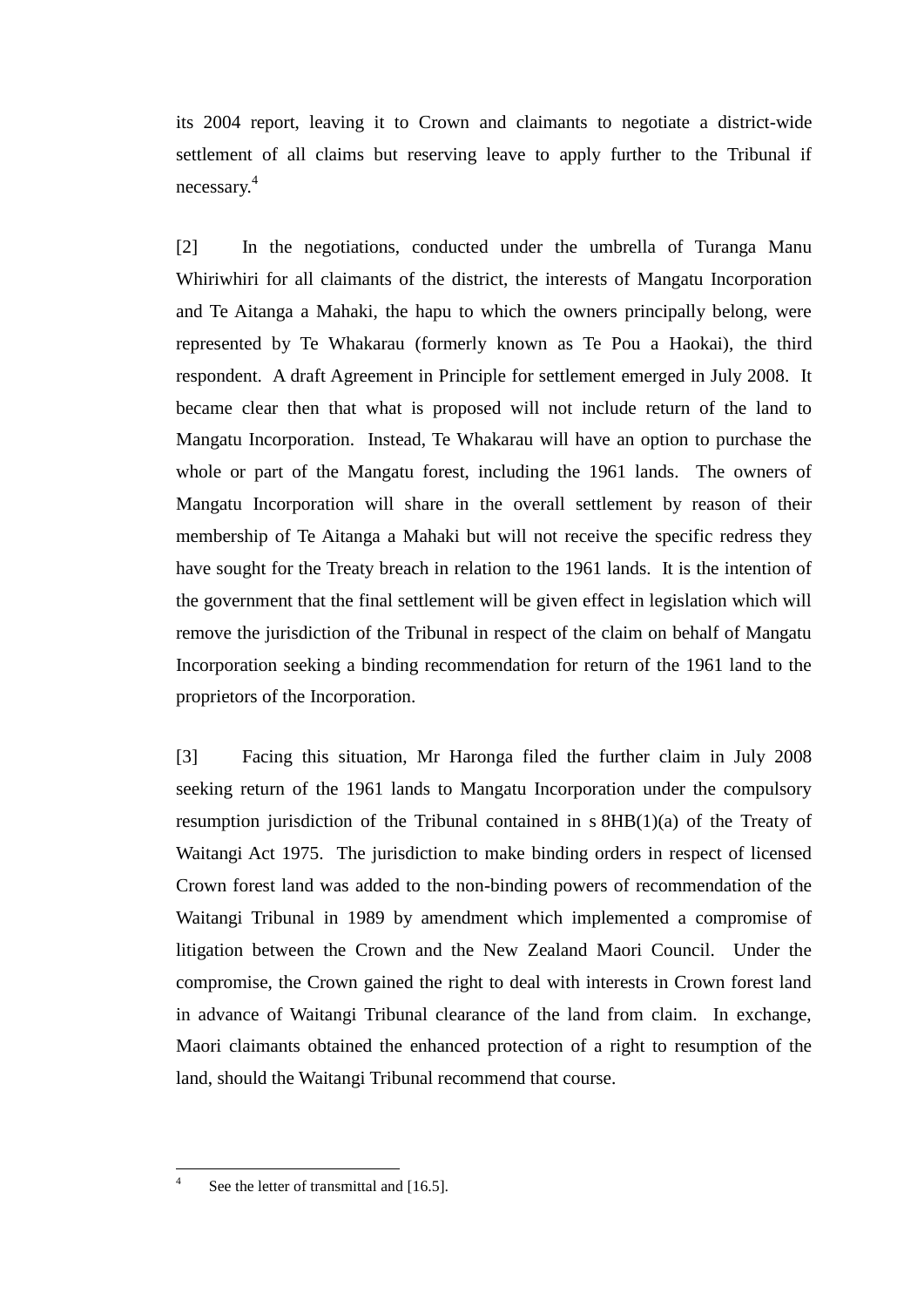[4] Mr Haronga sought an urgent hearing of the claim for resumption of the 1961 lands. The application for an urgent remedies hearing was refused by Judge Clark,<sup>5</sup> a Judge of the Maori Land Court appointed by the Deputy Chairperson of the Waitangi Tribunal as the Presiding Officer to deal with Mr Haronga's claim. Mr Haronga applied unsuccessfully for judicial review of the decision of Judge Clark in the High Court<sup>6</sup> and, on appeal, in the Court of Appeal.<sup>7</sup>

[5] The present appeal is brought from the decision of the Court of Appeal. In it, Mr Haronga challenges the lawfulness of the Tribunal's refusal to grant him an urgent hearing. He maintains that the decision effectively denies his right to have the Tribunal determine under the jurisdiction introduced in 1989 whether the 1961 land should be returned to the ownership of the proprietors of Mangatu Incorporation. He says that the decision of Judge Clark proceeded on the erroneous basis that the jurisdiction to determine whether to recommend resumption of the land was itself discretionary. The Crown and Te Whakarau oppose the appeal. They maintain that the jurisdiction of the Tribunal to order resumption was discretionary and has been exercised against resumption by the recommendation of negotiation in the 2004 report. In addition they contend that the decision to decline an urgent hearing was the exercise of a discretion which is not shown to have been made on a wrong basis.

[6] The appeal raises important questions concerning the extent of the obligation of the Tribunal to conduct inquiries into claims submitted to it and the right of claimants to require completion of such inquiries in circumstances such as those faced by Mangatu Incorporation. The determination of these questions ultimately turns on the interpretation of the provisions of the Treaty of Waitangi Act and in particular the amendments to the statute in 1989.

# **Background**

<span id="page-3-0"></span>[7] In 1881 the Native Land Court first granted the Mangatu No 1 block of 100,000 acres to twelve individuals who were to hold the land on trust. In 1893

 5 <sup>5</sup> Wai 1489, #2.5.10 (21 October 2009).

<sup>6</sup> *Haronga v Waitangi Tribunal* HC Wellington CIV-2009-485-2277, 23 December 2009.

<sup>7</sup> *Haronga v Waitangi Tribunal* [2010] NZCA 201.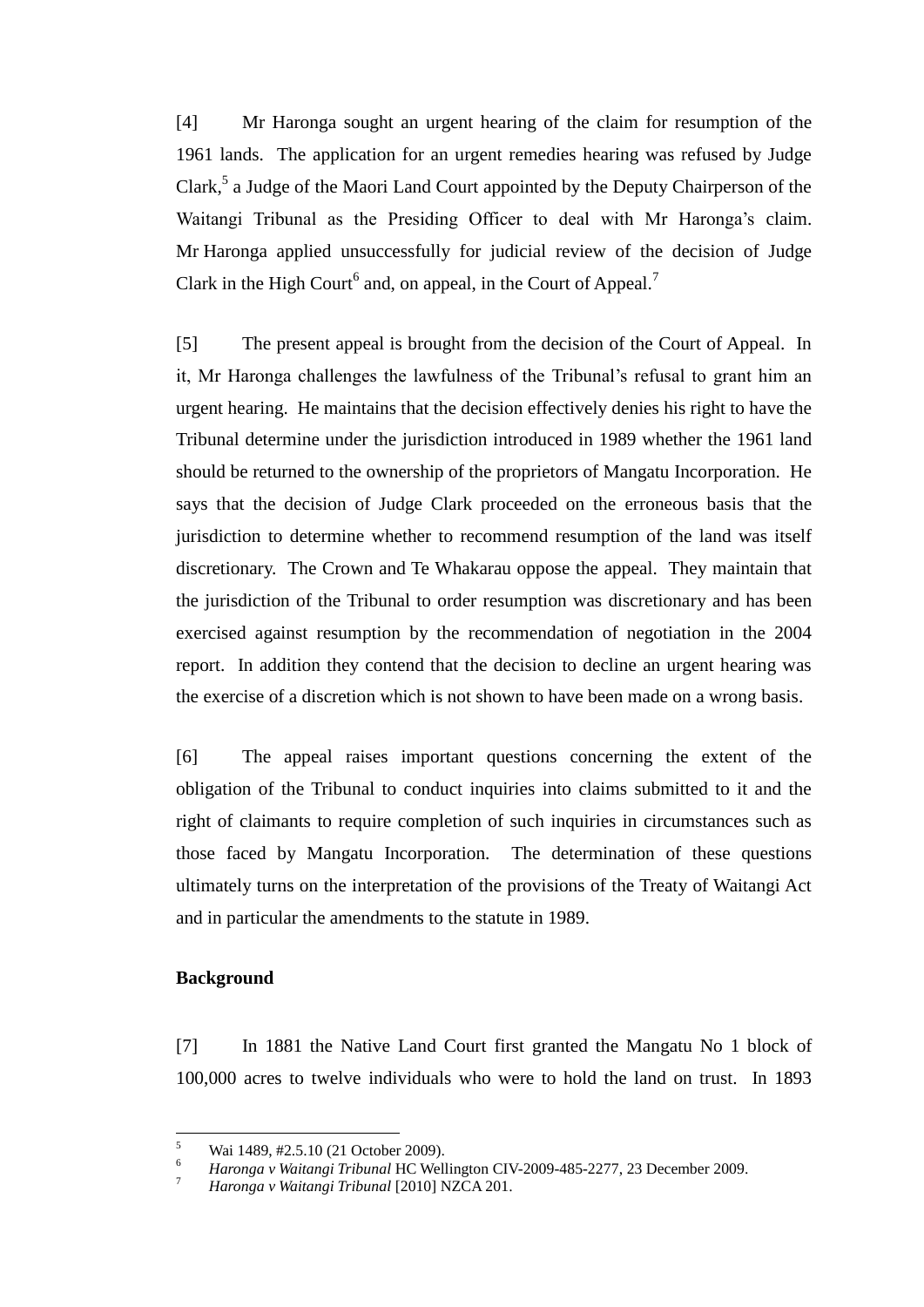Mangatu Incorporation was established to represent those beneficially entitled to the block.<sup>8</sup> The purpose of setting up the Incorporation to hold the land was to protect it from pressures to sell. Mangatu Incorporation was one of the first protective incorporations set up by Maori. It is of considerable importance to the Incorporation that it has succeeded in retaining most of the block in the years since 1893. Today the Incorporation has 5,000 owners.

[8] In 1961 the Crown purchased 8,626 acres of Mangatu No 1 block for erosion control purposes. The Incorporation was reluctant to sell but did so because it was prevailed upon to believe there was no option other than Crown ownership. The land acquired by the Crown in 1961 is the subject of the present appeal. Today it forms a quarter of the Mangatu State Forest.

[9] In 1992, claims were submitted to the Waitangi Tribunal, under the Treaty of Waitangi Act, contending that the Crown purchase in 1961 had been in breach of the principles of the Treaty of Waitangi. Eric Ruru, a member of the Committee of Management of Mangatu Incorporation, submitted the claim in February 1992 on behalf of himself, the members of Te Aitanga a Mahaki and the proprietors of Mangatu Incorporation (who have beneficial interest in the land held by the Incorporation under Te Ture Whenua Maori Act 1993). This claim, given the number Wai 274, sought the return of the lands acquired in 1961 to the Mangatu proprietors. It claimed "further" that "the whole lands forming the Mangatu State Forest *is otherwise* Crown land available for reparation in settlement of the historical grievances of Te Aitanga a Mahaki  $\cdots$ <sup>9</sup> As the word "otherwise" and the structure of the claim indicate, Wai 274 sought both return to the Mangatu proprietors of the lands acquired by the Crown in 1961 from the Incorporation and restoration of the rest of the Mangatu State Forest in reparation for other historical Treaty breaches suffered by Te Aitanga a Mahaki.

[10] Subsequently, in March 1992, Mr Ruru submitted a wider claim on behalf of Te Aitanga a Mahaki. This claim was registered as Wai 283. In addition to Mr Ruru's claim, it included claims by Tutekawa Wyllie on behalf of Ngai

 $\overline{a}$ 

<sup>8</sup> Pursuant to the Mangatu No 1 Empowering Act 1893.

Emphasis added.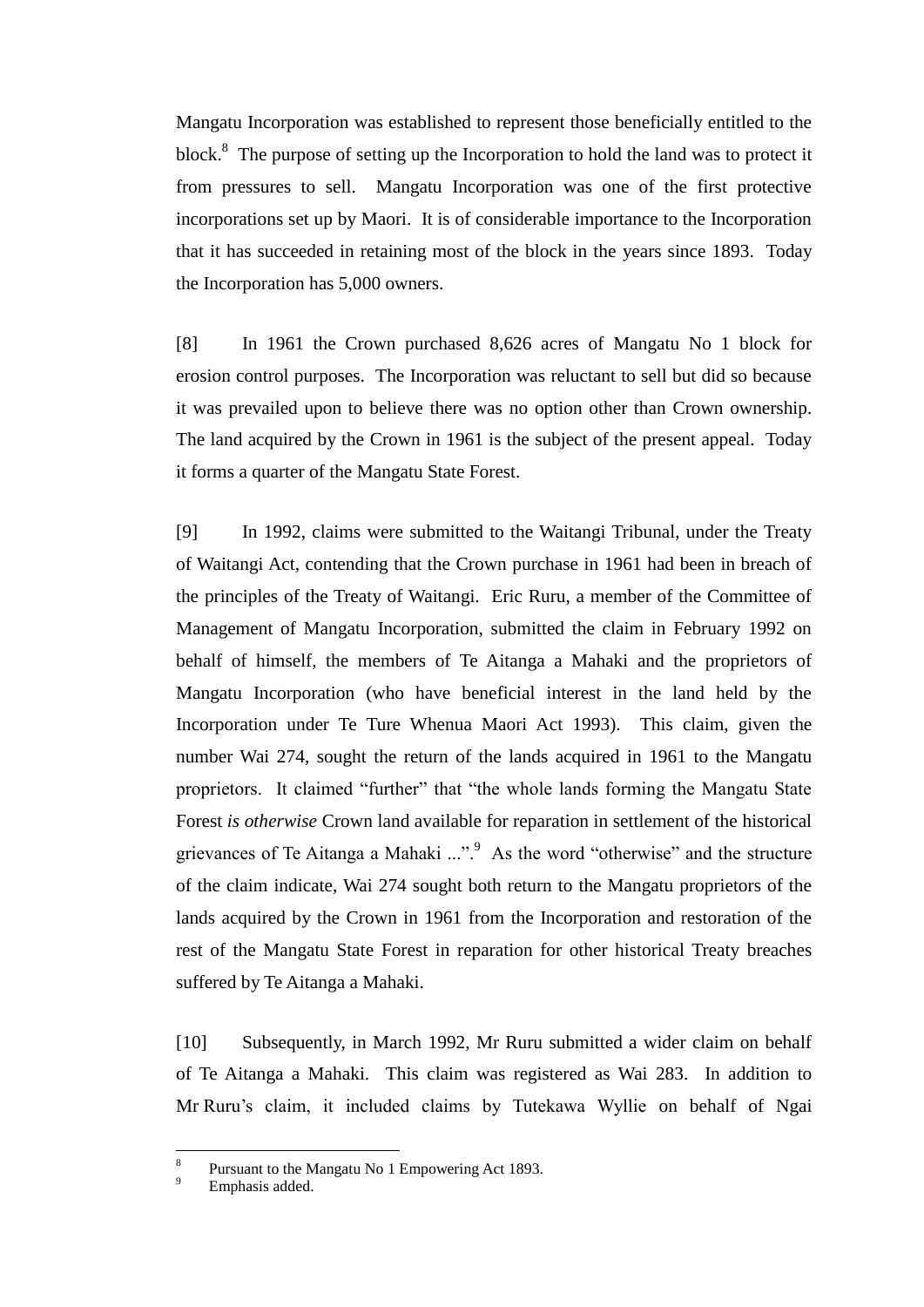Tamanuhiri and Peter Gordon on behalf of Rongo Whakaata. It alleged breaches of the Treaty by a number of Crown actions in the nineteenth century: through the Crown's treatment of pre-1840 purchases; by invasion and confiscation; through application of Native Lands and Public Works legislation; and through failure to protect retention and development of traditional land. By these actions in Treaty breach it was said Te Aitanga a Mahaki and the other iwi represented had been wrongfully deprived of their traditional lands. No relief was sought initially in the claim as filed.

[11] The Tribunal, adopting a new district-wide approach to the hearing of claims of historical Treaty breach, included both claims in a wider inquiry into all Turanganui a Kiwa claims. Te Aitanga a Mahaki was one of three related iwi participating in the district-wide inquiry. The proprietors of Mangatu Incorporation had additional interests in the inquiry as members of Te Aitanga a Mahaki and as members of hapu and whanau within what the Tribunal refers to as the "Mahaki cluster" of claimants. The new approach entailed more intensive case management by the Tribunal and greater reliance on formal pleadings and the statement of issues prepared by the Tribunal. It was also a procedure directed at enabling eventual negotiated outcomes with large iwi groups. This was also the Crown preference in dealing with Treaty claims of historic breaches.<sup>10</sup>

[12] During the pre-hearing processes, the claims on behalf of Te Aitanga a Mahaki were combined in a second amended statement of claim filed with the Waitangi Tribunal in May 2001 by Mr Ruru. This statement of claim, on which the hearing by the Tribunal proceeded, was filed in respect of the two separate claims in Wai 274 and Wai 283 and was given both numbers. In it, Mr Ruru recited that Wai 274 was filed by him "for and on behalf of himself and all members of Te Aitanga a Mahaki and on behalf of the proprietors of Mangatu Blocks concerning the area known as the Mangatu Blocks and including the area known in recent times as the Mangatu State Forest". He described Wai 283 as being concerned with "wrongful dispossession of traditional land of Te Aitanga a Mahaki". In the second amended statement of claim, the relief sought was claimed generally by "the

<sup>&</sup>lt;sup>10</sup> As explained in the evidence in the High Court of Jane Fletcher, Negotiation and Settlement Manager at the Office of Treaty Settlements.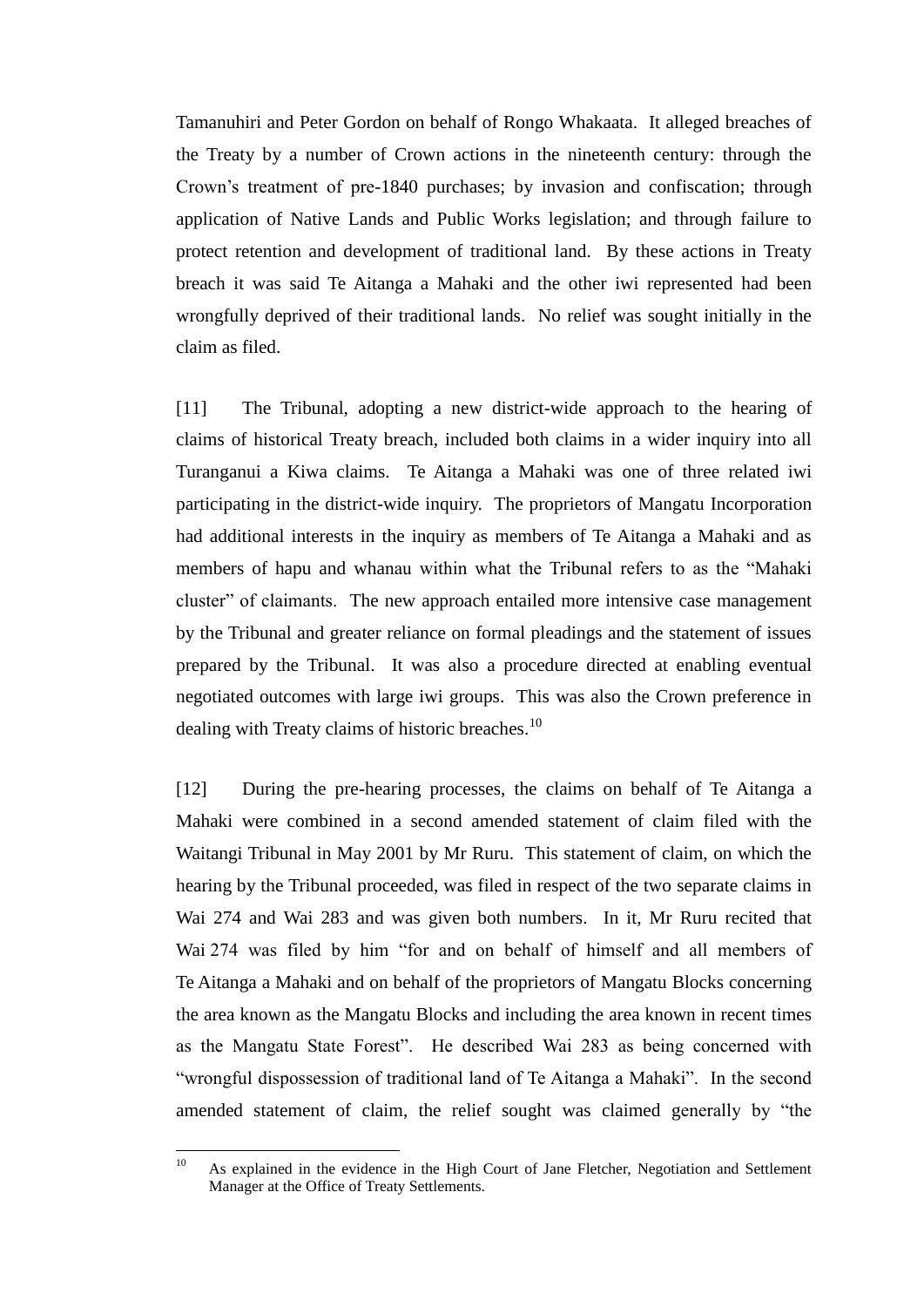Claimants", without distinction between Wai 274 and 283 and without distinction between Te Aitanga a Mahaki and the Mangatu proprietors in respect of the Wai 274 claims. In respect of the Mangatu State Forest, the claimants sought simply "[t]hat the area known as Mangatu State Forest be returned to the Claimants", without specific reference to the claim by the Incorporation for return of part of the land to it and without specific reference to the distinction, indicated in Wai 274, between return of the 1961 lands to the proprietors and "otherwise" the return of the rest of the Mangatu State Forest as reparation in settlement of the historical grievances of Te Aitanga a Mahaki.

[13] The Waitangi Tribunal heard the district-wide Turanganui a Kiwa claims during 2001 and 2002. It delivered its report on all claims in the report *Turanga Tangata Turanga Whenua* in 2004. The Tribunal found the Crown's conduct in the negotiations over acquisition of the Mangatu Incorporation lands in 1961 to have been in breach of the principles of the Treaty because the proprietors had been misled by the Crown. The Crown did not need to acquire ownership for erosion control purposes and did not disclose that the planted forest would be a commercial asset. The Crown had pressured the Incorporation into selling and had dismissed without consideration its request for a land swap, rather than the sale.

[14] In accordance with the usual practice of the Tribunal, the report found breaches of the Treaty but made no recommendations for redress. Rather, it suggested that the Crown and the claimants enter into negotiations for settlement. In its letter of transmittal of the report to the Minister of Maori Affairs, the Tribunal said:

We have made no general recommendations in respect of possible settlement. We prefer instead to leave it to the parties to construct settlements which represent their choices rather than ours, although it is always open to claimants or the Crown to seek further assistance from us if that is desired.

[15] Although it made no general recommendations, in response to a request made by the Crown for guidance on the process to be followed in negotiation the Tribunal made a number of remarks designed to assist. It suggested a single district-wide negotiation process, if feasible, to prevent distraction into arguments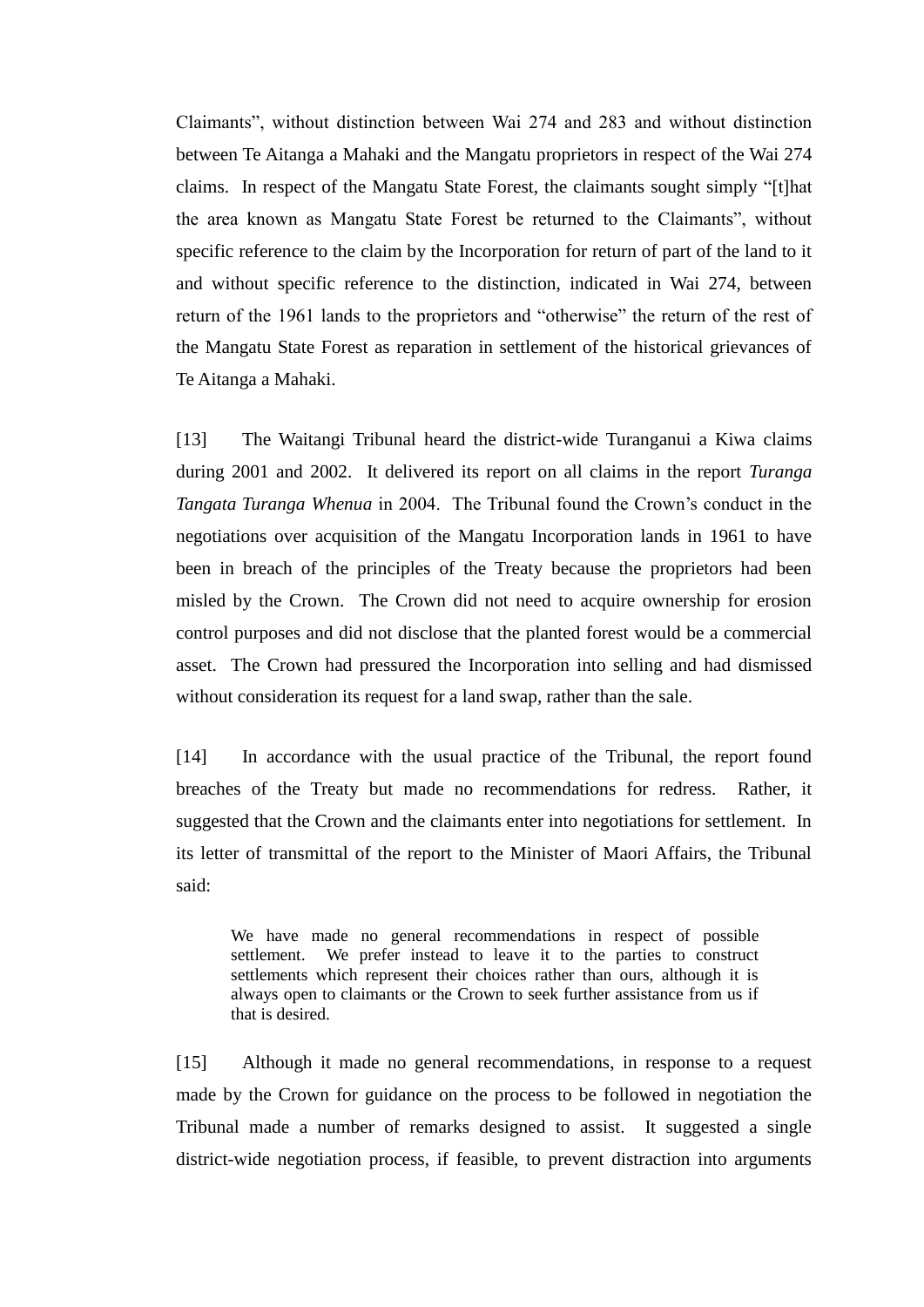about the carve-up and to permit concentration on enlarging "the pie".<sup>11</sup> Within this process, the Mahaki cluster of claimants could obtain a separate settlement of their claims. The Tribunal made no further suggestion as to the form of the settlement relating to the Mangatu forest land beyond indicating that Te Aitanga a Mahaki were "directly affected" by the purchase of the land in 1961 from Mangatu Incorporation.<sup>12</sup> Accordingly, the Tribunal did not address the claim for the exercise of its jurisdiction to require the return of land to identified Maori ownership under the Treaty of Waitangi Act. The Tribunal also indicated that Ngariki Kaiputahi (a hapu within the Mahaki cluster) had suffered breach of the Treaty in relation to the earlier 1881 Native Land Court determination of ownership of the original Mangatu Blocks.<sup>13</sup>

[16] Following the report of the Waitangi Tribunal, the Crown embarked on direct negotiation of the Turanganui a Kiwa claims. Its approach in such negotiations was described in evidence in the High Court by the Negotiation and Settlement Manager at the Office of Treaty Settlements. Since 1999, the Crown has had a policy of negotiating with "large natural groups of tribal interests at an iwi level", rather than with hapu, whanau or individual claimants. This approach is seen as reducing fragmentation, permitting the resolution of overlapping claims, reducing costs, permitting an outcome in which iwi obtain an "effective economic base" from which to attempt to remedy prejudice caused by Treaty breach, and allowing settlement packages which include a "wide range of redress". The Crown first requires demonstration that negotiators have a deed of mandate from the group they represent. Terms of Negotiation are then entered into and, following negotiations, an Agreement in Principle is arrived at, which is made known to the claimant group before preparation of a draft Deed of Settlement. If approved by Cabinet, the draft Deed of Settlement is initialled by the parties and then ratification is sought from the claimant group. A governance entity will also usually be formed to receive the redress, and its role will also be the subject of ratification by the claimant group. When ratification processes are complete (usually following a postal ballot of the claimants), the deed is signed and legislation is introduced into Parliament to give it

 11 *Turanga Tangata Turanga Whenua* at [16.5].

 $12$  At [16.6.10].

At  $[14.8]$ .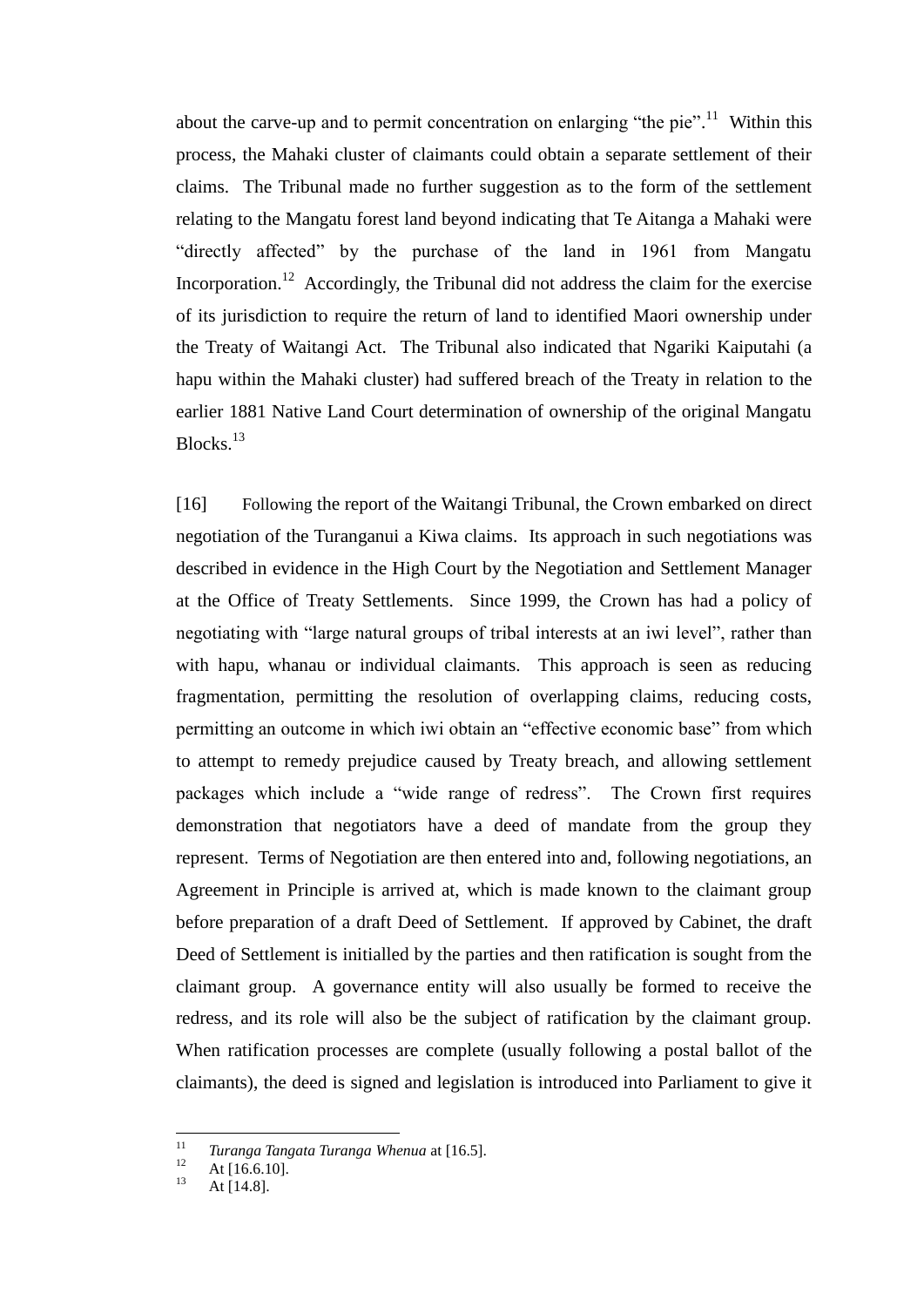effect. Such settlement legislation "removes the jurisdiction of the Tribunal and the courts to inquire into the historical claims or the subject matter of the settlement".

[17] In August 2005, after mandating procedures had been followed by the claimant groupings, the Crown recognised three mandated groups for the negotiations of the district-wide Turanga claims: Ngai Tamanuhiri Whanui Charitable Trust, Rongowhakaata Claims Committee, and Te Whakarau (representing the "Mahaki cluster"). These three mandated groups then entered into the negotiation of the Turanganui a Kiwa historical Treaty claims through a collective group Turanga Manu Whiriwhiri.

[18] Te Whakarau was the mandated negotiator for Ngariki Kaiputahi, Te Whanau a Kai, Te Whanau a Wi Pere, Te Whanau a Rangiwhakataetaea and Te Aitanga a Mahaki (the grouping of related hapu and whanau generally referred to by the Tribunal as the "Mahaki cluster"). It was mandated to negotiate settlements for that grouping in respect of the claims in Wai 274 and Wai 283. Mr Haronga, the appellant in the present proceedings, himself moved the mandate of Te Whakarau to negotiate with the Crown.

[19] It appears from the Crown evidence in the High Court that the Mangatu State Forest was identified early in the negotiations as an element in the settlement package for "commercial redress" (in reparation for all breaches found). The interest of the Mangatu proprietors in the specific redress of return of the land sold in 1961 seems to have been subsumed in the negotiations in the more general and wider proposals to use the whole of the forest and accumulated rentals as a component of a single settlement of all the Mahaki cluster claims. With the emergence of a draft Agreement in Principle in July 2008, it became clear that the settlement proposed would not entail recovery by the Incorporation or its proprietors of the land obtained by the Crown in 1961, in what the Tribunal had determined to be breach of the Treaty. Rather, the Mahaki cluster as a whole would have the option of purchasing the Mangatu forest out of the total financial and commercial redress allocated to them under the wider district settlement. If the option is not exercised, the 1961 land could be treated as "land bank" for other Treaty settlements or disposed of by the Crown, adding potentially further sting to the loss.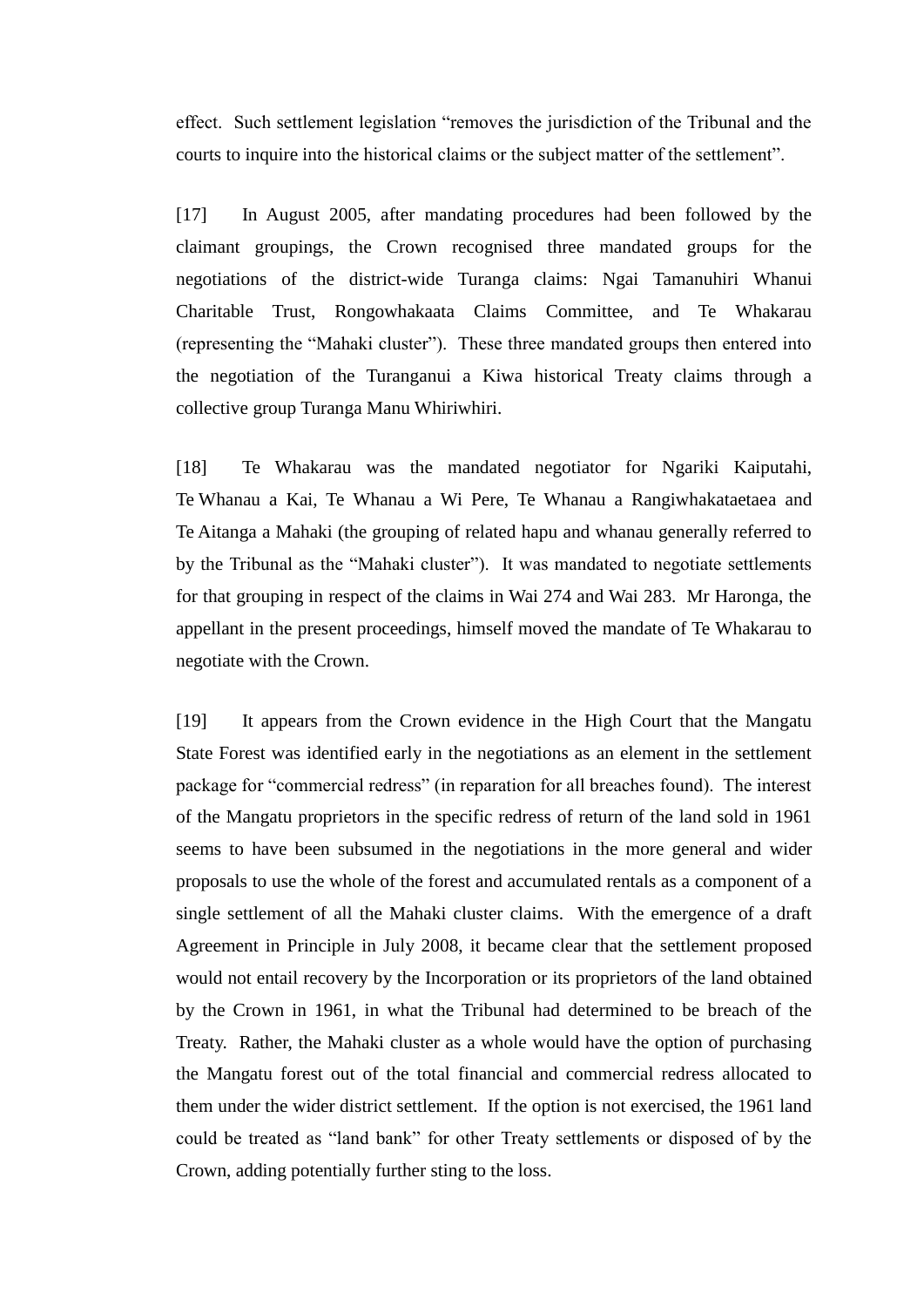[20] Because Mr Ruru, the claimant in Wai 274, was a negotiator for Te Whakarau, Mr Haronga, as Chairman of the proprietors of Mangatu Incorporation, filed in July 2008 a new claim with the Tribunal, Wai 1489, covering the same claim in respect of the 1961 lands as Wai 274. The new claim recited the finding of the Waitangi Tribunal that the claim was well-founded and sought return of the land, together with accumulated rentals and compensation under the Crown Forest Assets Act 1989. Mr Haronga sought an urgent hearing. The application for urgency was declined on 28 August 2008 by Judge Coxhead, on the basis that Mangatu Incorporation would suffer no "significant" or "irreversible" prejudice justifying an urgent remedies hearing because the Incorporation could look to resolve its claim by internal negotiations within Turanga Manu Whiriwhiri.<sup>14</sup>

[21] An Agreement in Principle for settlement of claims on a district-wide basis was reached by the Crown with the negotiators on 29 August 2008. This contemplates that, under a Deed of Settlement which will be given effect by legislation, Te Whakarau will have the right to purchase the Mangatu State Forest, including the lands acquired from the Incorporation in 1961. Settlement requires ratification by claimant groups of the initialled Deed and a governance entity (with the Crown ultimately deciding whether there is sufficient buy-in to warrant proceeding with the settlement). The proprietors of Mangatu Incorporation are 5,000 out of an approximate 15,000 entitled to share in the settlement negotiated by Te Whakarau.

[22] The internal negotiations looked to by Judge Coxhead were undertaken, but were unsuccessful. Turanga Manu Whiriwhiri was prepared to allow the land to be made available by the Crown to Mangatu Incorporation (and wrote to the Minister of Treaty of Waitangi Negotiations telling him so), but only on the basis that the settlement package offered by the Crown would be topped up to reflect the removal of the 1961 lands and it seems the value of the accumulated rentals attributed to it.<sup>15</sup> The Crown was not prepared to accept this solution.

 $14$ <sup>14</sup> Wai 1489, #2.5.4 (28 August 2008) at [40].<br><sup>15</sup> Under the Crown Equation 4 sects a st 1080 s

Under the Crown Forest Assets Act 1989, s 34(2).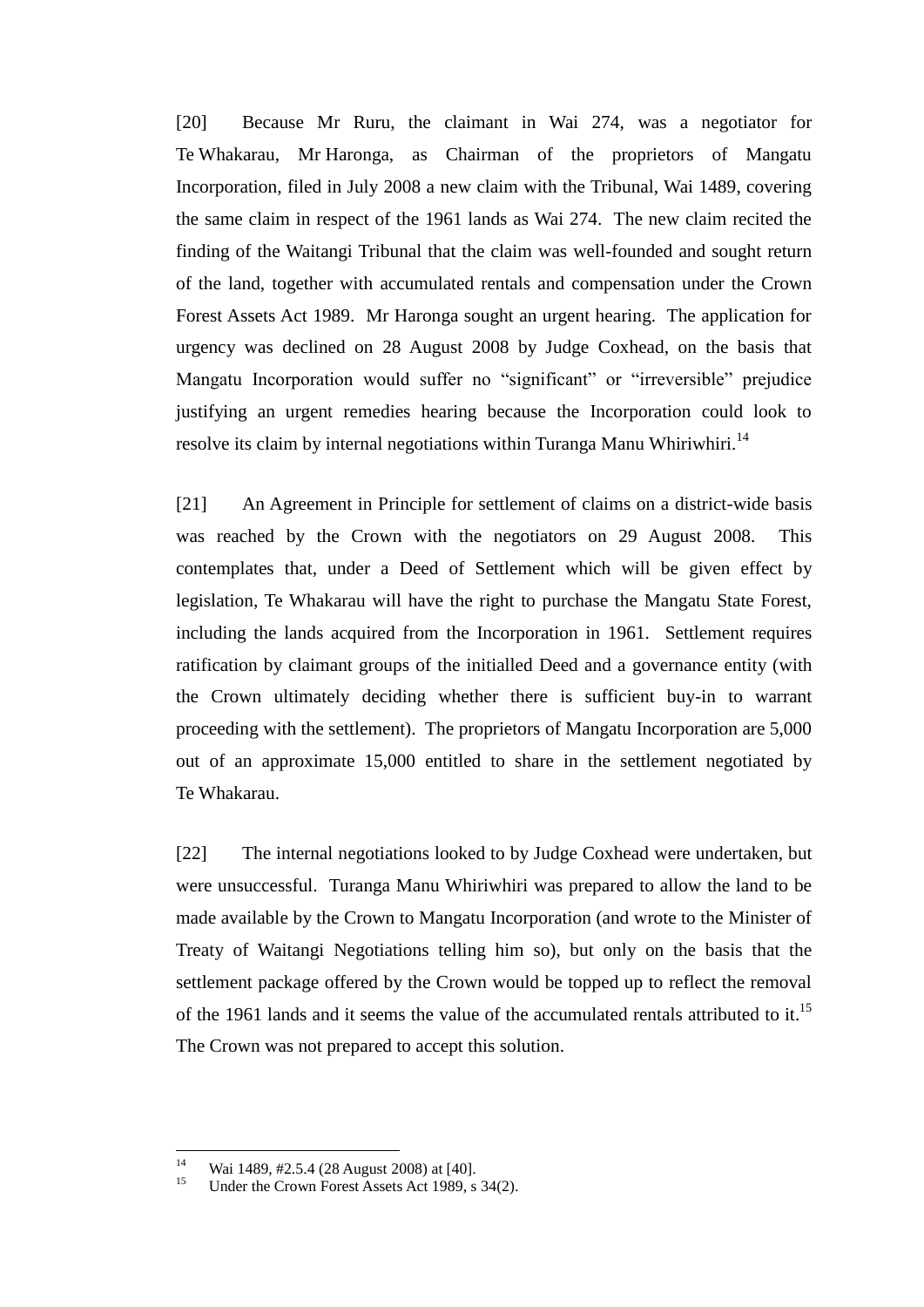[23] A further application for urgent remedies hearing was accordingly made by Mr Haronga on 17 September 2009. It was referred by the Deputy Chairperson of the Waitangi Tribunal to Judge Clark.

# **The decision of Judge Clark declining the request for an urgent remedies hearing**

<span id="page-10-0"></span>[24] Judge Clark considered the application against a Practice Note issued by the Waitangi Tribunal in August  $2007<sup>16</sup>$  and a Memorandum and Directions issued by the Deputy Chairperson in September  $2007$ .<sup>17</sup> The first concerned urgent inquiries and the second concerned remedies hearings.

[25] The Practice Note of August 2007 made it clear that the Tribunal would grant urgency for claims "only in exceptional cases and only after satisfying itself that adequate grounds have been made out" by the claimants.<sup>18</sup> Of "particular importance" is demonstration that the claimants "are suffering, or are likely to suffer, significant and irreversible prejudice as a result of current or pending Crown actions or policies". Important, too, is the assessment that "there is no alternative remedy that, in the circumstances, it would be reasonable for the claimants to exercise" and that the claimants are ready to proceed with an urgent hearing. Urgency is ordered only after hearing from those interested, but can take place on the papers. Where an urgent inquiry is undertaken, truncated processes are provided for and a high degree of cooperation is required.

[26] The August 2007 Practice Note also dealt generally with the approach to be taken in making recommendations. It indicated that where a claim is well-founded, one option is to recommend negotiations with the Crown.<sup>19</sup> That was the course adopted here in the 2004 report, with leave reserved to the parties to apply further. With respect to its powers to make recommendations, the Practice Note acknowledges the distinction in the statute between general recommendations, which are not binding, and its power "[i]n limited instances" to recommend return or

 $16$ Waitangi Tribunal "Guide to the Practice and Procedure of the Waitangi Tribunal" (August 2007).

 $\frac{17}{18}$  Wai 45, #2.273 (6 September 2007).

 $18$  At [2.5].

At [2.7].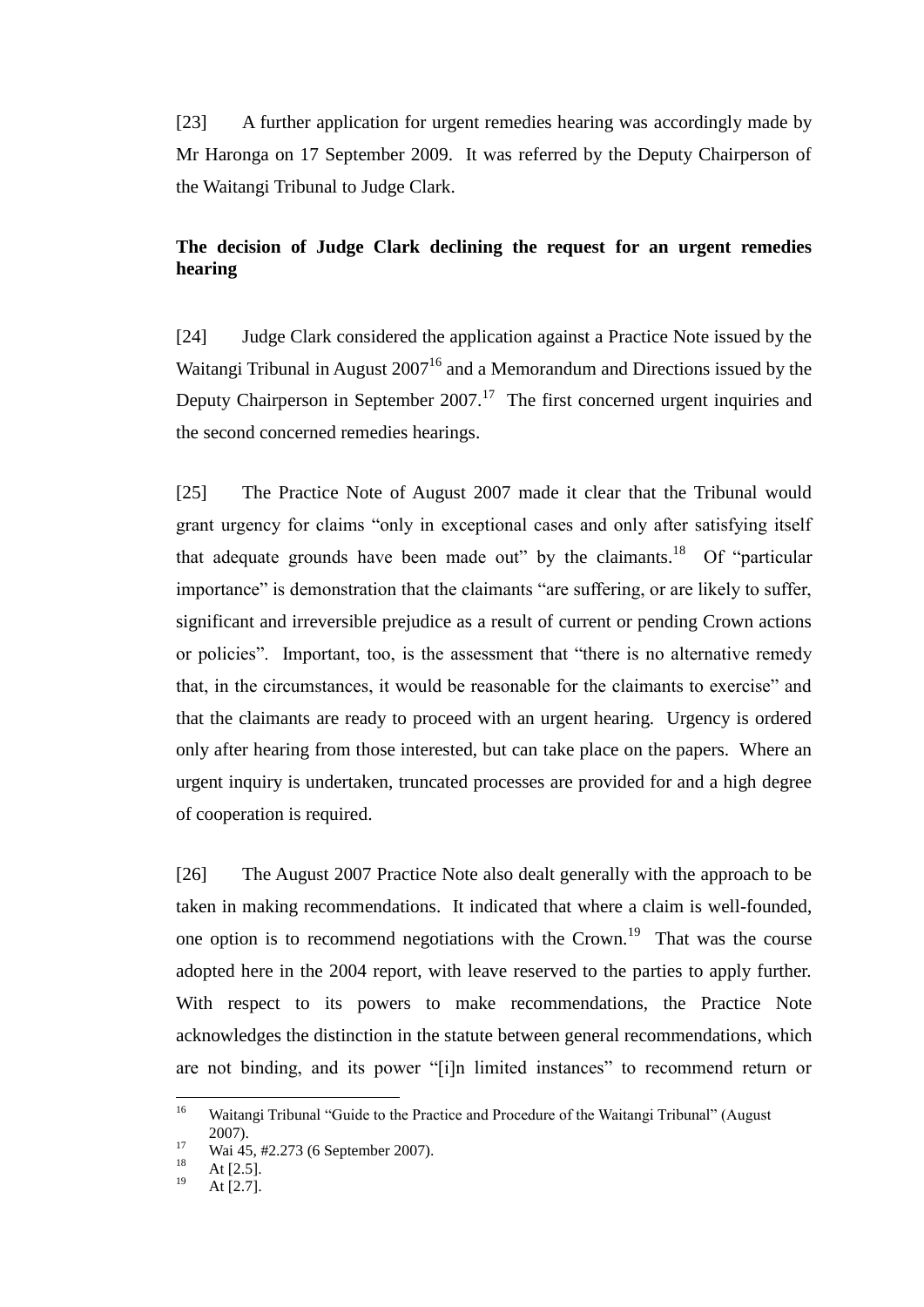resumption of certain lands; recommendations which can become binding on the Crown.<sup>20</sup> The Practice Note made no specific provision for the approach to be taken in the different cases. It did, however, deal with the exercise of the Tribunal's power to defer an inquiry under s 7(1A) of the Treaty of Waitangi Act. On request for deferral, the Tribunal would consider all relevant circumstances, including "the attitude of the other parties to the proposal; the expected length of time of any deferral; the state of research commissioned by the Tribunal or the parties; the urgency of the claim; and the extent of notice that has been given to the other parties and the Tribunal (if a hearing date has been set)".<sup>21</sup> The Practice Note suggested that the Tribunal's general power to make recommendations to the Crown extended to recommendations about those with whom settlement negotiations should be conducted.<sup>22</sup> But it contrasted that discretionary jurisdiction with its "duty" to identify those Maori to whom licensed Crown forest lands were to be returned.

[27] By September 2007, the Tribunal was faced with conflicting attitudes from the Crown and some claimant groups about the approach to be taken to remedies hearings, following Tribunal findings of Treaty breach. The Crown took the view that such applications were analogous to applications for urgency and should be subjected to the same "stringent criteria for hearing time". Some claimants apparently argued that remedies hearings should simply proceed "as of right" at the option of the claimants once their claims were determined to be well-founded.

[28] In response, the Deputy Chairperson of the Tribunal put out Directions on a "generic procedural approach" to be taken.<sup>23</sup> The Directions acknowledged that the "original conception" under the legislation appeared to have been a sequential process for hearing, reporting, and making recommendations about each of the claims. That had changed "[i]n recent times" with "the district inquiry model" which, by grouping together claims, had led to wide-ranging inquiries with "correspondingly wide-ranging findings".<sup>24</sup> Specific recommendations had been supplanted in general by invitation to the parties "to use the Tribunal's finding as a

<sup>20</sup>  $\frac{20}{21}$  At [2.8].

 $\frac{21}{22}$  At [2.9].

 $\frac{22}{23}$  At [3.2].

<sup>&</sup>lt;sup>23</sup> Wai 45, #2.273 (6 September 2007) at 1.

At  $2.$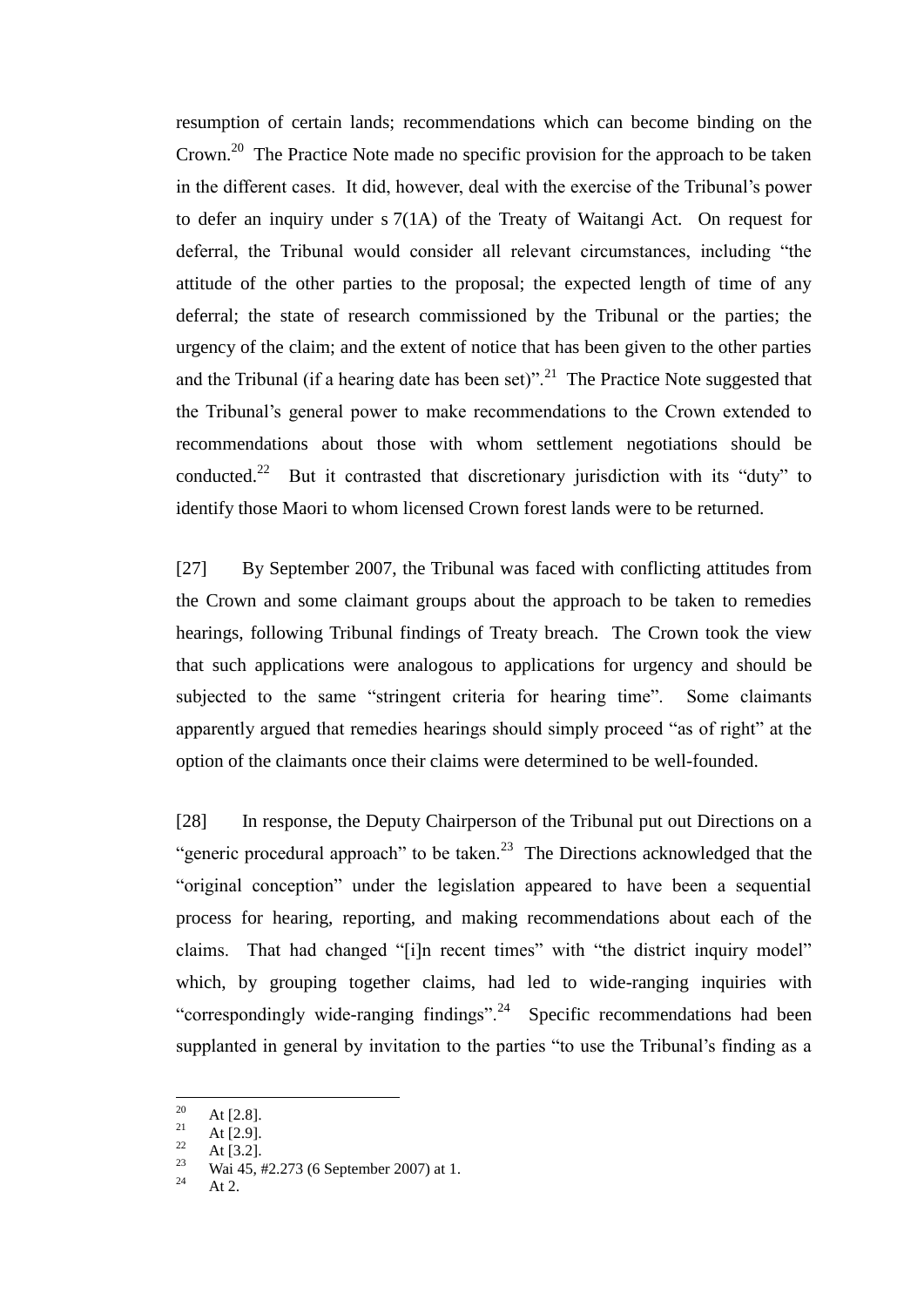basis for negotiating their own arrangements by way of settlement". Although this approach was generally thought to be working, it had become apparent that ―sometimes negotiations get to a stage where the intervention of an outside party is required". The Tribunal was the only body able to intervene in this way. The desired outcome was a Treaty settlement. But where an obstacle to settlement arises the Tribunal recognised it has a part to play, although it is necessary for the Tribunal to be "selective" in its decision to hear a remedies application because of the other calls on its resources.<sup>25</sup>

[29] While the Tribunal did not want to be prescriptive about criteria, it indicated a number of factors to be taken into account, broadly comparable to those taken into account in agreeing to urgent hearings. Relevant factors included: demonstration of mandate, the size of the group applying "and whether it is of a dimension and composition that make it suitable to receive the remedies it is seeking, or which the Tribunal may wish to recommend"; whether the applicants' claims relate to any land being sought by way of remedy; whether the applicants have made reasonable attempts but have failed to be accepted as a "group mandated for settlement negotiations" or to reach agreement on settlement with the Crown; consistency with the Crown's approach to other settlements; whether any impediments to settlement appear incapable of resolution by further dialogue or alternative dispute resolution; whether the claimants have contributed to the Crown conduct the subject of complaint; whether the claim relates to other applications also seeking remedies hearings; whether the remedies hearing sought from the Tribunal is likely to "make a positive contribution" towards settlement or the claimants being "admitted to settlement negotiations with the Crown".<sup>26</sup> The Directions emphasised that the ultimate decision is a discretionary one which will turn on its own merits and facts. Importantly for present purposes, the Directions provided "[f]or the avoidance of doubt", that: $27$ 

[N]o different or separate set of criteria will be applied to the granting of a remedies hearing where the remedies sought include binding recommendations relating to particular land.

25  $\frac{25}{26}$  At 3.

 $\frac{26}{27}$  At 4.

Ibid.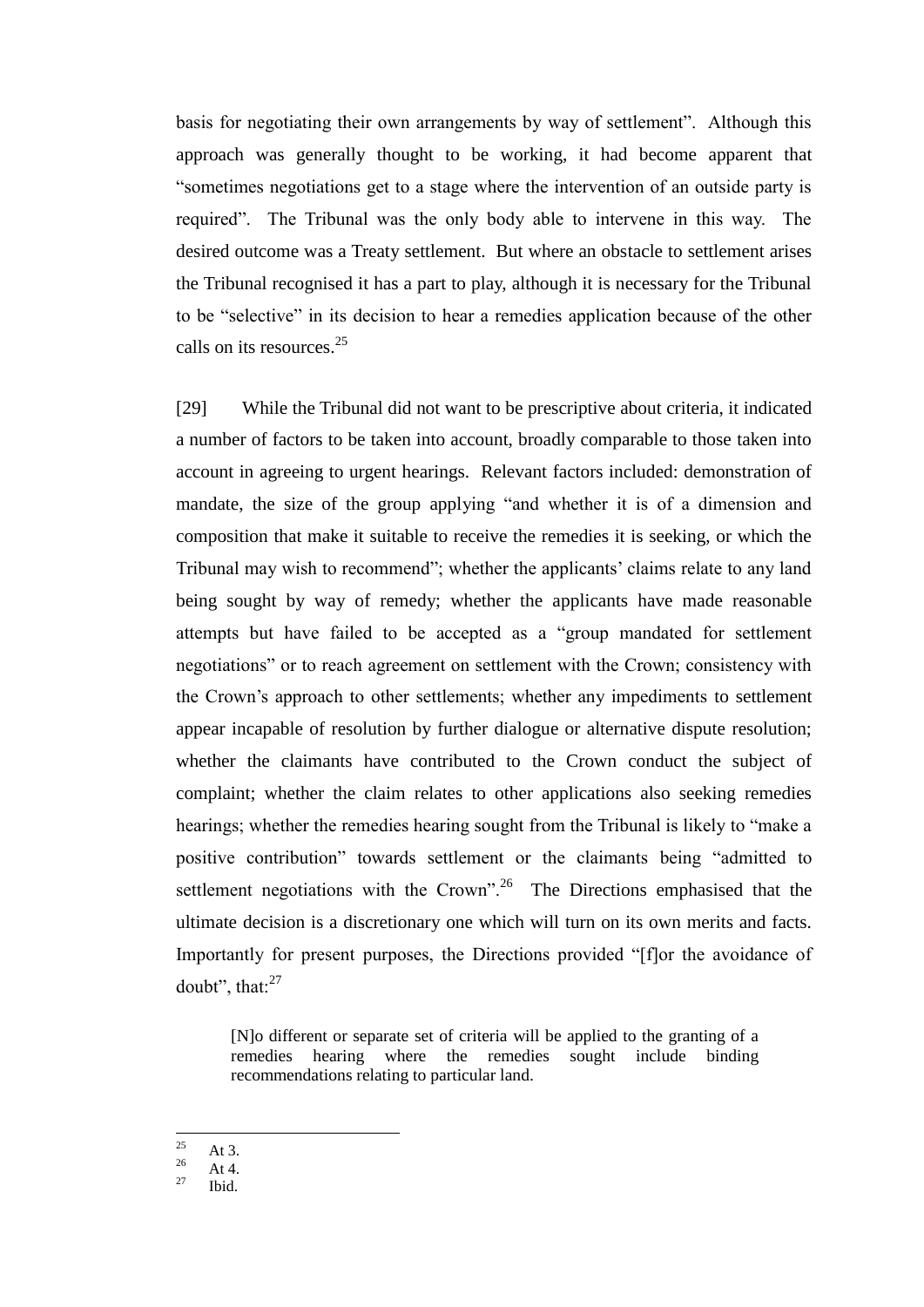[30] In his reasons, these Directions were relied upon by Judge Clark. He treated the application before him as one "seeking a remedies hearing on an urgent basis".<sup>28</sup> Because an urgent hearing was sought, he also referred to the factors identified in the August 2007 Practice Note, while saying that he was principally influenced by the Directions. $^{29}$ 

[31] In the end, after traversing the arguments, the Judge considered that the decision to be made was "a very finely balanced and difficult" one.<sup>30</sup> Although attracted by the "simplicity" of the argument that it was "only right and fair" that the land obtained in breach of the Treaty should be returned to Mangatu Incorporation, the "complicating factor" was that, here, the Crown was offering it back to Te Whakarau. In declining the application, three factors were of significance.

[32] First, the Tribunal had "already considered and made recommendations as to settlement" and it had not recommended return of the land to "the current owners of Mangatu".<sup>31</sup> It had, rather, suggested a district-wide settlement, with specific relief being addressed in that process. The Turanganui a Kiwa claimants had followed that advice and were "negotiating accordingly".<sup>32</sup> In such circumstances, it was "unlikely that the Turanga Tribunal faced with this information would now change its settlement suggestions".<sup>33</sup>

[33] The second factor that influenced Judge Clark was the circumstance that "[n]egotiations with the Crown have not broken down". The intervention of the Tribunal was not therefore required as a "circuit breaker".<sup>34</sup> Mangatu Incorporation was not directly involved in the negotiations because it had not sought a mandate to "specifically negotiate the purchase of the Mangatu No 1 Block from the Crown".<sup>35</sup> The proprietors sought to obtain the return of an asset which once belonged to them rather than leaving it to be "subsumed into a wider historical Treaty settlement package". The point remained that "the negotiation process has not stalled nor

- $\frac{30}{31}$  At [50].
- $31$  At [52].
- $\frac{32}{33}$  At [53].
- $\frac{33}{34}$  At [54].
- $\frac{34}{35}$  At [55].
- At [57].

<sup>28</sup>  $\frac{28}{29}$  At [19].

 $\frac{29}{30}$  At [27].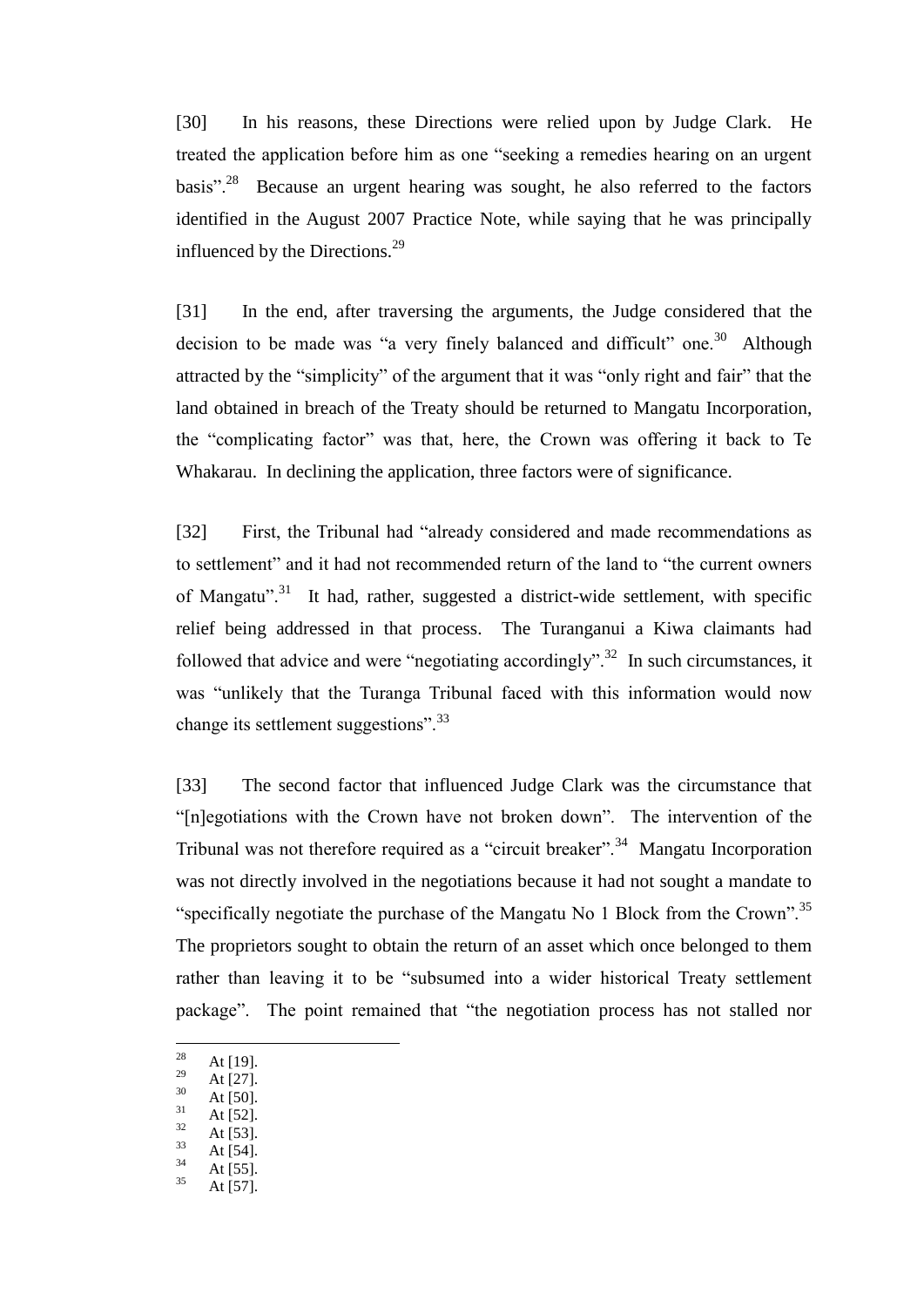irreparably broken down". In such circumstances, the intervention of the Tribunal was not required "in that sense".

[34] Finally, Judge Clark took the view that the shareholders in Mangatu Incorporation would not ultimately be denied a remedy:  $36$ 

All of them, by definition will be members of [Te Whakarau]. They will be entitled to share in the benefits of any settlement [Te Whakarau] reach with the Crown, including the purchase of all of the Mangatu Forest, which includes the former Mangatu 1 Block. Whilst it is correct to say that the Incorporation itself will miss out, in that an asset which it formerly owned is not being offered back to it, it is not correct to say that the shareholders in the Incorporation will not have the opportunity to benefit from the purchase of the Mangatu 1 Block.

[35] Te Whakarau had a mandate to negotiate the claims of the Mahaki cluster. Judge Clark considered it would be disruptive of the negotiations if Te Whakarau were forced into an urgent remedies hearing. Such disruption and the impact on resources and time would not prevail, however, "if a meritorious case" required the attention of the Tribunal.<sup>37</sup> The application would "undoubtedly" have succeeded "if the Tribunal was faced with a situation in which the Mangatu Incorporation were the only group interested in the return of the Mangatu No 1 Block. If there wasn't the complication of an offer to [Te Whakarau], their application for an urgent remedies hearing would be very strong." $\cdot$ <sup>38</sup>

Unfortunately for them there is an offer to [Te Whakarau]. Whilst I am sympathetic to the disappointment that the Mangatu Incorporation is experiencing, when I consider the ultimate position of their shareholders I do not consider the situation to be as serious as to warrant the intervention of the Tribunal. I say that because those shareholders' wider interests are being negotiated by [Te Whakarau]. Those interests include the return of the Mangatu State Forest including the Mangatu 1 Block. All of the shareholders will be entitled to enjoy the benefits of that settlement.

[36] It should be noted that, in these reasons, Judge Clark did not consider whether the circumstance that the land claimed was licensed Crown forest land and subject to the compulsory resumption provisions of the Act was relevant to an assessment of prejudice, should the urgent hearing not be granted. Nor did he deal in his reasons with the submission on behalf of Mr Haronga, earlier recorded in the

<sup>36</sup>  $\frac{36}{37}$  At [58].

 $\frac{37}{38}$  At [59].

At  $[60]$ – $[61]$ .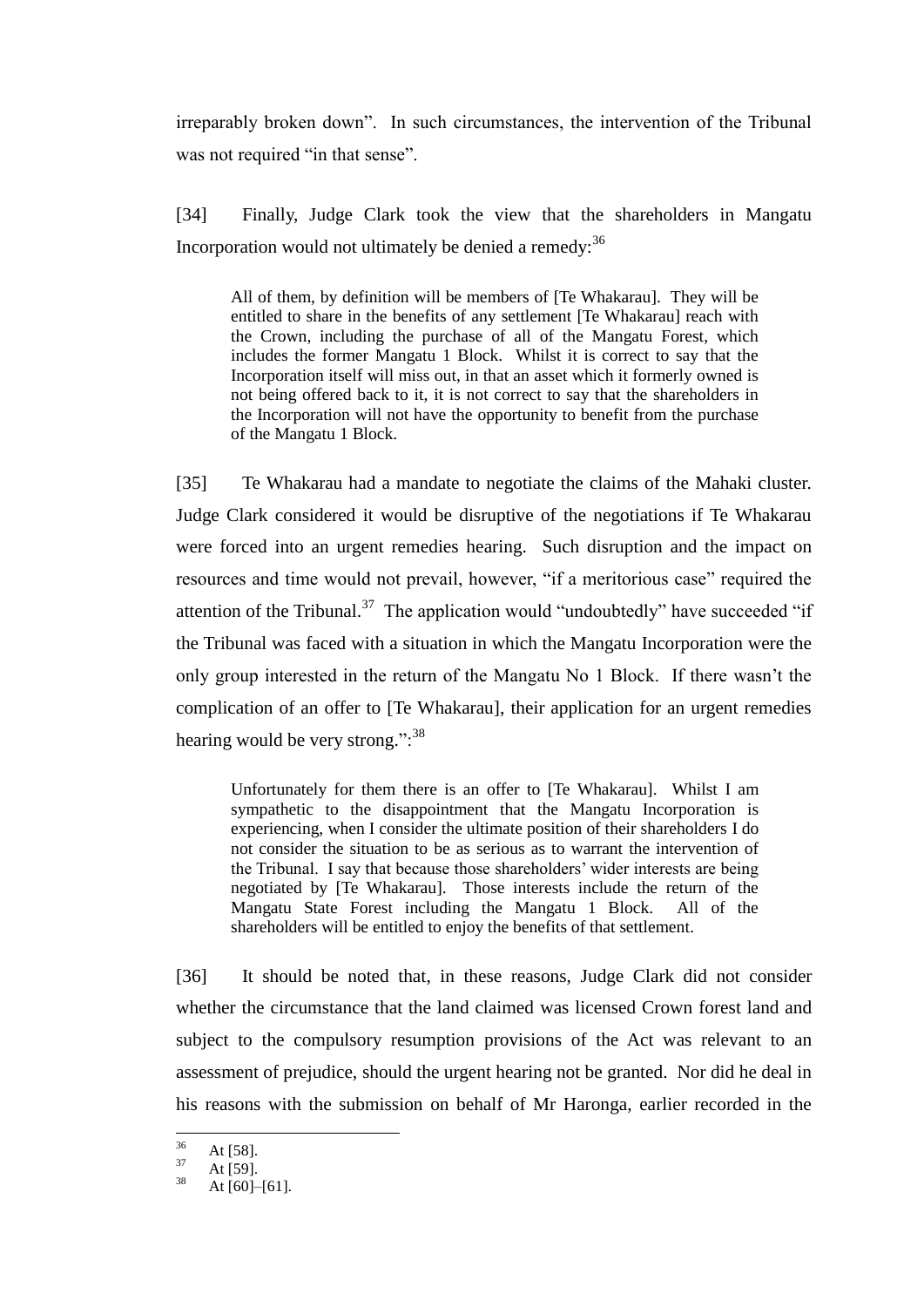decision,<sup>39</sup> that the filing of the remedies claim in Wai 1489 withdrew the mandate to Te Whakarau to negotiate the Mangatu afforestation claim.

# **High Court judgment**

<span id="page-15-0"></span>[37] The appellant brought judicial review proceedings in the High Court seeking an order requiring the Tribunal to hear and determine its application for return to Maori ownership of the 1961 land. At the hearing, counsel sought an order for an urgent hearing because, if current negotiations became the subject of a settlement that was given legislative effect, the Incorporation's claims would be nugatory.

[38] Clifford J accepted that not granting urgency to the Wai 1489 claim "may" have the practical effect that the application is rendered nugatory".<sup>40</sup> Such potential prejudice was something that the Tribunal, according to its own Practice Note, was required to take into account. But the Judge did not accept that the filing of the new claim resulted in the withdrawal of the mandate given to Te Whakarau to negotiate the Mangatu afforestation claim. He considered that it would be "artificial" to suggest that Te Whakarau had no mandate to negotiate Wai 1489 because that claim could not "truly be regarded as a claim separate from those the settlement of which is currently subject to negotiations".<sup>41</sup> Withdrawal of the mandate to negotiate "would appear to require some voting process similar to that through which the mandate was obtained, as well as formal communication to the Crown and mandated body": $42$ 

At the time of the hearing before me, there was no evidence that Mangatu Inc or its proprietors had formally acted to have [Te Whakarau's] mandate withdrawn.

[39] In his judgment, Clifford J noted that the Tribunal's general policy was to hold remedies hearings following a Tribunal report only when negotiations between the Crown and claimants had broken down. The prospect of a Tribunal hearing on remedies in that situation could then be a "circuit-breaker". The Judge saw the real issue in the case as being whether the application of the Tribunal's circuit-breaker

<sup>39</sup>  $\frac{39}{40}$  At [33].

<sup>40</sup> *Haronga v Waitangi Tribunal* HC Wellington CIV-2009-485-2277, 23 December 2009 at [95].

 $41$  At [83].

At  $[82]$ .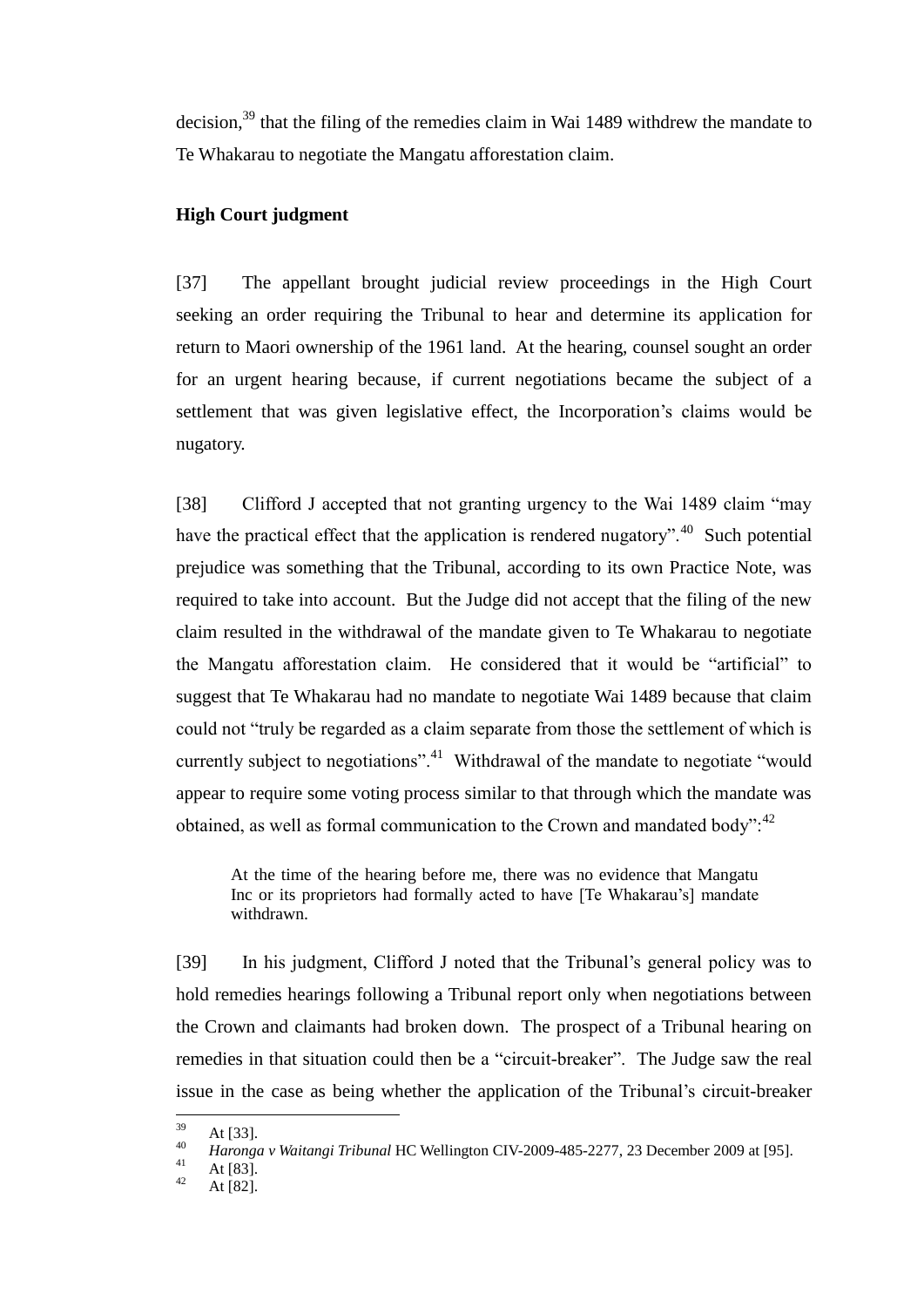policy to deny the applicant's request for a remedies hearing was lawful in the circumstances.<sup>43</sup>

[40] Clifford J rejected the submission on behalf of Mr Haronga that the Waitangi Tribunal had not considered whether or not to exercise the jurisdiction under s 8HB of the Treaty of Waitangi Act to recommend return of the 1961 land, as claimed. He considered that "the contention that the Tribunal has not, in effect, considered its discretion under s 8HB is unpersuasive".<sup>44</sup> Although the Tribunal had not specifically referred to its powers under s 8HB, "it is not to be expected that the experienced Tribunal was unaware of its jurisdiction in that respect".<sup>45</sup> The Tribunal's comments on remedies generally ("albeit expressed generally and on a 'first principles' basis") indicated that it had "in its discretion declined to make any recommendations – binding or otherwise": $46$ 

In my view, the fact that the Tribunal had power under s 8HB to make a binding recommendation does not in itself change the nature of the Tribunal's function. Applications to be heard are made under s 6. Here, the Tribunal heard the claim as part of its wider inquiry. The Tribunal then has a discretion to make a recommendation – either under s 6(3) or under s 8HB. It chose not to do so. If a Tribunal decides to make a recommendation under s 8HB, that recommendation (when made final) is binding in terms of the Crown Forest Assets Act. In essence, the Crown's discretion whether to comply with the recommendation is removed. That, in my judgment, does not alter substantively the Tribunal's role. There is nothing in the 1989 amendments to the [Treaty of Waitangi Act] indicating that the Tribunal's power to issue (what become) binding recommendations in relation to Crown forest land sits outside or is to take precedence over the general claims process. The only difference relates to the current status of the land (comprising Crown forest land, rather than other public land) – there is no difference in terms of the underlying claims and/or right to redress.

[41] The Judge took the view that "settlement negotiations and Tribunal hearings are inherently inter-related" and the fact that a recommendation is sought under s 8HB does not change the relationship. $47$  In those circumstances, the existence and current status of settlement negotiations were relevant when the Tribunal was asked to consider granting a remedies hearing. The Tribunal was therefore generally entitled to adopt a policy that it would not intervene unless the settlement process –

 $43$ <sup>43</sup> At [96], [104].

 $44$  At [106].

 $45$  At [107].

 $46$  At [108]–[110].

At [111]–[112].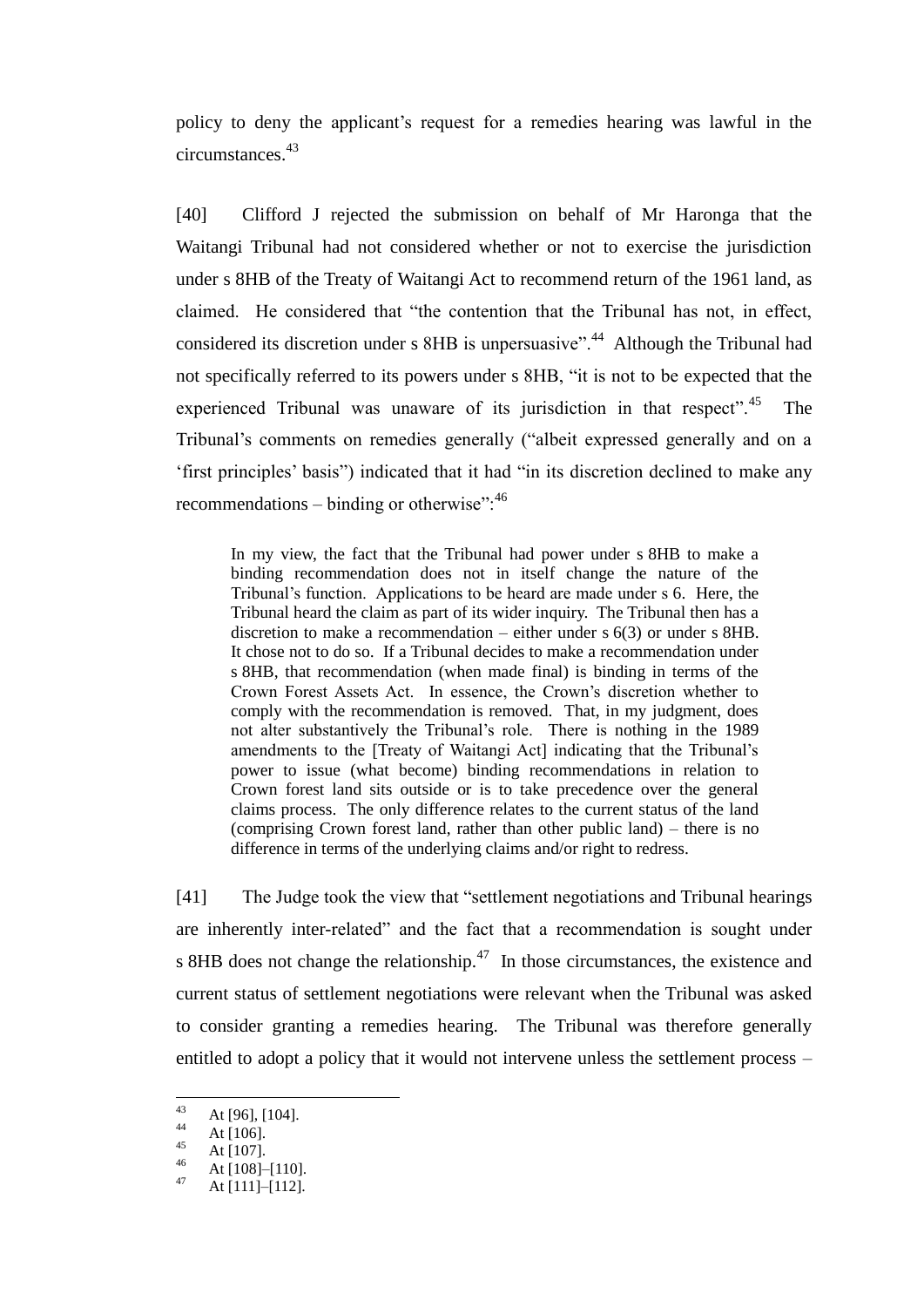"which it has indicated the Crown and claimants should pursue"  $48 -$  has broken down. Such policy, as explained in the Directions of September 2007, permits the Tribunal to deploy its resources fairly and efficiently and overcomes its concerns that the recommendation of specific relief may "unwittingly lead to uncertainty and inconsistency". The decision for Judge Clark, in context, was "whether to revisit its earlier decision ... not to make recommendations but to enable the parties to come to their own agreement":<sup>49</sup>

In other words, the decision was whether to intervene in ongoing – and not stalled – settlement negotiations to make a recommendation as to remedy in relation to one claim within the district wide inquiry.

[42] In that light, the Judge thought there was no error of law in the determination. While the practical effect might be that, through settlement and legislation, the Tribunal's jurisdiction to hear Wai 1489 was removed, he treated the Tribunal as having effectively already decided not to make the recommendation sought but to provide an opportunity for negotiation. There was no breach of natural justice, no deference to Crown policies of settlement, and the Tribunal had taken all relevant considerations into account.

[43] The Judge added, "[f]or completeness" that had the mandate of Te Whakarau been "formally and effectively withdrawn" in relation to the Mangatu afforestation claim, the position would have been different.<sup>50</sup> In that case, the Tribunal would have "erred in law" if it were to rely on the ongoing negotiations between the Crown and Te Whakarau to deny an urgent hearing.<sup>51</sup> The "otherwise" ongoing negotiations" would be irrelevant in circumstances where the claimant had withdrawn its mandate. In that different context, Clifford J thought that there might well be "likely significant and irreversible prejudice such that an urgent hearing is warranted"<sup>52</sup>

- 48  $48$  At [113].
- $49$  At [115].
- $\frac{50}{51}$  At [119].
- $\frac{51}{52}$  At [120].
- At [121].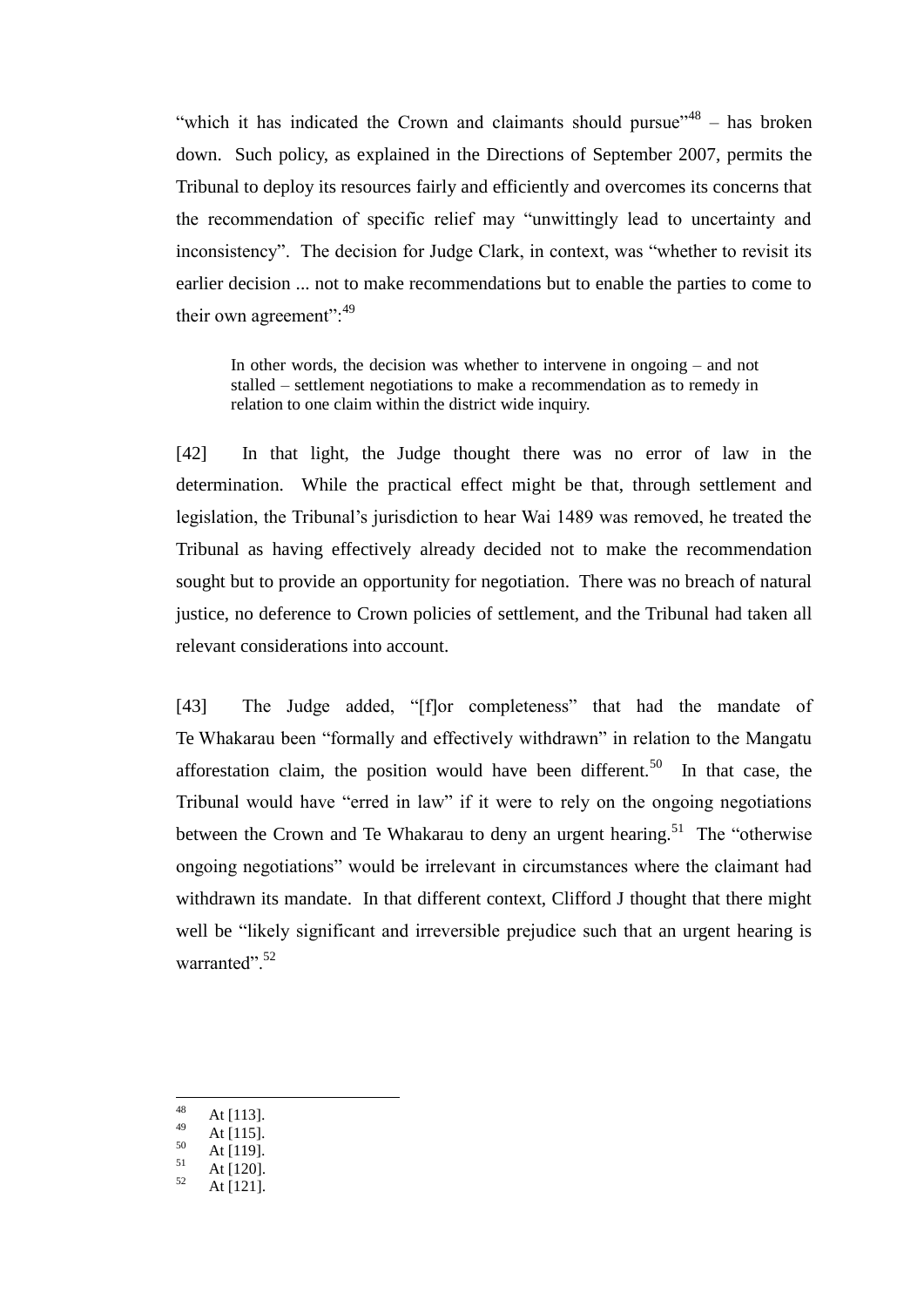## **Court of Appeal judgment**

<span id="page-18-0"></span>[44] The Court of Appeal dismissed the appellant's appeal. The Court agreed with Clifford J that the introduction of the Tribunal's power to make recommendations that became binding did not substantively change its role. The Tribunal was a Commission of Inquiry with power to make recommendations. The power to make recommendations under s 6(3) was still the central remedies provision of the 1975 Act: $53$ 

Under it, the Tribunal has a general discretion as to what, if any, remedial recommendations it makes, even though under s 6(2) it (generally) has an obligation to investigate claims made under s 6(1).

[45] "Further", under the special resumption provisions, recommendations became binding "only if the Crown and the claimants are unable to agree a means of implementing the Tribunal's interim recommendations". That constituted "statutory recognition of the important role of settlement negotiations".<sup>54</sup> The Court of Appeal took the view that it was "unreal" to suggest that the Tribunal's role changed "as it moves from considering aspects of a claim that might result in non-binding recommendations to considering aspects that might result in a binding recommendation":<sup>55</sup>

As part of its general remedies discretion, the Tribunal has the power to make binding recommendations in various contexts, including in relation to Crown forest land. Clearly that power is not one to be exercised lightly, but neither is the Tribunal's power to make any other form of recommendation.

[46] The Court accepted that the Tribunal would not be entitled to adopt a policy that it would never consider whether to conduct a remedies hearing for a resumption order. The Directions applied by Judge Clark did not require that result but rather stressed the particular merits of the case. The same was true for urgency. The Judge had turned his mind to the merits of the application. Importantly, he had noted that the proprietors of the Incorporation would share in the benefits of settlement, including the opportunity to purchase the Mangatu State Forest. Te Whakarau had been given a mandate to negotiate a comprehensive settlement, including in relation

<sup>53</sup> <sup>53</sup> *Haronga v Waitangi Tribunal* [2010] NZCA 201 at [42].

 $\begin{array}{c} 54 \\ 55 \end{array}$  Ibid.

At  $[43]$ .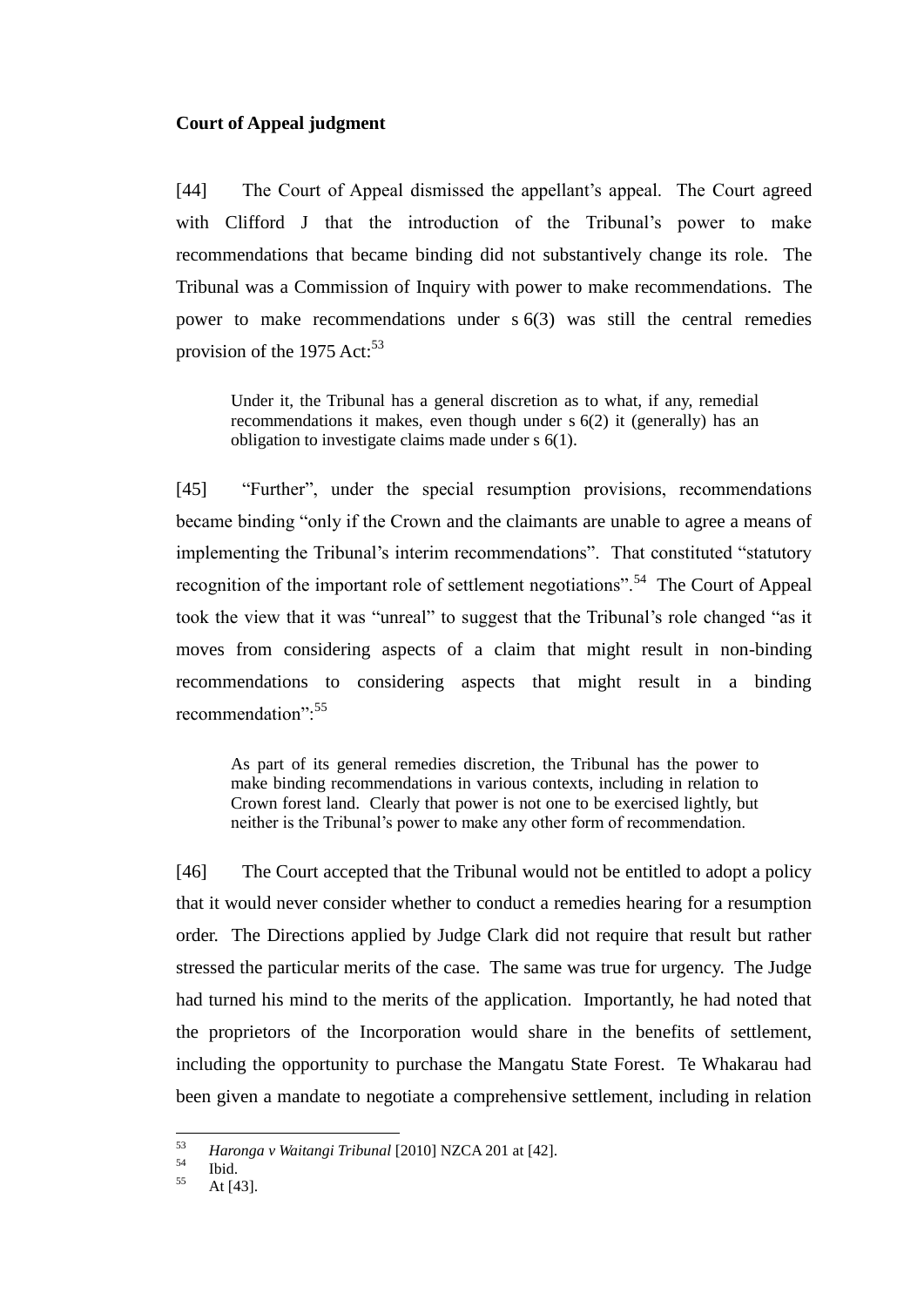to the 1961 lands. Others had an interest and would be adversely affected if the block were returned to the Incorporation. This balancing of interests was open to the Judge in assessing the merits of the application. Contrary to the appellant's submissions, Judge Clark was entitled to consider the state of settlement negotiations. An inflexible "circuit breaker only" approach might be objectionable. But Judge Clark had not taken an inflexible or formalistic approach. He looked to the substance of the matter and exercised a discretion. Furthermore, the Judge was entitled to take the view that the Tribunal had turned its mind to settlement in the 2004 Report and was unlikely to change its recommendations:<sup>56</sup>

Where the Tribunal considers the question of remedies and concludes that it is preferable that the parties attempt to negotiate a settlement, subject to leave reserved, it is exercising its discretion in relation to remedies in the same sense as it does when it grants remedies itself in the first instance.

[47] Finally, the claim on behalf of Mangatu Incorporation for resumption of the 1961 land "does not confer priority on them or their claim": $57$ 

If they were likely to be excluded from any effective remedy in relation to the 1961 land, that would be an important factor for the Tribunal to consider in determining whether to grant an urgent remedies hearing. But they will not be excluded, and may yet be able to achieve the return of the land, depending on decisions still to be made by the claimant groups.

## **Statutory provisions**

<span id="page-19-0"></span>[48] The appeal ultimately turns on provisions in the Treaty of Waitangi Act 1975, including amendments to that Act enacted in 1989, and in the Crown Forest Assets Act 1989.

<span id="page-19-1"></span>[49] The functions of the Waitangi Tribunal are described in s 5 of the Treaty of Waitangi Act. In respect of the appellant's claim, the following are of significance:

### **5 Functions of Tribunal**

(1) The functions of the Tribunal shall be—

<sup>56</sup>  $\frac{56}{57}$  At [48].

At  $[49]$ .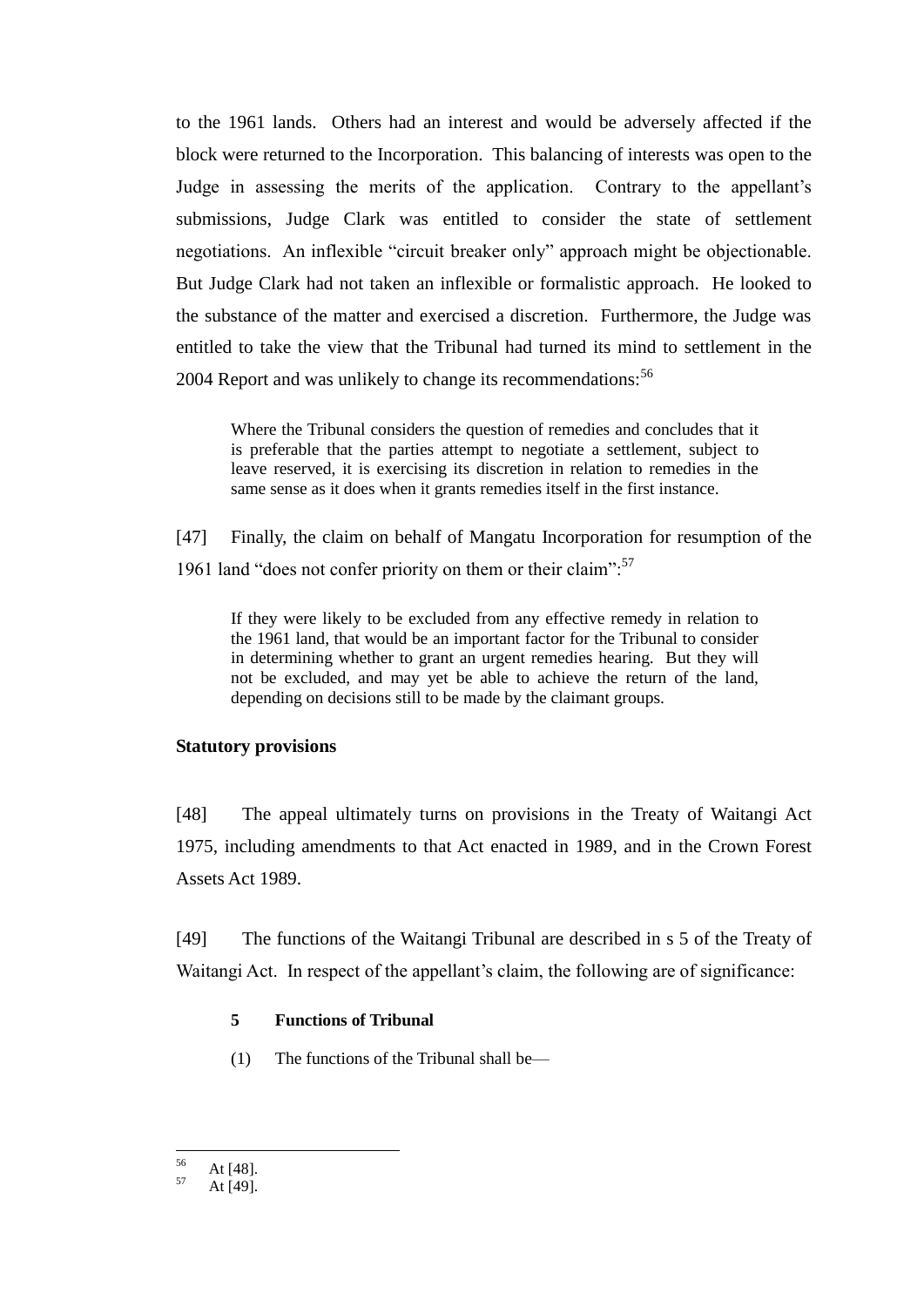- (a) to inquire into and make recommendations upon, in accordance with this Act, any claim submitted to the Tribunal under [section](http://www.legislation.govt.nz/act/public/1975/0114/latest/link.aspx?id=DLM435515#DLM435515) 6:
- ...
- (ab) to make any recommendation or determination that the Tribunal is required or empowered to make under [Schedule 1](http://www.legislation.govt.nz/act/public/1975/0114/latest/link.aspx?id=DLM435834#DLM435834) of the Crown Forest Assets Act 1989:
- ...

Section 6 of the Treaty of Waitangi Act confers jurisdiction on the Waitangi Tribunal to consider claims. In particular:

#### **6 Jurisdiction of Tribunal to consider claims**

(1) Where any Maori claims that he or she, or any group of Maoris of which he or she is a member, is or is likely to be prejudicially affected—

...

(d) by any act done or omitted at any time on or after 6 February 1840, or proposed to be done or omitted, by or on behalf of the Crown,—

and that ... the act or omission, was or is inconsistent with the principles of the Treaty, he or she may submit that claim to the Tribunal under this section.

- (2) The Tribunal must inquire into every claim submitted to it under subsection (1), unless—
	- (a) the claim is submitted contrary to section  $6AA(1)$ ; or
	- (b) section 7 applies.
- (3) If the Tribunal finds that any claim submitted to it under this section is well-founded it may, if it thinks fit having regard to all the circumstances of the case, recommend to the Crown that action be taken to compensate for or remove the prejudice or to prevent other persons from being similarly affected in the future.
- (4) A recommendation under subsection (3) may be in general terms or may indicate in specific terms the action which, in the opinion of the Tribunal, the Crown should take.

[50] The Tribunal's obligation to "inquire into every claim submitted to it" under s 6(2) is subject to s 7. Section 7(1) permits the Tribunal, in its discretion, to refuse to inquire into or further into a claim if its subject-matter is trivial, if the claim is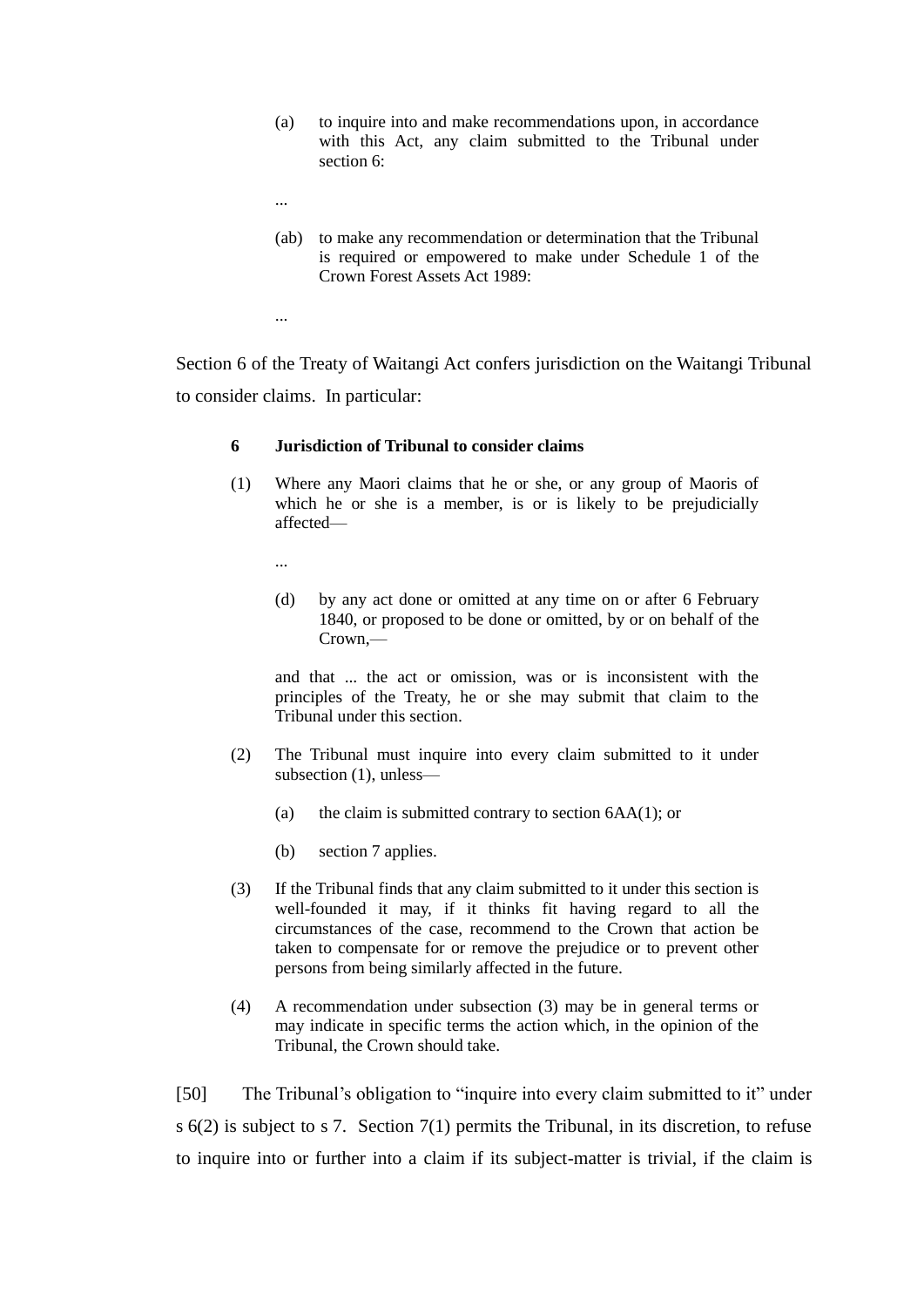frivolous or vexatious or not made in good faith, or if there is an adequate alternative remedy available. Section 7(1A) provides the Tribunal with a general power to "defer" its inquiry "for such period or periods as it thinks fit", "for sufficient reason". Section 7(2) requires the Tribunal, in any case where it exercises its powers under s  $7(1)$  (or s  $7(1)$ ) to inform the claimant of the decision and "state its reasons" therefor"

[51] Section 8HB(1) of the 1975 Act, inserted in 1989,<sup>58</sup> provides a specific power in respect of recommendations for return to Maori ownership of licensed Crown forest land:

### **8HB Recommendations of Tribunal in respect of Crown forest land**

- (1) Subject to [section 8HC,](http://www.lexisnexis.com/nz/legal/search/runRemoteLink.do?bct=A&risb=21_T11190590795&homeCsi=274497&A=0.8046450630110924&urlEnc=ISO-8859-1&&dpsi=0069&remotekey1=REFPTID&refpt=1975A114S8HC&service=DOC-ID&origdpsi=0069) where a claim submitted to the [Tribunal](http://www.lexisnexis.com/nz/legal/search/runRemoteLink.do?bct=A&risb=21_T11190590795&homeCsi=274497&A=0.8046450630110924&urlEnc=ISO-8859-1&&dpsi=0069&remotekey1=REFPTID&refpt=1975A114S2:TRIBUNAL&service=DOC-ID&origdpsi=0069) under [section 6](http://www.lexisnexis.com/nz/legal/search/runRemoteLink.do?bct=A&risb=21_T11190590795&homeCsi=274497&A=0.8046450630110924&urlEnc=ISO-8859-1&&dpsi=0069&remotekey1=REFPTID&refpt=1975A114S6&service=DOC-ID&origdpsi=0069) relates to licensed land the Tribunal may,—
	- (a) if it finds—
		- (i) that the claim is well-founded; and
		- (ii) that the action to be taken under [section 6\(3\)](http://www.lexisnexis.com/nz/legal/search/runRemoteLink.do?bct=A&risb=21_T11190590795&homeCsi=274497&A=0.8046450630110924&urlEnc=ISO-8859-1&&dpsi=0069&remotekey1=REFPTID&refpt=1975A114S6&service=DOC-ID&origdpsi=0069) to compensate for or remove the prejudice caused by the ... act or omission that was inconsistent with the principles of the Treaty of Waitangi, should include the return to Maori ownership of the whole or part of that land,—

include in its recommendation under [section 6\(3\)](http://www.lexisnexis.com/nz/legal/search/runRemoteLink.do?bct=A&risb=21_T11190590795&homeCsi=274497&A=0.8046450630110924&urlEnc=ISO-8859-1&&dpsi=0069&remotekey1=REFPTID&refpt=1975A114S6&service=DOC-ID&origdpsi=0069) a recommendation that the land or that part of that land be returned to Maori ownership (which recommendation shall be on such terms and conditions as the [Tribunal](http://www.lexisnexis.com/nz/legal/search/runRemoteLink.do?bct=A&risb=21_T11190590795&homeCsi=274497&A=0.8046450630110924&urlEnc=ISO-8859-1&&dpsi=0069&remotekey1=REFPTID&refpt=1975A114S2:TRIBUNAL&service=DOC-ID&origdpsi=0069) considers appropriate and shall identify the [Maori](http://www.lexisnexis.com/nz/legal/search/runRemoteLink.do?bct=A&risb=21_T11190590795&homeCsi=274497&A=0.8046450630110924&urlEnc=ISO-8859-1&&dpsi=0069&remotekey1=REFPTID&refpt=1975A114S2:MAORI&service=DOC-ID&origdpsi=0069) or group of Maori to whom that land or that part of that land is to be returned); or

...

[52] A recommendation for return of Crown forest land under s 8HB(1)(a) of the 1975 Act is initially an interim recommendation until it is confirmed by the Tribunal following elapse of a 90 day period under s 8HC:

### **8HC Interim recommendations in respect of Crown forest land**

(1) Where the recommendations made by the [Tribunal](http://www.lexisnexis.com/nz/legal/search/runRemoteLink.do?bct=A&risb=21_T11190590795&homeCsi=274497&A=0.8046450630110924&urlEnc=ISO-8859-1&&dpsi=0069&remotekey1=REFPTID&refpt=1975A114S2:TRIBUNAL&service=DOC-ID&origdpsi=0069) include a recommendation made under [section 8HB\(1\)\(a\)](http://www.lexisnexis.com/nz/legal/search/runRemoteLink.do?bct=A&risb=21_T11190590795&homeCsi=274497&A=0.8046450630110924&urlEnc=ISO-8859-1&&dpsi=0069&remotekey1=REFPTID&refpt=1975A114S8HB&service=DOC-ID&origdpsi=0069) or [section 8HB\(1\)\(b\),](http://www.lexisnexis.com/nz/legal/search/runRemoteLink.do?bct=A&risb=21_T11190590795&homeCsi=274497&A=0.8046450630110924&urlEnc=ISO-8859-1&&dpsi=0069&remotekey1=REFPTID&refpt=1975A114S8HB&service=DOC-ID&origdpsi=0069) all of those recommendations shall be in the first instance interim recommendations.

<sup>58</sup> <sup>58</sup> Crown Forest Assets Act 1989, s 40.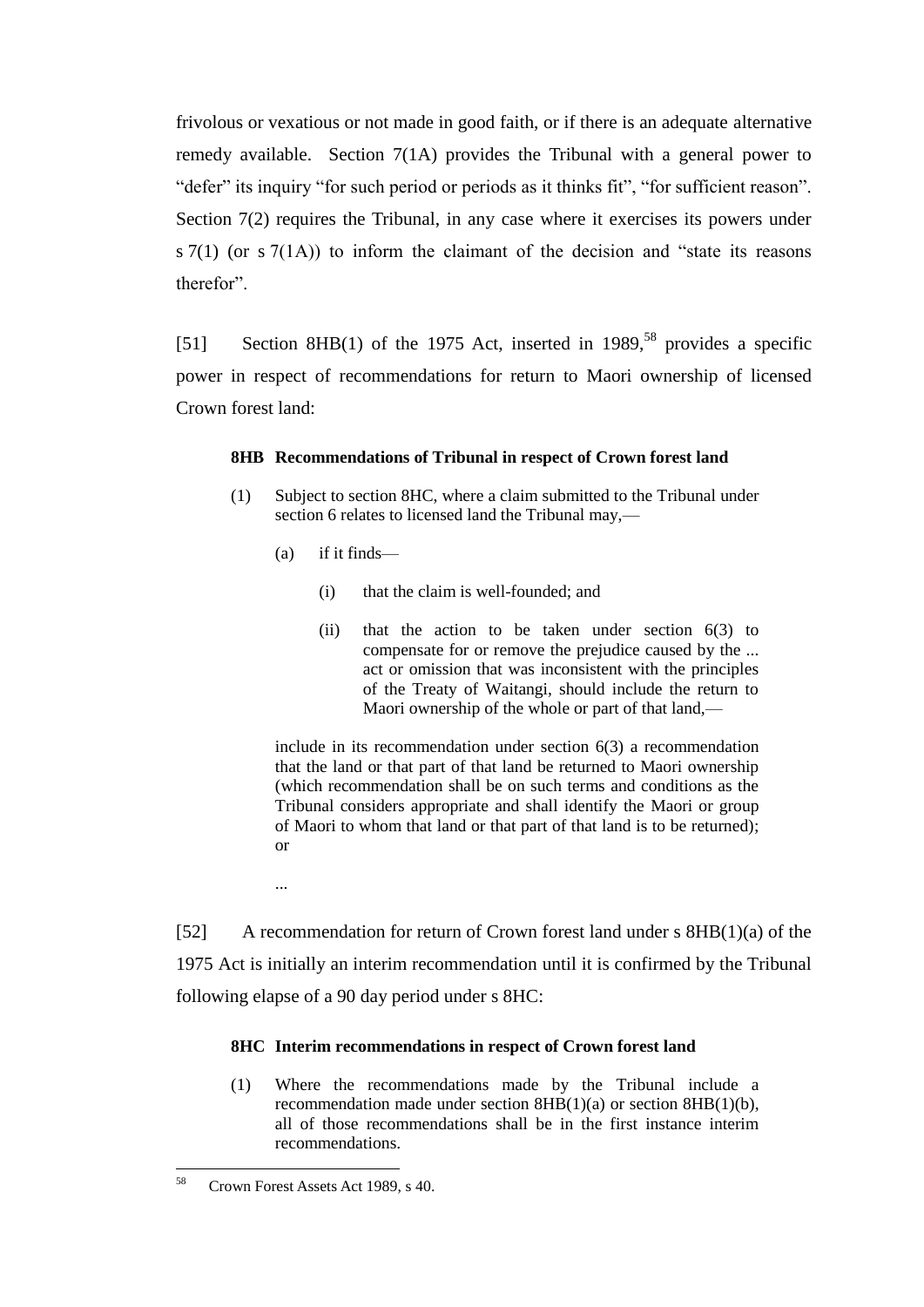- (2) The [Tribunal](http://www.lexisnexis.com/nz/legal/search/runRemoteLink.do?bct=A&risb=21_T11190590795&homeCsi=274497&A=0.8046450630110924&urlEnc=ISO-8859-1&&dpsi=0069&remotekey1=REFPTID&refpt=1975A114S2:TRIBUNAL&service=DOC-ID&origdpsi=0069) shall cause copies of its interim findings and interim recommendations to be served on the parties to the inquiry.
- (3) Subject to subsection (5), the [Tribunal](http://www.lexisnexis.com/nz/legal/search/runRemoteLink.do?bct=A&risb=21_T11190590795&homeCsi=274497&A=0.8046450630110924&urlEnc=ISO-8859-1&&dpsi=0069&remotekey1=REFPTID&refpt=1975A114S2:TRIBUNAL&service=DOC-ID&origdpsi=0069) shall not, without the written consent of the parties, confirm any interim recommendations that include a recommendation made under [section 8HB\(1\)\(a\)](http://www.lexisnexis.com/nz/legal/search/runRemoteLink.do?bct=A&risb=21_T11190590795&homeCsi=274497&A=0.8046450630110924&urlEnc=ISO-8859-1&&dpsi=0069&remotekey1=REFPTID&refpt=1975A114S8HB&service=DOC-ID&origdpsi=0069) or section  $8HB(1)(b)$ , until at least 90 days after the date of the making of the interim recommendations.
- (4) Where any party to the inquiry is served with a copy of any interim recommendations that include a recommendation made under [section](http://www.lexisnexis.com/nz/legal/search/runRemoteLink.do?bct=A&risb=21_T11190590795&homeCsi=274497&A=0.8046450630110924&urlEnc=ISO-8859-1&&dpsi=0069&remotekey1=REFPTID&refpt=1975A114S8HB&service=DOC-ID&origdpsi=0069)   $8HB(1)(a)$  or section  $8HB(1)(b)$ , that party—
	- (a) may, within 90 days after the date of the making of the interim recommendations, offer to enter into negotiations with the other party for the settlement of the claim; and
	- (b) shall, within 90 days after the date of the making of the interim recommendations, inform the [Tribunal—](http://www.lexisnexis.com/nz/legal/search/runRemoteLink.do?bct=A&risb=21_T11190590795&homeCsi=274497&A=0.8046450630110924&urlEnc=ISO-8859-1&&dpsi=0069&remotekey1=REFPTID&refpt=1975A114S2:TRIBUNAL&service=DOC-ID&origdpsi=0069)
		- (i) whether the party accepts or has implemented the interim recommendations; and
		- (ii) if the party has made an offer under paragraph (a), the result of that offer.
- (5) If, before the confirmation of any interim recommendations that include a recommendation made under [section 8HB\(1\)\(a\)](http://www.lexisnexis.com/nz/legal/search/runRemoteLink.do?bct=A&risb=21_T11190590795&homeCsi=274497&A=0.8046450630110924&urlEnc=ISO-8859-1&&dpsi=0069&remotekey1=REFPTID&refpt=1975A114S8HB&service=DOC-ID&origdpsi=0069) or section [8HB\(1\)\(b\),](http://www.lexisnexis.com/nz/legal/search/runRemoteLink.do?bct=A&risb=21_T11190590795&homeCsi=274497&A=0.8046450630110924&urlEnc=ISO-8859-1&&dpsi=0069&remotekey1=REFPTID&refpt=1975A114S8HB&service=DOC-ID&origdpsi=0069) the claimant and the Minister of Maori Affairs settle the claim, the [Tribunal](http://www.lexisnexis.com/nz/legal/search/runRemoteLink.do?bct=A&risb=21_T11190590795&homeCsi=274497&A=0.8046450630110924&urlEnc=ISO-8859-1&&dpsi=0069&remotekey1=REFPTID&refpt=1975A114S2:TRIBUNAL&service=DOC-ID&origdpsi=0069) shall, as the case may require, cancel or modify the interim recommendations and may make, if necessary, a final recommendation under [section 8HB\(1\)\(a\)](http://www.lexisnexis.com/nz/legal/search/runRemoteLink.do?bct=A&risb=21_T11190590795&homeCsi=274497&A=0.8046450630110924&urlEnc=ISO-8859-1&&dpsi=0069&remotekey1=REFPTID&refpt=1975A114S8HB&service=DOC-ID&origdpsi=0069) or [section 8HB\(1\)\(b\).](http://www.lexisnexis.com/nz/legal/search/runRemoteLink.do?bct=A&risb=21_T11190590795&homeCsi=274497&A=0.8046450630110924&urlEnc=ISO-8859-1&&dpsi=0069&remotekey1=REFPTID&refpt=1975A114S8HB&service=DOC-ID&origdpsi=0069)
- (6) If subsection (5) does not apply in relation to any interim recommendations that include a recommendation made under [section](http://www.lexisnexis.com/nz/legal/search/runRemoteLink.do?bct=A&risb=21_T11190590795&homeCsi=274497&A=0.8046450630110924&urlEnc=ISO-8859-1&&dpsi=0069&remotekey1=REFPTID&refpt=1975A114S8HB&service=DOC-ID&origdpsi=0069)   $8HB(1)(a)$  or section  $8HB(1)(b)$ , upon the expiration of the 90th day after the date of the making of the interim recommendations, the interim recommendations shall become final recommendations.

[53] Finally, s 36 of the Crown Forest Assets Act 1989 requires return of Crown forest land to Maori ownership in accordance with final recommendations of the Tribunal to that effect:

## **36 Return of Crown forest land to Maori ownership and payment of compensation**

(1) Where any interim recommendation of the Waitangi Tribunal under the Treaty of Waitangi Act 1975 becomes a final recommendation under that Act and is a recommendation for the return to Maori ownership of any [licensed land,](http://www.lexisnexis.com/nz/legal/search/runRemoteLink.do?bct=A&risb=21_T11203609782&homeCsi=274497&A=0.6088910576080718&urlEnc=ISO-8859-1&&dpsi=0069&remotekey1=REFPTID&refpt=1989A99S2:LICENSED_LAND&service=DOC-ID&origdpsi=0069) th[e Crown](http://www.lexisnexis.com/nz/legal/search/runRemoteLink.do?bct=A&risb=21_T11203609782&homeCsi=274497&A=0.6088910576080718&urlEnc=ISO-8859-1&&dpsi=0069&remotekey1=REFPTID&refpt=1989A99S2:CROWN&service=DOC-ID&origdpsi=0069) shall—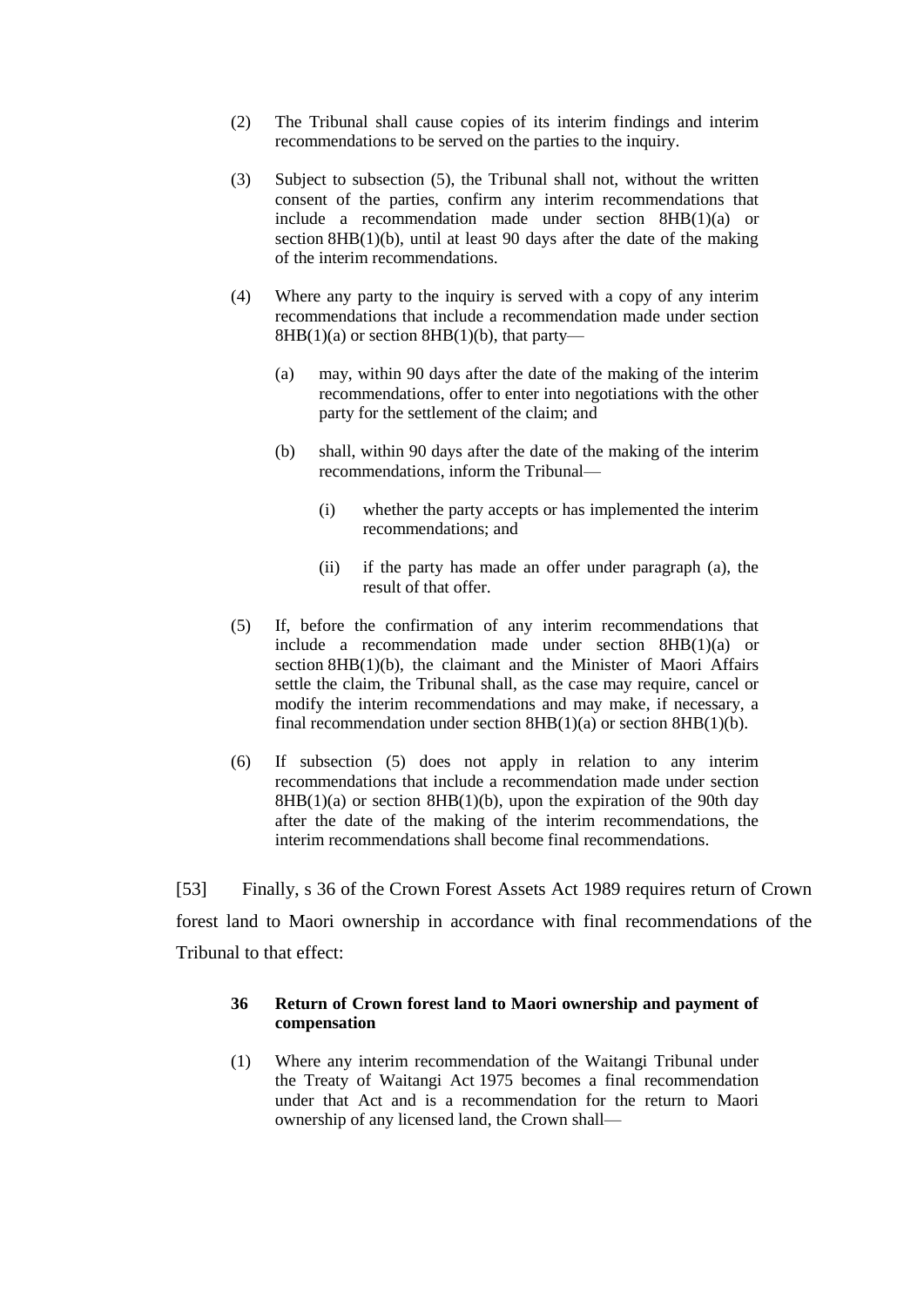- (a) Return the land to Maori ownership in accordance with the recommendation subject to the relevant [Crown forestry licence;](http://www.lexisnexis.com/nz/legal/search/runRemoteLink.do?bct=A&risb=21_T11203609782&homeCsi=274497&A=0.6088910576080718&urlEnc=ISO-8859-1&&dpsi=0069&remotekey1=REFPTID&refpt=1989A99S2:CROWN_FORESTRY_LICENCE&service=DOC-ID&origdpsi=0069) and
- (b) Pay compensation in accordance with the First Schedule to this Act.
- (2) Except as otherwise provided in this Act or any relevant [Crown](http://www.lexisnexis.com/nz/legal/search/runRemoteLink.do?bct=A&risb=21_T11203609782&homeCsi=274497&A=0.6088910576080718&urlEnc=ISO-8859-1&&dpsi=0069&remotekey1=REFPTID&refpt=1989A99S2:CROWN_FORESTRY_LICENCE&service=DOC-ID&origdpsi=0069)  [forestry licence,](http://www.lexisnexis.com/nz/legal/search/runRemoteLink.do?bct=A&risb=21_T11203609782&homeCsi=274497&A=0.6088910576080718&urlEnc=ISO-8859-1&&dpsi=0069&remotekey1=REFPTID&refpt=1989A99S2:CROWN_FORESTRY_LICENCE&service=DOC-ID&origdpsi=0069) the return of any land to Maori ownership shall not affect any Crown forestry licence or the rights of the [licensee](http://www.lexisnexis.com/nz/legal/search/runRemoteLink.do?bct=A&risb=21_T11203609782&homeCsi=274497&A=0.6088910576080718&urlEnc=ISO-8859-1&&dpsi=0069&remotekey1=REFPTID&refpt=1989A99S2:LICENSEE&service=DOC-ID&origdpsi=0069) or any other person under the licence.
- (3) Any money required to be paid as compensation pursuant to this section may be paid without further appropriation than this section.

[54] Schedule 1 to the 1989 Act provides for calculation of compensation payable reflecting, in particular, the fact that land is being returned subject to encumbrances.

[55] The long titles to the respective statutes assist in their interpretation and relevant passages are set out later in these reasons.

# **The statutory history**

<span id="page-23-0"></span>[56] The 1975 Act established the Waitangi Tribunal.<sup>59</sup> Section 6(3) confers a power on the Tribunal, if it has found a claim well-founded, to recommend to the Crown that action be taken to compensate for or remove the prejudice. This general power to recommend remedies has not been the subject of legislative amendment since 1975. Section 8HB(1) of the 1975 Act is an additional remedial power of the Tribunal where a claim relates to licensed Crown forest land.<sup>60</sup>

[57] The present appeal turns on the meaning and application of these provisions enacted in the 1975 and 1989 legislation and the rights they give, explicitly or implicitly, to claimants. In order to interpret the statutory language it is necessary to consider the statutory history of these provisions.

[58] The Waitangi Tribunal was established to inquire into and make recommendations on claims by Maori that they have been prejudicially affected by

<sup>59</sup>  $^{59}$  Treaty of Waitangi Act 1975, s 4(1).

As defined in s 2 of the Crown Forest Assets Act 1989.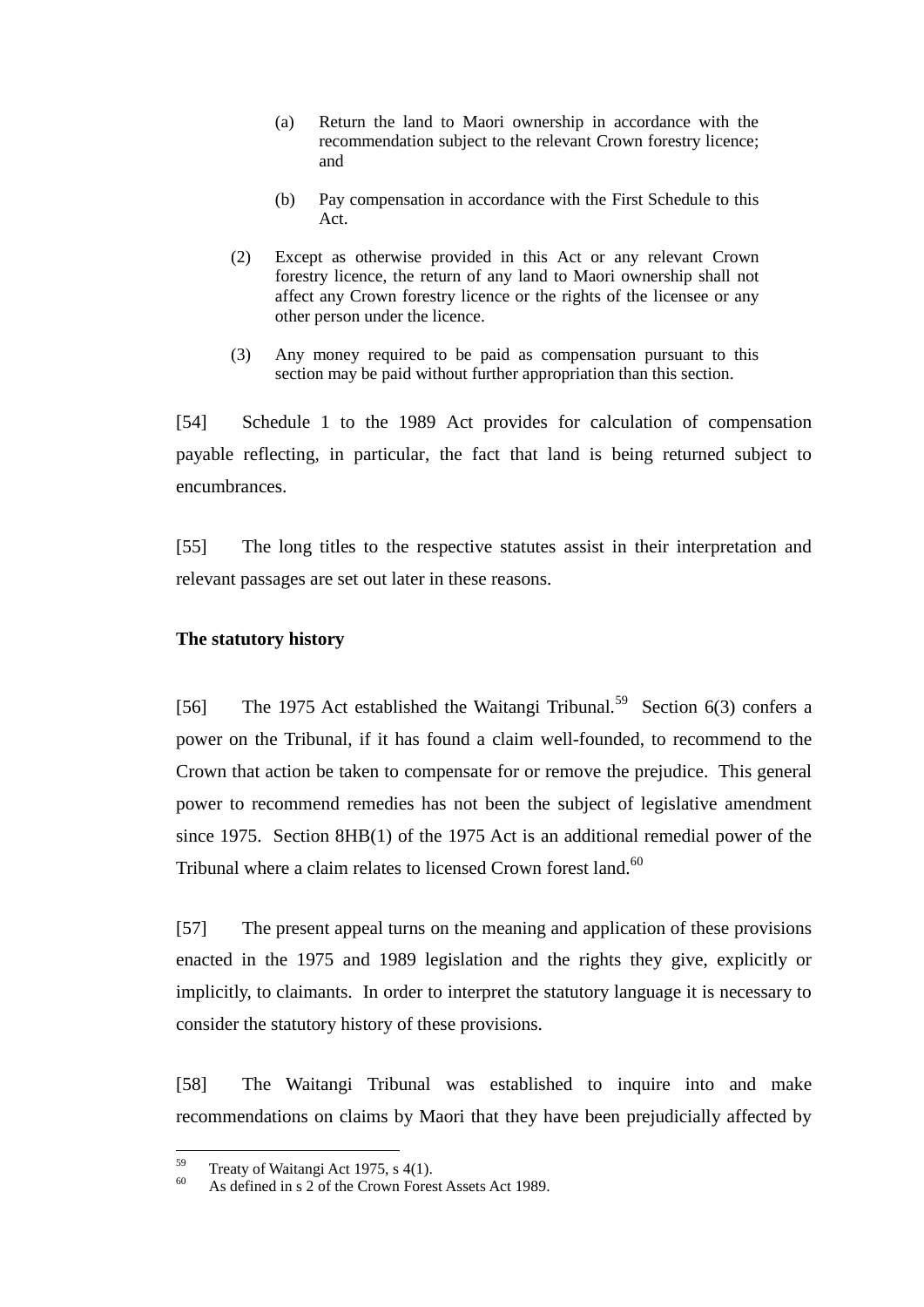conduct of the Crown that is inconsistent with the principles of the Treaty of Waitangi. To this end the long title to the 1975 Act provides that it is:

An Act to provide for the observance, and confirmation, of the principles of the Treaty of Waitangi by establishing a Tribunal to make recommendations on claims relating to the practical application of the Treaty and to determine whether certain matters are inconsistent with the principles of the Treaty.

[59] Initially the functions of the Tribunal were confined to inquiry into and making recommendations on claims which would be considered by the government. The power to make recommendations on claims that could become binding was introduced in the 1975 Act by the 1988 Act<sup>61</sup> and reiterated in the 1989 Act.<sup>62</sup> Enactment of this legislation followed compromise of litigation between the New Zealand Maori Council and the government that was the subject of judgments of the Court of Appeal in  $1987^{63}$  and  $1989^{64}$ 

[60] This litigation arose from the development during the 1980s of the government's policy of corporatising government commercial activities. On 30 September 1986 the Government introduced to the House of Representatives the State-Owned Enterprises Bill,<sup>65</sup> to give effect to its corporatisation policy. Claims were submitted to the Waitangi Tribunal by five northern Maori tribes concerning the perceived prejudicial effect on their land claims of the transfer of Crown land to new State corporations as provided for in the Bill. The claimants' concern was that the Bill would put the return of land to Maori ownership in accordance with Tribunal obligations beyond the power of the Crown. The Tribunal inquired into the claim. In an interim report it suggested that the Bill itself might be contrary to the principles of the Treaty, unless it were amended to restrict alienation by the State enterprises and provide for the Crown's continuing responsibility for return of land to Maori.<sup>66</sup>

[61] In response to these concerns, the Bill was amended to include what became ss 9 and 27 of the State-Owned Enterprises Act 1986. Section 9 provided that

<sup>61</sup> <sup>61</sup> Treaty of Waitangi (State Enterprises) Act 1988, s 4.<br> **Crown Forest Act 1080** s 40

 $^{62}$  Crown Forest Assets Act 1989, s 40.

<sup>&</sup>lt;sup>63</sup> *New Zealand Maori Council v Attorney-General* [1987] 1 NZLR 641 (CA) (the "Lands" case).<br><sup>64</sup> *New Zealand Maori Council y Attorney-General* [1989] 2 NZLR 142 (CA) (the "Ecreate" case).

<sup>&</sup>lt;sup>64</sup> *New Zealand Maori Council v Attorney-General* [1989] 2 NZLR 142 (CA) (the "Forests" case).<br><sup>65</sup> (20 September 1086) 474 NZPD 4722

<sup>&</sup>lt;sup>65</sup> (30 September 1986) 474 NZPD 4722.

Wai 22 "Interim Report to the Minister of Maori Affairs on State-Owned Enterprises Bill" (8 December 1986) at 4.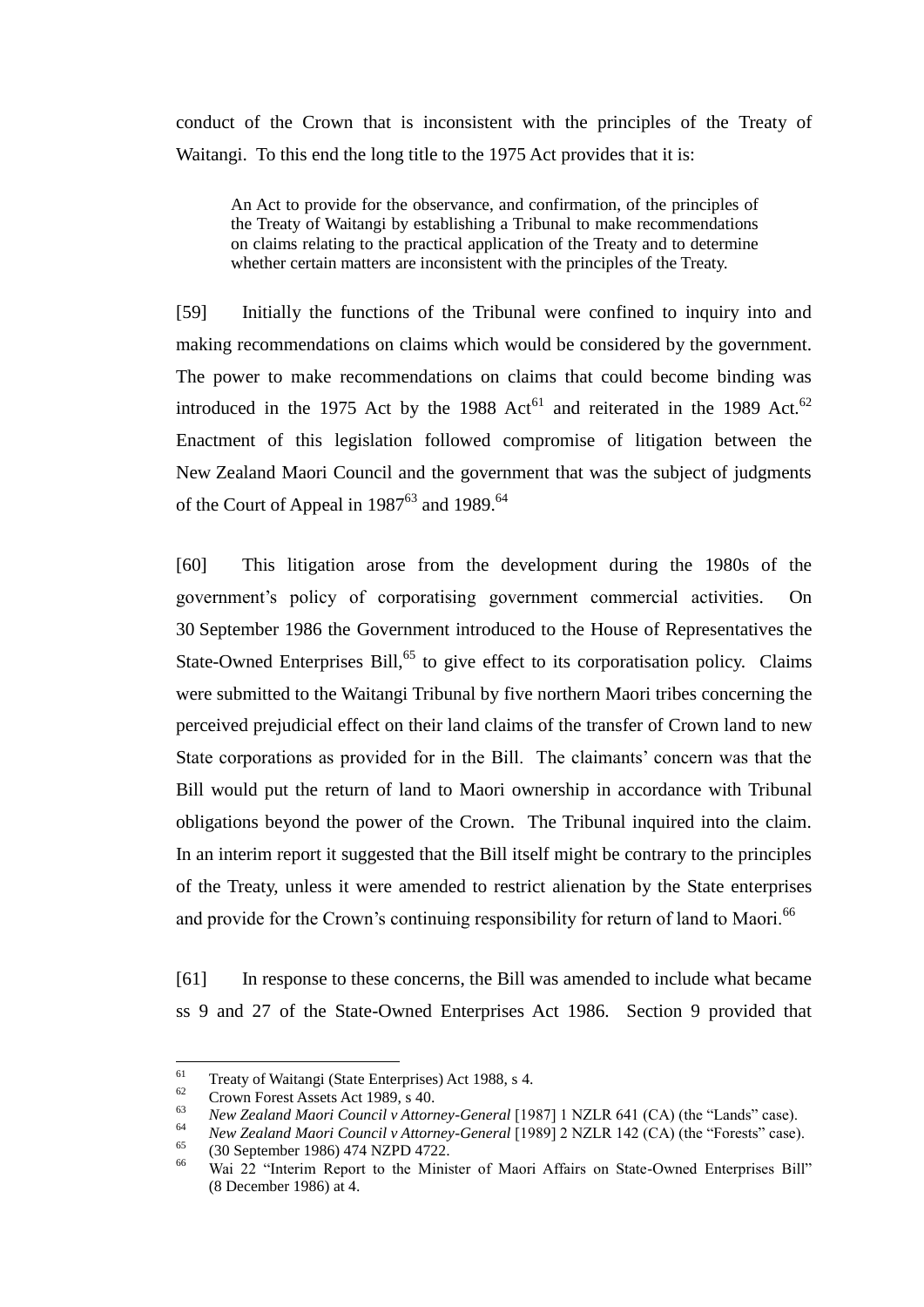nothing in the Act permitted the Crown to act in a manner that is inconsistent with the principles of the Treaty of Waitangi. Section 27 made provision for land which had been the subject of a claim submitted to the Tribunal before the date of the Governor-General's assent to the 1986 Act. $67$  However, at that date a number of claims which were in the course of preparation had not been lodged.

[62] The New Zealand Maori Council then brought proceedings seeking judicial review of the proposed exercise of the power under the 1986 Act to transfer land to State-owned enterprises. These were removed into the Court of Appeal.<sup>68</sup> In its judgment the Court of Appeal held that s 27 did not sufficiently address the risk that Crown land the subject of claims made after 18 December 1986 might be transferred in circumstances which prejudiced availability of remedies to those seeking redress. The Court decided that it would be inconsistent with Treaty principles for the Crown to implement a series of land transfers without giving consideration to the possibility of claims to the land and a reasonable opportunity for those possibilities to be investigated. This brought the restraints on the exercise of the Crown's powers under s 9 of the Act into play. The Crown had a Treaty obligation to act with the utmost good faith which obliged it to ensure powers under the 1986 Act were not exercised inconsistently with Treaty principles. The onus was on the Crown to make an informed decision that known or foreseeable Maori claims did not require retention of particular land before it was transferred.

[63] The Court of Appeal also gave directions regarding preparation of a scheme of safeguards which provided reasonable assurance that land or water would not be transferred in such a way as to prejudice Maori claims. $69$  The judgment left it to the New Zealand Maori Council and government to work out the details.

[64] Following this judgment the Crown and the Maori Council entered into negotiations and reached agreement that the Crown would be able to transfer land to State enterprises which would be subject to return to Maori ownership (commonly referred to as resumption). If the Waitangi Tribunal were to so recommend, return

<sup>67</sup> <sup>67</sup> The Act received that assent on 18 December 1986.

<sup>&</sup>lt;sup>68</sup> *New Zealand Maori Council v Attorney-General* [1987] 1 NZLR 641 (HC) at 650 per Heron J.

At 666.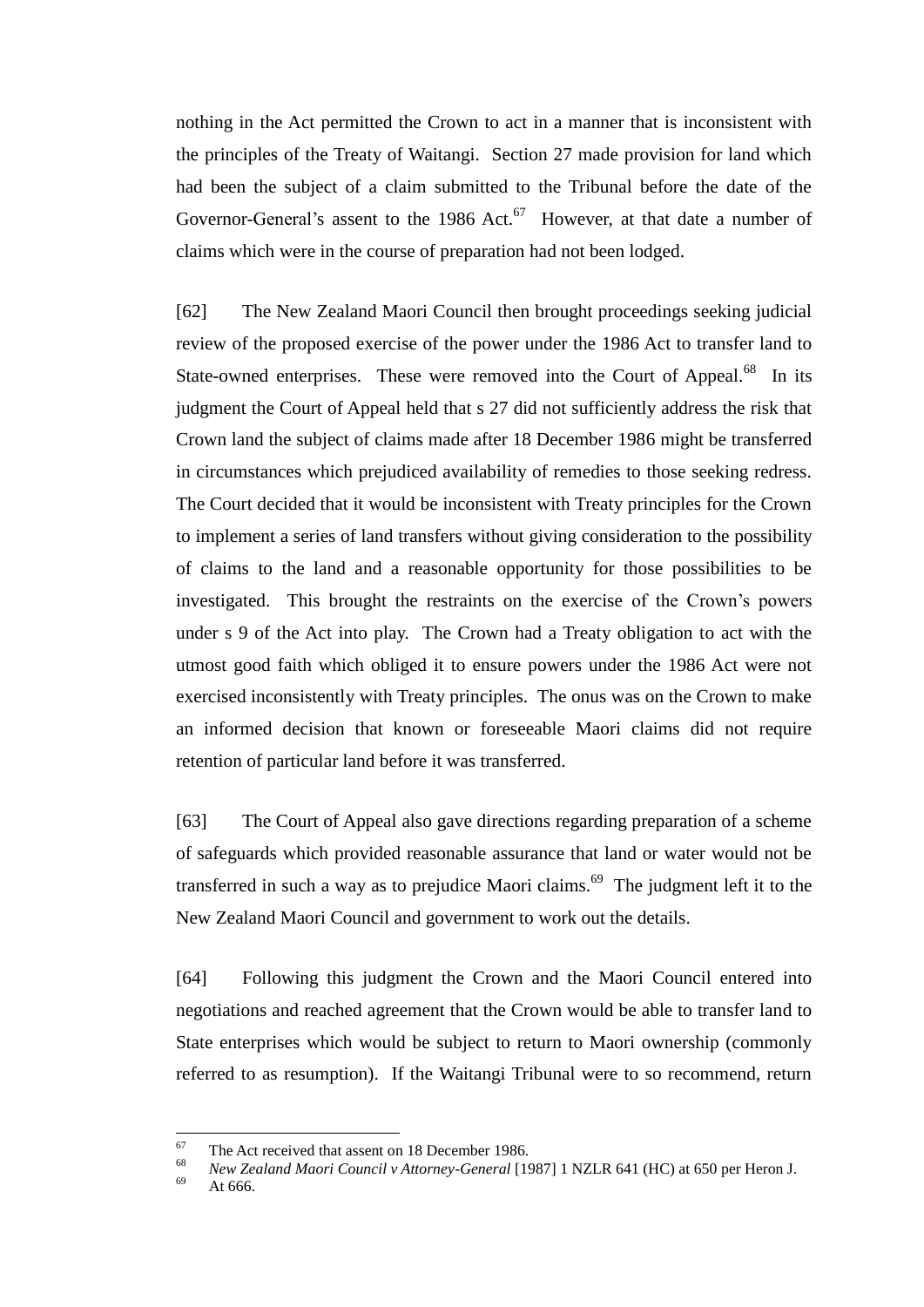would be compulsory. The Treaty of Waitangi (State Enterprises) Act 1988 was enacted to give effect to that agreement. Its long title reads:

An Act—

- (a) To give effect to an agreement entered into between the New Zealand Maori Council and Graham Stanley Latimer and the Crown in settlement of an application for judicial review made by the New Zealand Maori Council and Graham Stanley Latimer; and
- (b) To make to the Treaty of Waitangi Act 1975, the State-Owned Enterprises Act 1986, and the Legal Aid Act 1969 the amendments proposed in that agreement; and
- (c) To protect existing and likely future claims before the Waitangi Tribunal relating to land presently in Crown ownership; and
- (d) To give better effect to the objects of the State-Owned Enterprises Act 1986, and to ensure compliance with [section 9](http://www.lexisnexis.com/nz/legal/search/runRemoteLink.do?bct=A&risb=21_T11191518858&homeCsi=274497&A=0.5873585818804921&urlEnc=ISO-8859-1&&dpsi=0069&remotekey1=REFPTID&refpt=1986A124S9&service=DOC-ID&origdpsi=0069) of that Act.

[65] A purpose of the 1988 Act was accordingly to protect both existing and likely future claims submitted to the Tribunal. Parliament introduced provisions in the 1975 and 1986 Acts enabling the Tribunal, having found a claim to be well-founded, to recommend that land transferred to or vested in State enterprises under the 1986 Act be returned to Maori ownership.<sup>70</sup> When such a recommendation was confirmed the land was to "be resumed by the Crown" and returned to Maori ownership.<sup>71</sup>

[66] Parliament accordingly contemplated that the transfer of assets to State enterprises could take place forthwith, existing and future claims to the land involved being protected under the statutory scheme. Implicitly, Parliament, like the Court, was concerned to protect such claims on an individual basis.

[67] On 9 December 1987, the Court of Appeal issued a Minute recording that agreement had been reached by the Crown and Maori parties to the litigation, discharging certain of its earlier directions and declarations, and adding:<sup>72</sup>

 $70 -$ Sections 8A and 8B of the Treaty of Waitangi Act 1975, introduced by s 4 of the Treaty of Waitangi (State Enterprises) Act 1988.

<sup>&</sup>lt;sup>71</sup> Sections 27B and 27C of the State-Owned Enterprises Act 1986 were inserted by s 10 of the Treaty of Waitangi (State Enterprises) Act 1988.

<sup>72</sup> *New Zealand Maori Council v Attorney-General* [1987] 1 NZLR 641 (CA) at 719 per Cooke P.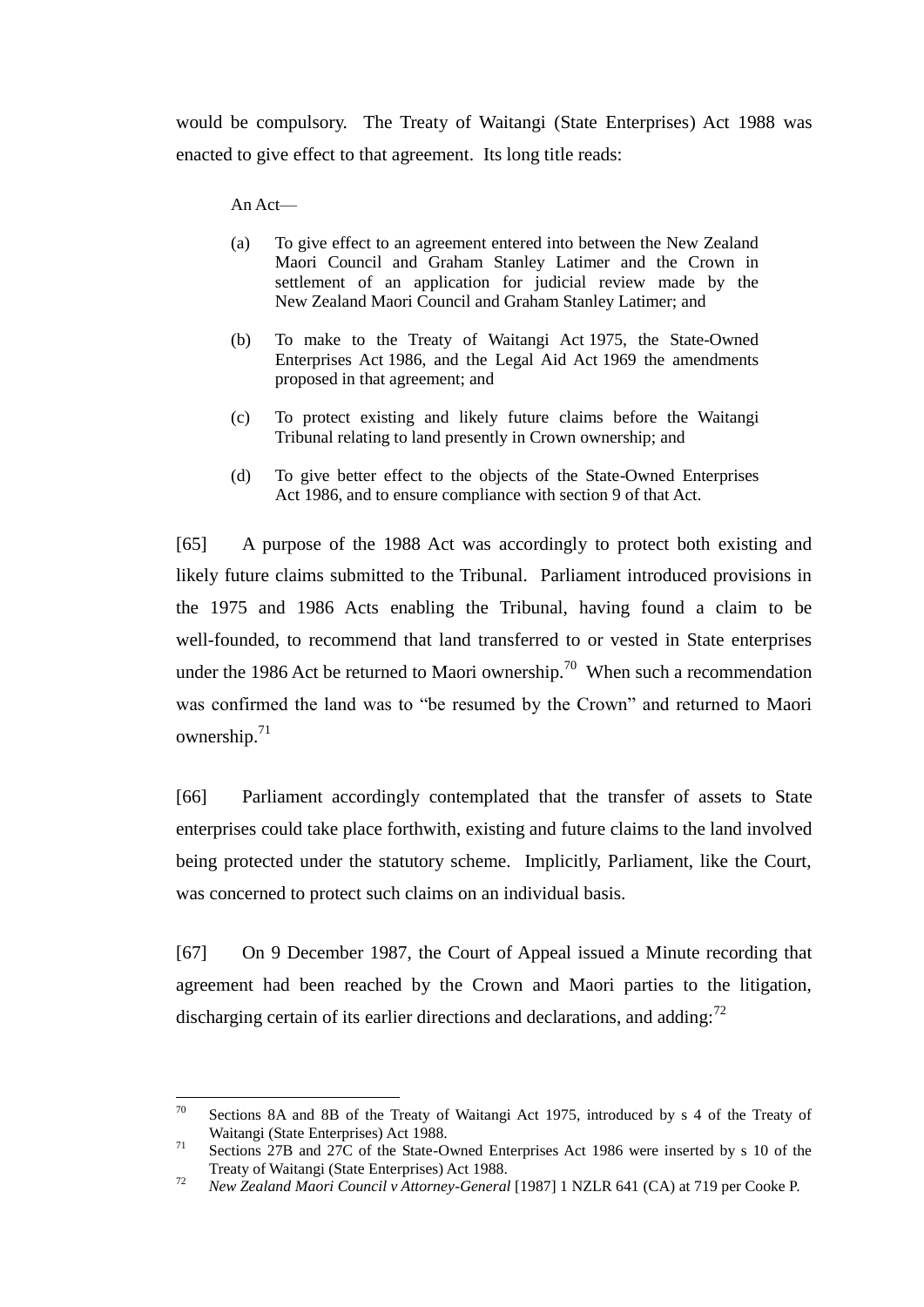Purely as a precaution, in case anything unforeseen should arise, leave to apply is reserved.

[68] On 28 July 1988, the Minister of Finance announced in Parliament the Government's intention to sell the State's commercial forests.<sup>73</sup> The Minister later advised Maori interests that the proposal was for the Crown to sell forestry assets without relinquishing ownership of the land.

[69] On 3 February 1989 the Maori Council applied to the Court of Appeal, under leave reserved, for a declaration that the Government's forestry sale proposal was inconsistent with the Court's judgment of 29 June 1987 and the Agreement the subject of the Court's Minute. The Court delivered judgment on 20 March 1989 on a preliminary issue raised by the Crown as to whether the Maori Council application fell within the leave to apply reserved by the Court.<sup>74</sup> The Court held that the application was properly brought. In the Court's opinion, the question of whether forestry assets, such as trees growing on the land, could be disposed of through the New Zealand Forestry Corporation, a State enterprise, without breach of the principles of the Treaty, went to the heart of issues addressed in the 1987 judgment.<sup>75</sup>

[70] Further negotiations were undertaken by the Crown and the Maori Council and Federation of Maori Authorities Incorporated. These resulted in an agreement being entered into on 20 July 1989. This agreement provided for the Crown to be able to sell the existing forest crop and other forest assets, providing purchasers with a licence to use the forest land for forestry purposes over the term of the licence. The purchaser was to pay an initial capital sum and a market-based rental for use of the land.

[71] The agreement also provided for a trust to be created, the Crown Forestry Rental Trust, which would administer a fund into which the annual rental receipts would be paid.

[72] The agreement of 20 July 1989 provides relevant context in interpreting legislation that followed in 1989. It included the following provisions:

<sup>73</sup>  $^{73}$  (28 July 1988) 490 NZPD 5548.

<sup>&</sup>lt;sup>74</sup> *New Zealand Maori Council v Attorney-General* [1989] 2 NZLR 142 (CA).

At  $152.$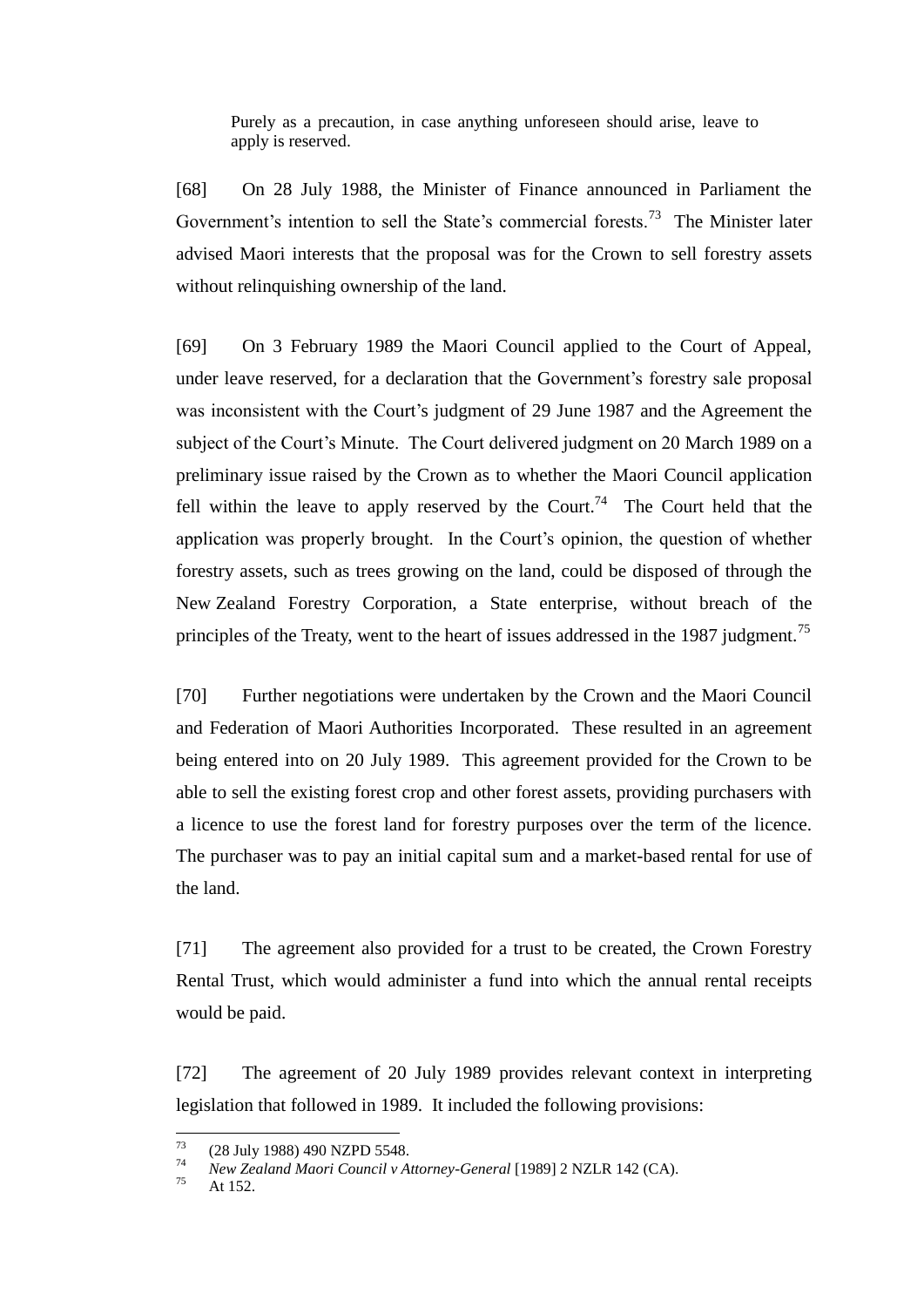- 6. The Crown and Maori agree that they will jointly use their best endeavours to enable the Waitangi Tribunal to identify and process all claims relating to forestry lands and to make recommendations within the shortest reasonable period.
- ...
- 8. If the Waitangi Tribunal recommends the return of land to Maori ownership the Crown will transfer the land to the successful claimant together with the Crown's rights and obligations in respect of the land ...
- ...
- 15. The attached annex lists the main principles of the two parties within under which this Agreement has been negotiated.
- 16. The provisions of this agreement are to be reflected and embodied where appropriate in draft legislation and in any event in a trust deed and consent order, the terms of each of which are to be agreed by the parties, in accordance with this agreement.
- [73] The annex referred to in paragraph 15 included as a Maori principle:

[To] minimise the alienation of property which rightly belongs to Maori;

And as a Crown principle:

[To] honour the principles of the Treaty of Waitangi by adequately securing the position of claimants relying on the Treaty.

[74] The Crown Forest Assets Act 1989 gave effect to this agreement. Its long title relevantly provides it is:

An Act to provide for—

- (a) The management of the Crown's forest assets:
- (b) The transfer of those assets while at the same time protecting the claims of Maori under the Treaty of Waitangi Act 1975:
- (c) In the case of successful claims by Maori under that Act, the transfer of Crown forest land to Maori ownership and for payment by the Crown to Maori of compensation:
- (d) Other incidental matters.

[75] Part 3 of the 1989 Act is headed "Return of Crown forest land to Maori ownership and compensation". Section 35 places restrictions on the sale of Crown forest land and any rights or interests in any Crown forestry licence. Crown forest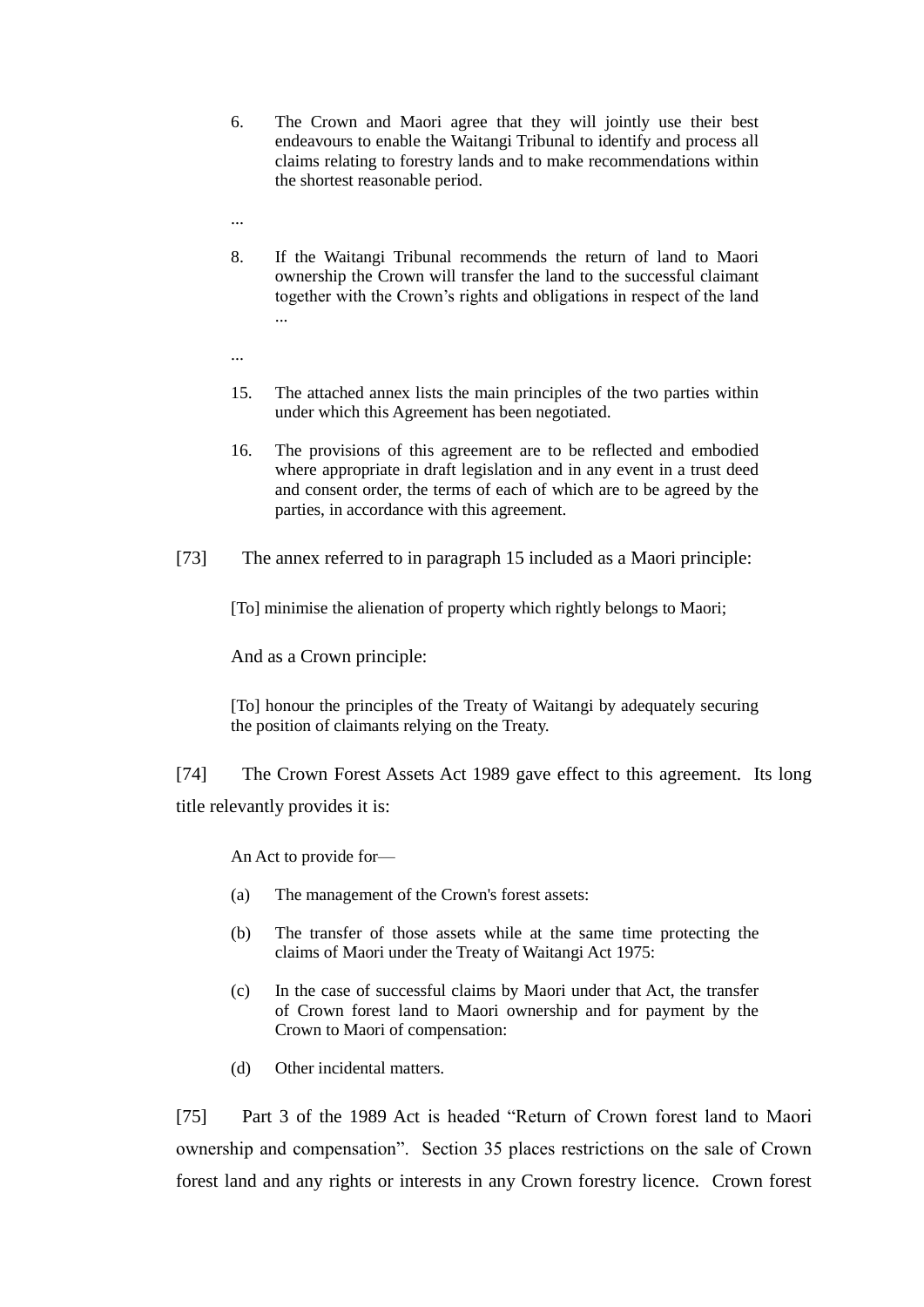land subject to a Crown forestry licence cannot be disposed of "except in accordance" with section 8" (which requires Ministerial approval). Crown forestry licences cannot be disposed of "unless the Waitangi Tribunal has made, in relation to the licensed land, a recommendation under section 8HB(1)(b) or section 8HB(1)(c) or section 8HE of the Treaty of Waitangi Act".<sup>76</sup> The first two routes described deal with the Waitangi Tribunal's options "where a claim [is] submitted to the Tribunal under section  $6$ <sup>".77</sup> The third is a "[s]pecial power" (not in issue in the present case) to recommend that land be cleared from liability to be returned to Maori ownership on application by the Crown or any licensee of Crown forest land. The Crown Forestry Rental Trust was established by deed dated 30 April 1990.

[76] The statutory history clarifies Parliament's purpose in enacting the 1988 and 1989 legislation. That purpose was to make changes to the process under the 1975 Act for addressing claims of breach of Treaty principles. The changes, which applied to claims in respect of licensed Crown forest land, gave greater protection to those who established their claims were well-founded. Rather than being dependent on a favourable response from the government to a recommendation of the Tribunal, claimants could seek recommendations from the Tribunal for a remedy which would become binding on the Crown if no other resolution of the claim was agreed. The purpose accordingly was to protect claimants by supplementing their right to have the Tribunal inquire into their claim<sup>78</sup> with the opportunity to seek from the Tribunal remedial relief which would be binding on the Crown. If the Tribunal so decided, that relief could extend to returning Crown forest land to identified Maori claimants. This was in return for permitting the Crown to transfer government-owned assets, including forest crop and other forest assets, to private interests. The government was thereby able to fully implement its corporatisation policy.

[77] It is in this context that the lawfulness of the Tribunal's refusal to accord the appellant a hearing for remedy of his claim must be determined.

<sup>76</sup>  $^{76}$  Crown Forest Assets Act 1989, s 35(2).

 $^{77}$  Treaty of Waitangi Act 1975, s 8HB(1).

Section  $6(2)$ .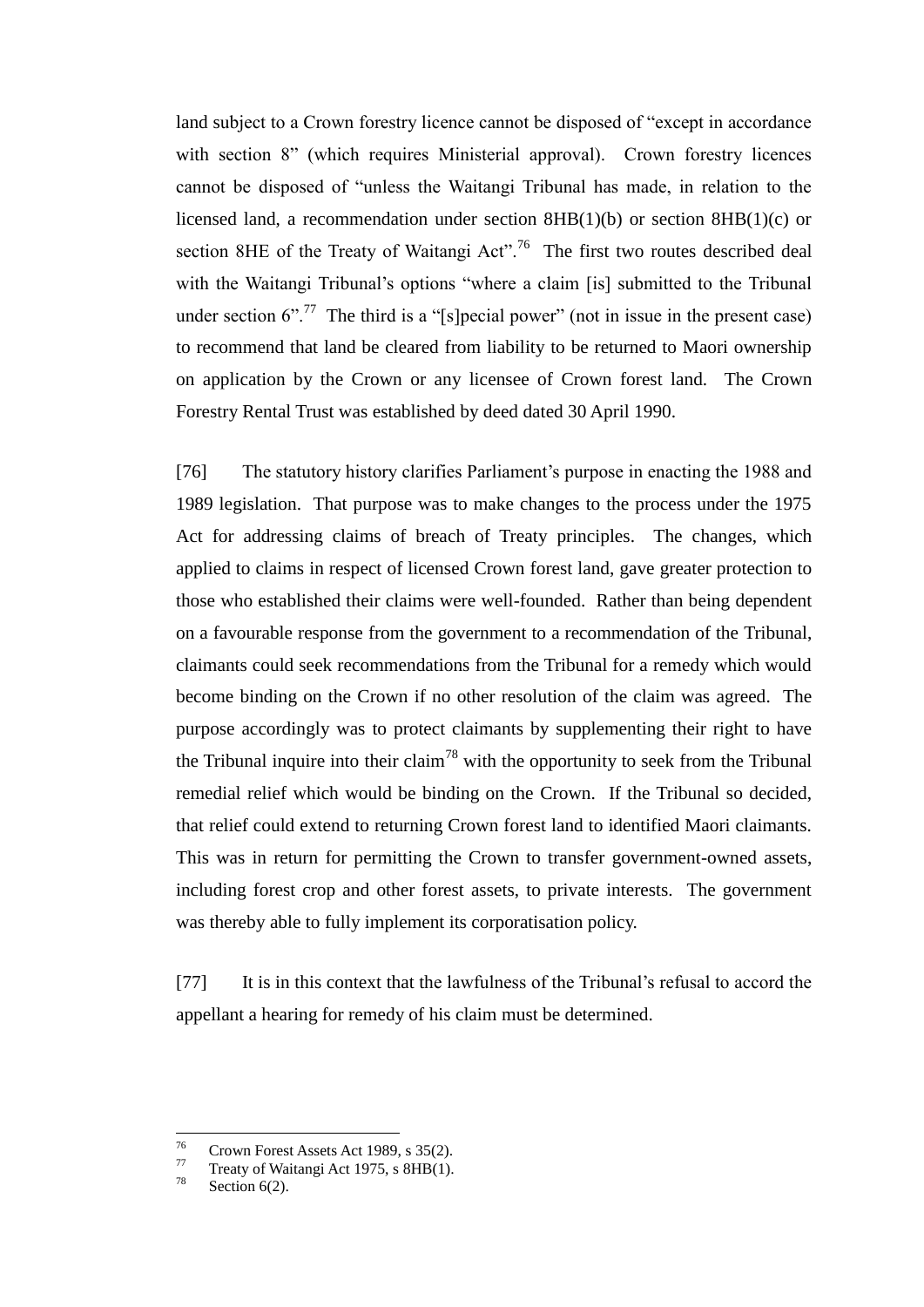# **The Tribunal was obliged to decide whether or not to make an order under s 8HB**

<span id="page-30-0"></span>[78] Contrary to the view taken in the High Court and Court of Appeal, we consider that the Tribunal, having decided the claim on behalf of Mangatu Incorporation was well-founded, was obliged to determine the claim in Wai 1489 for an order under s 8HB(1)(a) of the Treaty of Waitangi Act. The Tribunal had a choice as to whether or not to grant the remedy sought and, if so, on what terms. But it had to make a choice. It was jurisdiction it could not decline. This conclusion turns on the terms and scheme of the legislation.

[79] As the long title of the Treaty of Waitangi Act suggests, the Tribunal was established to assist the Crown in discharge of its Treaty obligations through making "recommendations on claims relating to the practical application of the Treaty". Its functions, described in s 5 and as relevant to the present appeal, are "to inquire into and make recommendations upon ... any claim submitted to the Tribunal under section 6" and "to make any recommendation or determination that the Tribunal is required or empowered to make under Schedule 1 of the Crown Forest Assets Act 1989" (which provides for calculation of the compensation payable under s  $36(1)(b)$ ) to Maori to whom ownership of the land is transferred in accordance with the recommendation of the Tribunal). The claim in Wai 1489 was that the prejudice suffered by the proprietors of Mangatu Incorporation in the 1961 sale should be removed by a recommendation for return of the land (made under s 6(3) and s 8HB(1)(a) of the Treaty of Waitangi Act but binding on the Crown pursuant to s 36(1) of the Crown Forest Assets Act) and compensation (both by way of the general power to make "other" recommendations reserved under s 8HB(3) and under the specific statutory regime for compensation for forestry licences under  $s \, 36(1)(b)$ and Sch 1 of the Crown Forest Assets Act).

[80] It is the principal function of the Waitangi Tribunal to inquire into and make recommendations on claims submitted to it under s 6 of the Treaty of Waitangi Act.<sup>79</sup> With limited exceptions, the Tribunal is obliged to inquire into every claim.  $80$  This

<sup>79</sup>  $\frac{79}{80}$  Section 5(1)(a).

Section  $6(2)$ .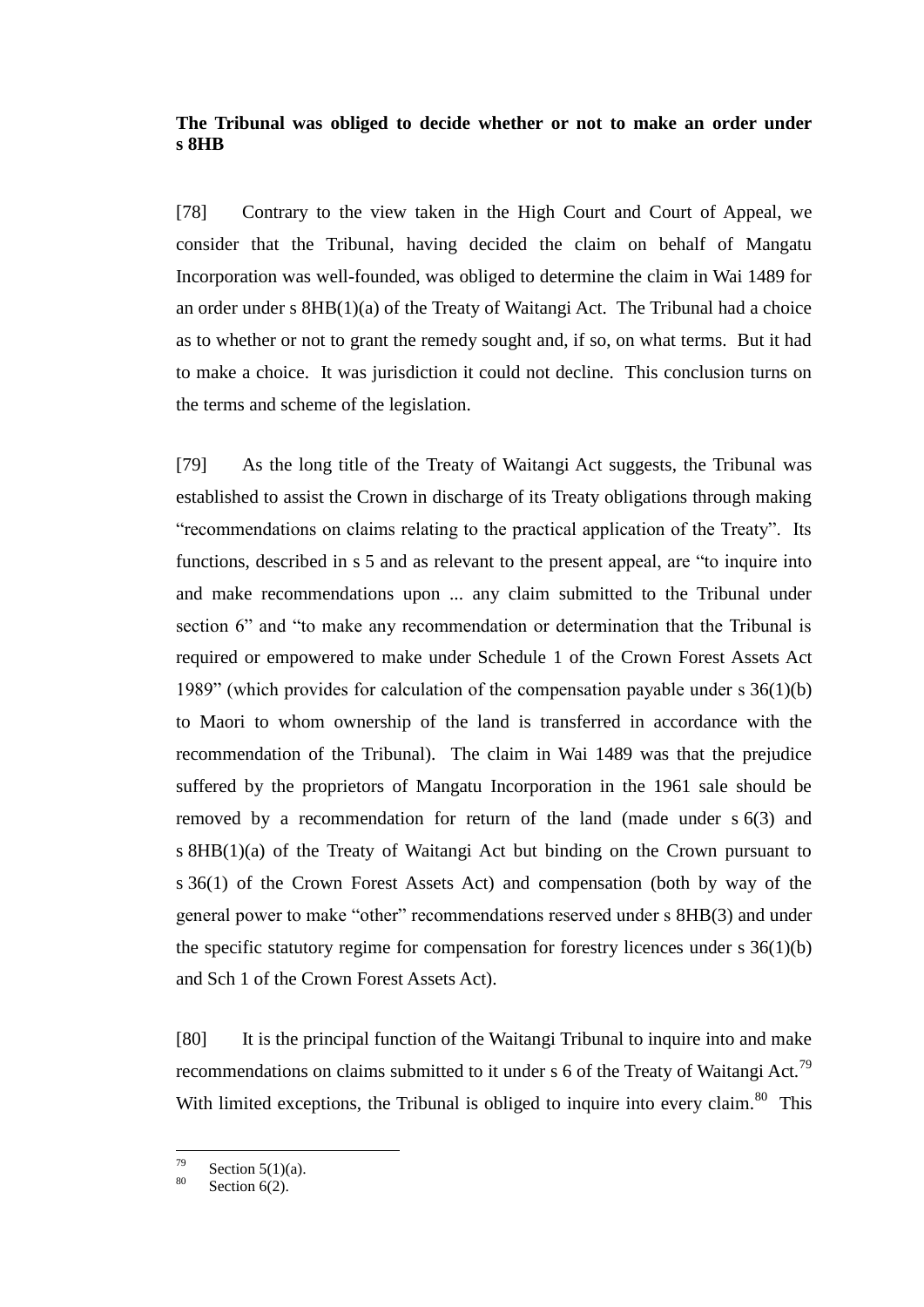involves determining whether the claim of Crown action inconsistent with the Treaty of Waitangi is well-founded, and if so, whether the Tribunal should recommend to the Crown that action be taken to compensate for or remove the prejudice.<sup>81</sup> While the Tribunal is not obliged to recommend a remedy for all claims it has decided are well-founded, it is required to determine whether it should do so. Its recommendations may either be in general terms or indicate specific actions which, in the opinion of the Tribunal, the Crown should take.<sup>82</sup> Each of these steps is part of the inquiry which it is the Tribunal's duty to undertake. The obligation to inquire into each claim is not discharged by a determination that the claim of Treaty breach is well-founded.

[81] Section 7(1) confers on the Tribunal limited powers to decide, in its discretion, not to inquire into, or further inquire into a claim. They apply to claims concerning trivial matters or where they are frivolous or vexatious or not made in good faith. The powers also cover claims where there is an adequate alternative remedy. Given the very substantial protection accorded to claims in respect of Crown forest land, there can be no alternative remedy that is adequate. None of the factors identified in s 7(1) applies in the present case and there is no other provision excusing the Tribunal from its duty to inquire into the claims.

[82] Further power to refuse to inquire is provided by  $\frac{s}{7(1A)}$ :

# **7 Power of Tribunal to defer claim**

(1A) The Tribunal may, from time to time, for sufficient reason, defer, for such period or periods as it thinks fit, its inquiry into any claim made under section 6.

[83] While this provision does not excuse the Tribunal from its duty to inquire, it does permit it to defer commencing an inquiry (and to adjourn it after it has commenced) for a period or periods. This can only be done "for sufficient reason". When the power is exercised, the Tribunal must inform the claimant of its decision

...

 $\overline{81}$  $\frac{81}{82}$  Section 6(3).

Section  $6(4)$ .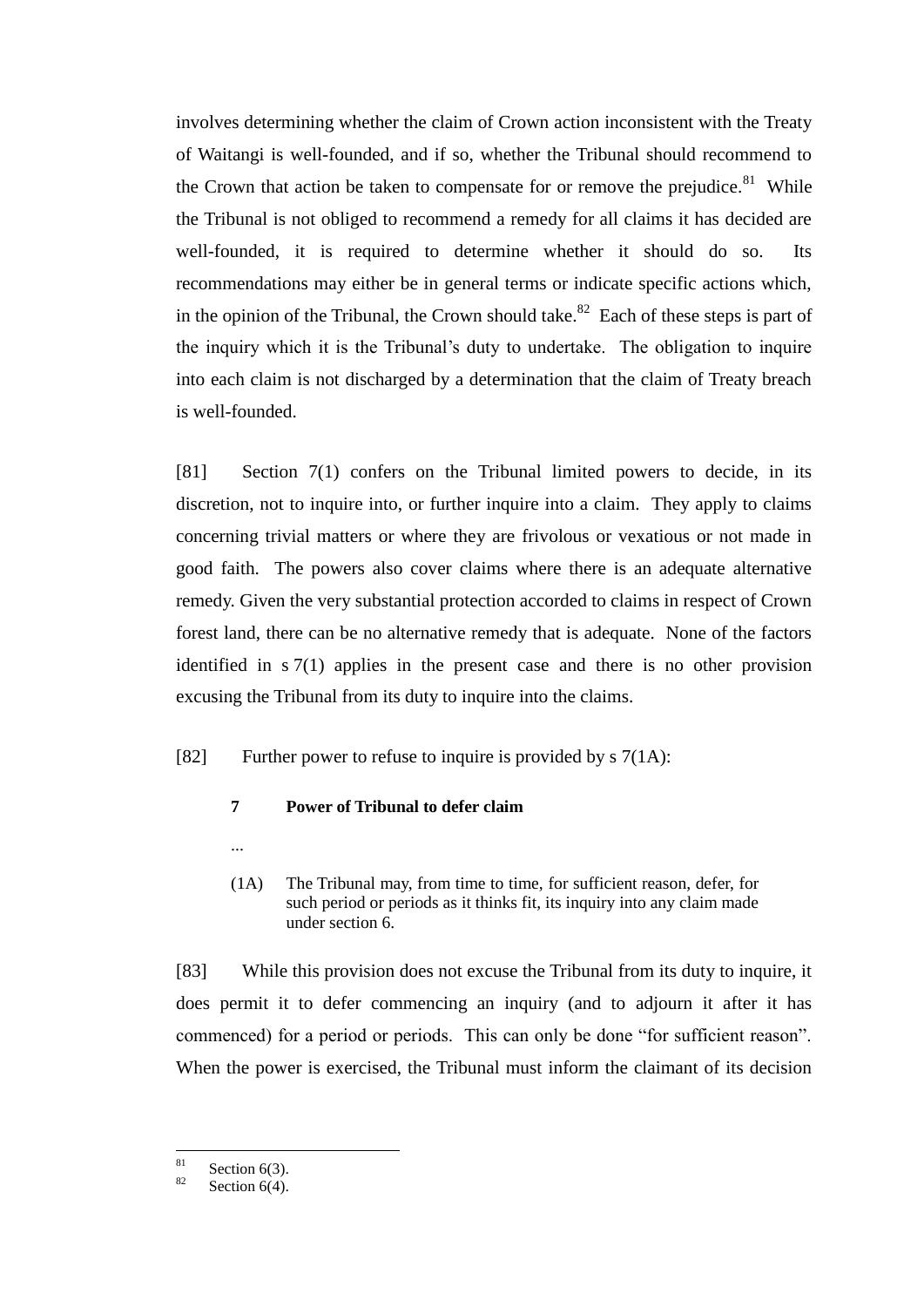and state its reasons for its decision. $83$  The power always looks to commencement or recommencement of the inquiry once sufficient reasons for the deferral cease to exist.

[84] It follows from this statutory scheme that the power under s 7(1A) cannot be used, consistently with its purpose, in order to defeat a claim, in the sense of precluding it from being the subject of an inquiry or precluding completion of that inquiry. In that respect, an inquiry into a claim is not complete until the Tribunal has determined whether the claim is well-founded and, if so, whether it should recommend a remedy. Where the Tribunal has decided a claim is well-founded and the remedy sought is return of Crown forest land, the inquiry must address whether the land is to be returned to Maori ownership, any terms and conditions of return, and, if applicable, to which Maori or group of Maori the land is to be returned.<sup>84</sup>

[85] The Tribunal also has powers under the Second Schedule to the Act to regulate its own procedure in such manner as it thinks fit.<sup>85</sup> The Chairperson of the Tribunal may issue Practice Notes as to its practice and procedure.<sup>86</sup> The Chairperson or other presiding officer also has powers to do any acts preliminary or incidental to a Tribunal hearing.  $87$  These powers, however, are administrative in nature only. The Act is specific as to whether they may be exercised by the Tribunal or the Chairperson or presiding officer.

[86] The Tribunal, of course, has limited resources to meet the many demands on it for hearings of claims. It may lawfully use its powers under s 7(1A) to prioritise hearings of claims, subject to consideration of urgency in the particular case. In the present case it was also within the Tribunal's powers for it to adjourn the inquiry after making findings on the merits of the claims, in order to encourage the parties to endeavour to reach their own settlement. While the prospect of a settlement between the various claimants and the Crown remained open, there may well have continued to be sufficient reasons for the adjournment to continue.

<sup>83</sup>  $rac{83}{84}$  Section 7(2).

<sup>&</sup>lt;sup>84</sup> Section 8HB(1).<br><sup>85</sup> Separately 2, al.  $5$ 

<sup>&</sup>lt;sup>85</sup> Schedule 2, cl 5(9).<br><sup>86</sup> Schedule 2, cl 5(10)

 $\frac{86}{87}$  Schedule 2, cl 5(10).

Schedule 2, cl  $8(2)(c)$ .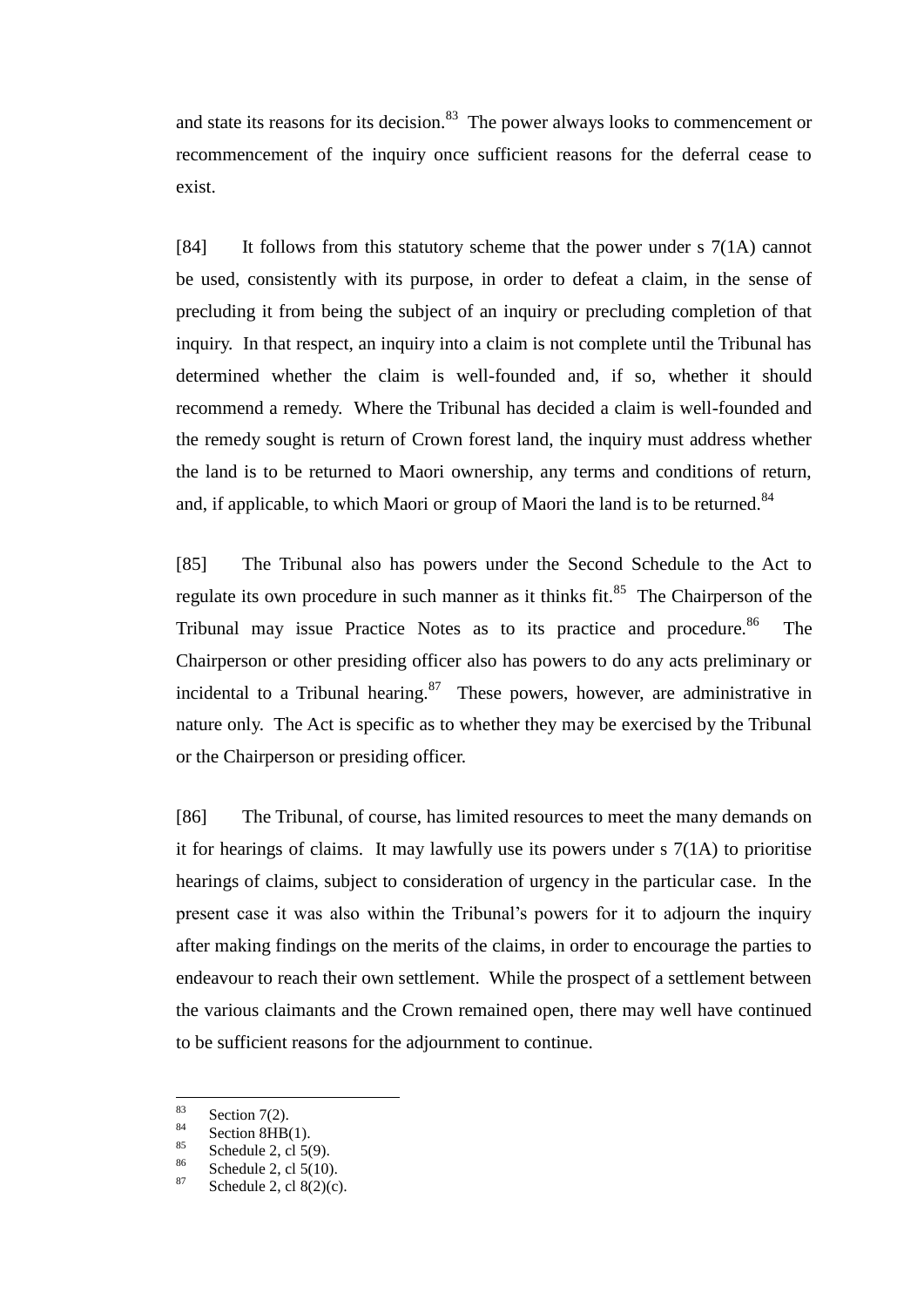[87] But the exercise of the s 7(1A) power for scheduling reasons or to permit negotiated settlement does not end the inquiry. It does not remove the Tribunal's obligation to complete an inquiry by adjudicating on whether it should make remedial recommendations for claims that it has decided are well-founded. If settlements do not eventuate or if irremediable prejudice to the claimants will result from deferral for scheduling purposes, the Tribunal must reconvene its adjourned inquiry to adjudicate on whether recommendations should be made.

[88] The obligation to consider any recommendations it thought fit to make after a finding of prejudice resulting from Treaty breach here fell to be fulfilled by the Tribunal in the context of Crown forest assets and the special provisions under the heading "Recommendations in relation to Crown forest land". Under them, the Tribunal has the effective responsibility of ordering resumption, where it considers that course appropriate, because the Crown must comply with its recommendations in relation to such land, after a 90 day pause to enable other resolution by agreement. As Baragwanath J remarked in *Attorney-General v Mair*, the result of the 1989 amendments in relation to Crown forest land was to confer upon a claimant with a sound case for the exercise of the judgment of the Tribunal an outcome which, "while expressed as recommendatory, [is] ultimately adjudicatory".<sup>88</sup> That view is consistent with the legislative history, referred to above. As the long title to the Crown Forest Assets Act makes clear, the legislative package enacted in 1989 envisaged that "successful claims" under the Treaty of Waitangi Act would result in "the transfer of Crown forest land to Maori ownership and for payment by the Crown to Maori of compensation.‖ The agreement of 20 July 1989, which preceded the legislation and which is referred to at [70]–[73] above, identified a principle of significance to Maori as being to "minimise the alienation of property which rightly belongs to Maori". The jurisdiction to order resumption in respect of licensed Crown forest land, conferred on the Tribunal by the 1989 Act, was part of the negotiated solution reached between the Crown and Maori in their agreement, under which both parties gained something of value. It must be understood in that context.

[89] Particular care not to preclude completion of the inquiry is necessary in such cases. They are not the same as those in which the recommendations of the

 $88$ <sup>88</sup> *Attorney-General v Mair* [2009] NZCA 625 at [102].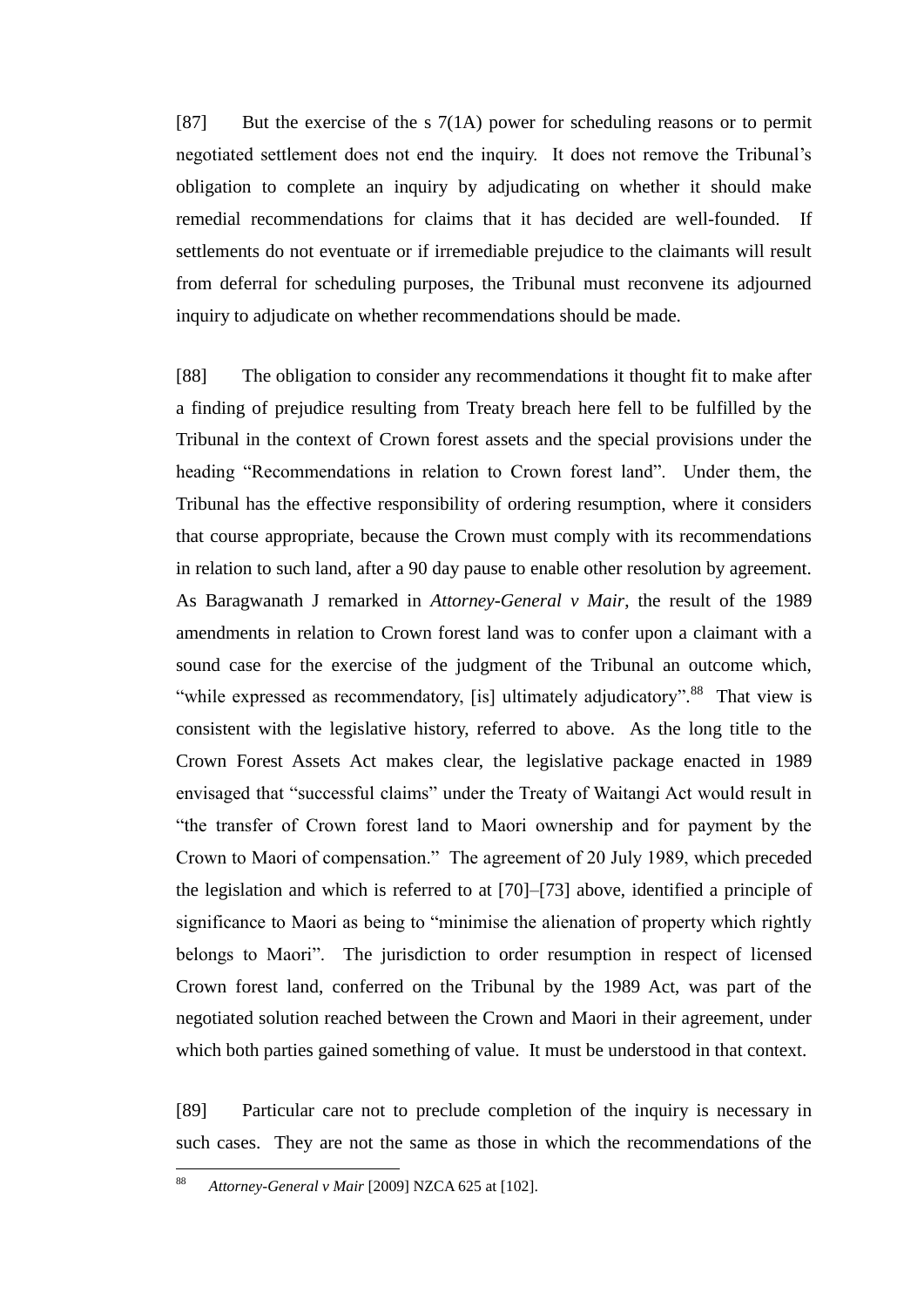Waitangi Tribunal may or may not be accepted by the Crown, and in respect of which some deference to the political process in which claims are negotiated makes good sense, particularly when the Tribunal has to husband its resources. In the case of Crown forest land, the "recommendatory" obligation of the Tribunal is an adjudicatory obligation, even if the relief available to it is a matter for judgment.

[90] The circumstance that the claim sought a recommendation under s 8HB(1)(a) for return of the land was highly relevant in considering an application for urgency against the background that this jurisdiction of the Tribunal was likely to be overtaken if urgent hearing was denied. Judge Clark addressed the request for an urgent hearing under the generic Directions given by the Deputy Chairperson of the Tribunal for decisions on allocating remedies hearings. $89$  We do not read the September 2007 Directions (indicating that "no different or separate set of criteria will be applied to the granting of a remedies hearing where the remedies sought include binding recommendations relating to particular land" as suggesting that the circumstance that the claim seeks binding recommendations is not a highly important contextual consideration. The non-exhaustive criteria identified do not suggest irrelevance. But if any such implication should be taken from the statement, made ―[f]or the avoidance of doubt‖, it is necessary to say that, in the statutory scheme, likely avoidance of the special remedy provided must be an important, perhaps the decisive, factor in considering whether to hold a remedies hearing.

[91] The Tribunal is not obliged to recommend resumption. That is clear both from the wording of s 6(3) and s 8HB. Section 8HB applies to all claims relating to licensed land, as the 1961 lands are. The Tribunal has three options only in relation to claims for licensed Crown forest land. It may recommend that the land be not liable to return to Maori ownership if it finds the claim not to be well-founded.<sup>90</sup> If it finds the claim to be well-founded, it must consider whether remedial action "to compensate for or remove the prejudice" it has found "should include the return to Maori ownership of the whole or part of the land". If so, it may include such a

<sup>89</sup> It is not clear which powers were being exercised by the Deputy Chairperson in issuing the directions, or whether they should have been issued by the Tribunal itself rather than a presiding officer, but no issue has been made of that in this case.

<sup>&</sup>lt;sup>90</sup> Treaty of Waitangi Act 1975, s  $8HB(1)(c)$ .

Section  $8HB(1)(a)(ii)$ .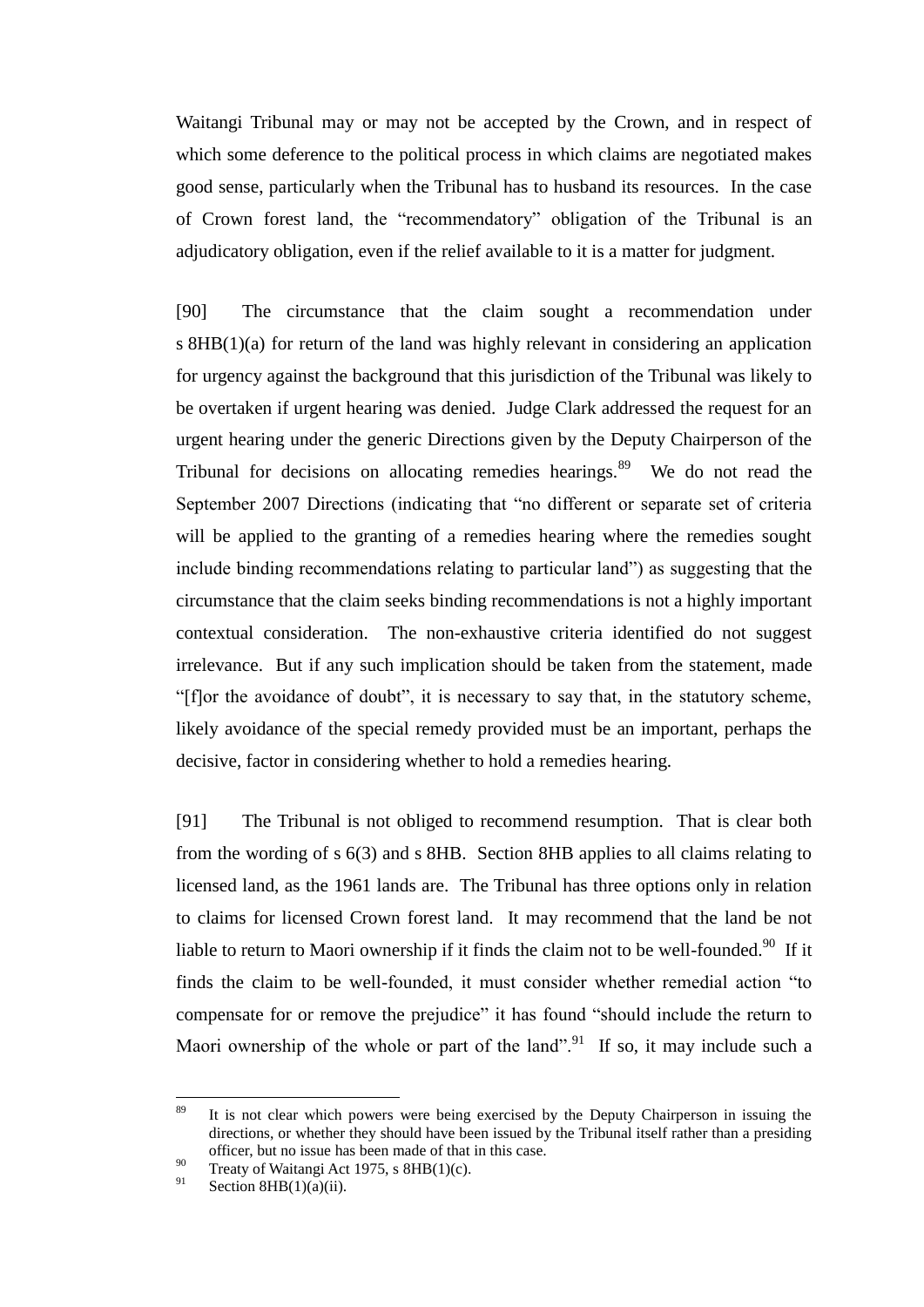recommendation in its recommendation under s 6(3) (so that the resumption takes effect after the 90 day pause if not overtaken). If a recommendation for return is "not required ... by paragraph (a)(ii) of this subsection", it may recommend that the land "not be liable to return to Maori ownership".<sup>92</sup> (This discretion is necessary because the land may be subject to other claims which makes its clearance from liability premature).

[92] The scheme therefore is that, following a finding that a claim is well-founded, s  $8HB(1)(a)$  is the controlling provision. The Tribunal must consider whether its return "should" be recommended as part of a recommendation under s  $6(3)$  "to compensate for or remove the prejudice caused [by the act found to be in Treaty breach]".

[93] Here, the prejudice arose out of the alienation of the land from the proprietors of Mangatu Incorporation in 1961. It was necessary for the Tribunal, in discharging its obligation to inquire into the claim, to consider whether to recommend return of the land. The decision of Judge Clark, declining the request for an urgent remedies hearing, shows no appreciation of the need to make a determination under s 8HB(1) (perhaps because he took the view, which for reasons given below we consider to be in error, that the Tribunal had already decided against a recommendation to return the land in its 2004 report). The result is that the Tribunal's obligation to inquire into the claim has not been fulfilled. And consideration of the application for the urgent remedies hearing failed to take into account the critical circumstance that this was a claim for return of land under s 8HB(1)(a). Without that context, the assessment of prejudice (required by the Practice Note) was not properly undertaken and the determination not to grant an urgent hearing was inevitably flawed.

# **The Tribunal had not exercised its jurisdiction to inquire into the claim by its report of 2004**

<span id="page-35-0"></span>[94] Judge Clark took the view that the Tribunal, in its 2004 report, had fulfilled its obligations to consider the claim and make recommendations. He considered it

<sup>92</sup> Section  $8HB(1)(b)$ .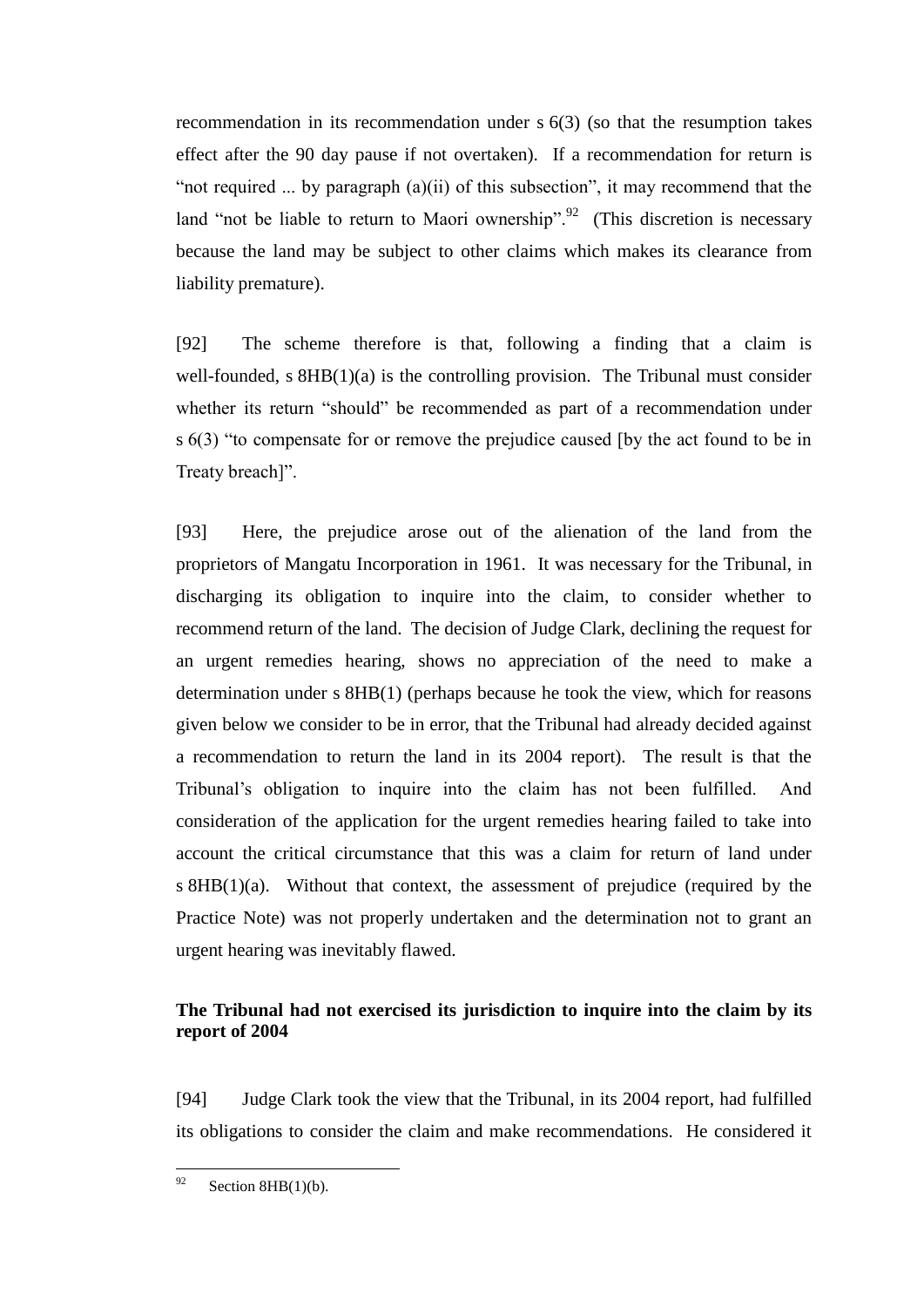had decided against recommending return of the land to "the current owners of Mangatu", $93$  preferring instead to recommend that specific relief for Te Aitanga a Mahaki (whose members it treated as having been affected by the breach in relation to sale in 1961) should be sought in the district-wide negotiated settlement. As a result, he thought that, at the hearing sought, the applicant would have to persuade the Tribunal to change its recommendation, a step it was unlikely to take given that it was being followed in the negotiations.<sup>94</sup> This view was one of the three planks of his decision to decline the application. The High Court and Court of Appeal also agreed that the Tribunal had made a decision as to remedies in its 2004 report.<sup>95</sup>

[95] We are unable to read the 2004 report as discharging the Tribunal's obligation to inquire into the claim to the 1961 lands on behalf of Mangatu Incorporation. The terms of the report look to the anticipated negotiation towards a settlement but reserve leave to the parties to apply further should that be necessary. There is no formal determination that the Tribunal's recommendation, in terms of the legislation, is for negotiations and that it has decided that no other recommendations (including those available to it under s 8HB(1)) are appropriate. The letter of transmittal, quoted above in [14], makes it clear the Tribunal had made no recommendations but had offered guidance for the purpose of negotiations. There is no reference in the report to the claims for relief under s 8HB(1)(a) and no determination whether or not removal of the prejudice claimed (the loss of the very land subject to the resumption liability of the Crown) should be addressed by recommending resumption. Nor is there any consideration of other matters required to be addressed under s 8HB(1)(a), should resumption be recommended, such as the identification of those to whom the land should be "returned" or any terms and conditions that might be appropriate. Against a finding of prejudice in the acquisition of the 1961 lands (a specific claim of prejudice which on the claim could only have been suffered by the owners at the date of acquisition), absence of recommendations on these matters provided no platform for negotiation of the specific claim. It was not surprising that it was lost in the district-wide settlement negotiation. Rejection of urgency in Wai 1489 meant that Mr Haronga has not been

<sup>93</sup>  $^{93}_{94}$  At [52].

At  $[54]$ .

At [106]–[110] per Clifford J and at [48] per Arnold J.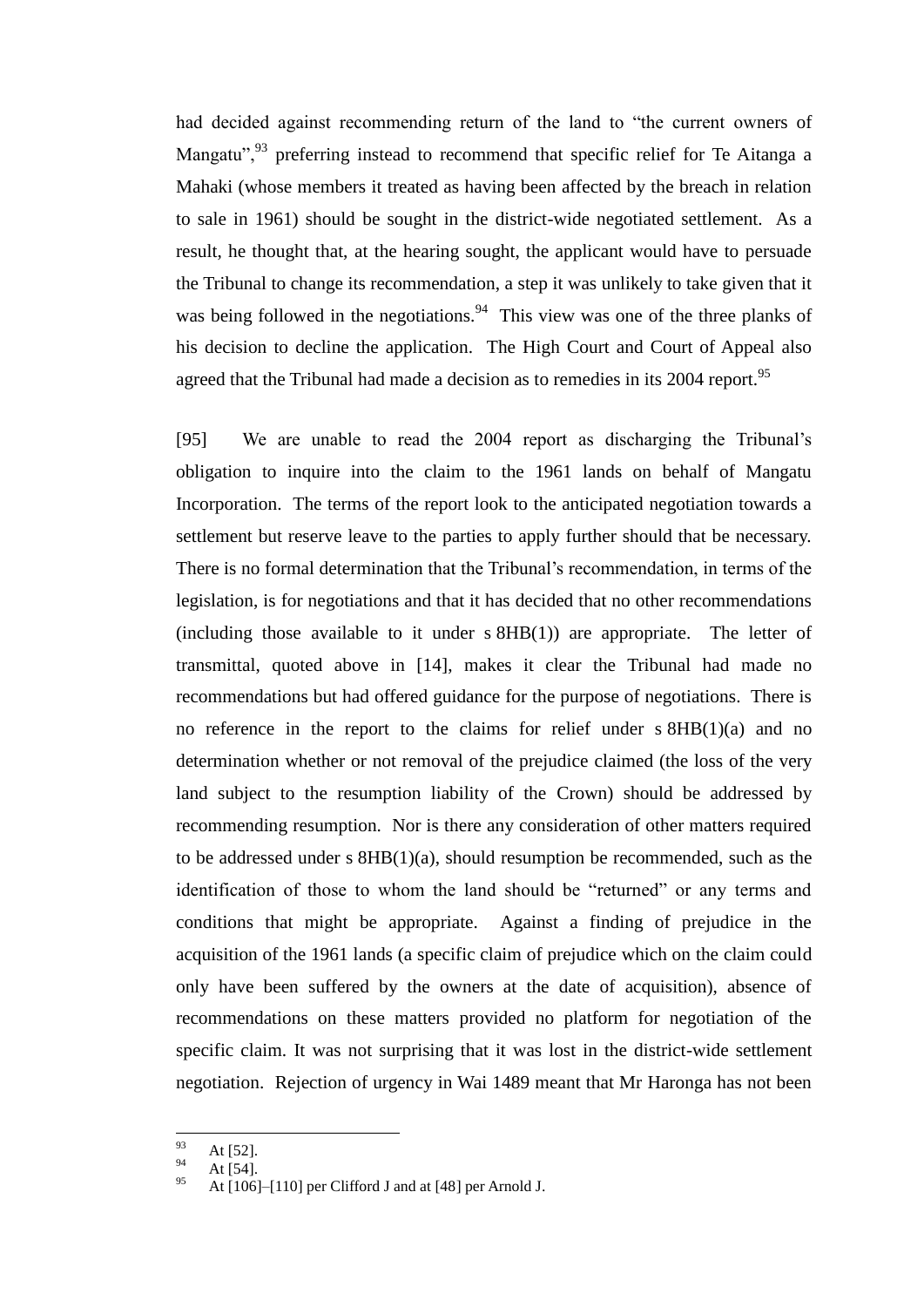heard on the issue of resumption under the statutory system designed to protect land from wrongful alienation and in respect of a finding that the loss of the 1961 lands which he seeks to recover for the owners was wrongful. Given the statutory obligation, discussed above, to inquire into every claim and consider making recommendations where they are well-founded, the general findings and indications given in the report cannot fairly be read as fulfilling the responsibilities of the Tribunal under  $s$  6(2) and  $s$  8HB(1). It follows that Judge Clark in declining an urgent remedies hearing and the Courts below in refusing relief on judicial review were in error in a principal ground relied on.

# **The merits of Mr Haronga's application for urgent hearing were not affected by the ongoing negotiations between Te Whakarau and the Crown**

<span id="page-37-0"></span>[96] The fact that negotiations between Te Whakarau and the Crown were continuing was a significant factor in the decision of Judge Clark not to grant an urgent remedies hearing. He treated the fact that negotiations had not broken down as indicating that the intervention of the Tribunal was not required.<sup>96</sup> In the High Court, Clifford J took the view that the "otherwise ongoing negotiations" would have been irrelevant if Mr Haronga and the proprietors of Mangatu Incorporation had "formally and effectively" withdrawn the mandate given to Te Whakarau. $97$  In such circumstance, if the Tribunal had taken them into account, it would have fallen into error of law. Since, however, Clifford J considered that the mandate had not been withdrawn, he too took the view that Judge Clark was entitled to take the ongoing negotiations between Te Whakarau and the Crown into account in declining the urgent hearing. While the Court of Appeal considered that an inflexible application of the "circuit-breaker" policy could be objectionable, it thought that the circumstance was a relevant consideration which Judge Clark was entitled to take into account in the exercise of his discretion whether to grant urgency.<sup>98</sup>

[97] In our view, Clifford J was right to see the relevance of the ongoing negotiations with Te Whakarau as dependent on whether Mr Haronga and the proprietors of Mangatu Incorporation were bound by mandate for the negotiations.

<sup>96</sup>  $^{96}$  At [57].

At [119]-[120].

At [47].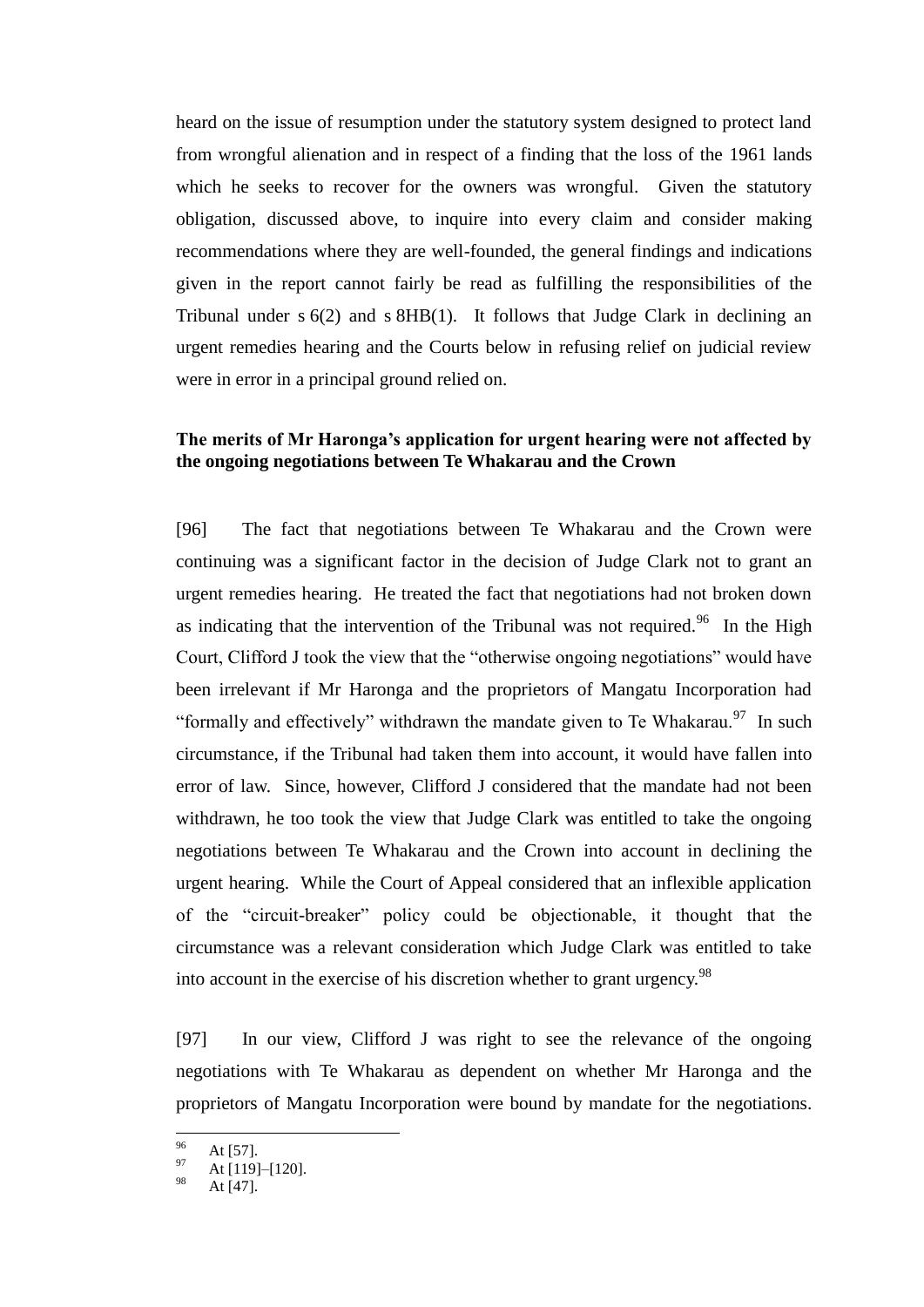Since we consider that they were not, the foundation for his conclusion is, however, undermined.

[98] We consider that there was no legal compulsion for Mr Haronga and the proprietors of Mangatu Incorporation to remain within the settlement process. They were not estopped from bringing a distinct claim, as they did. Indeed, we think they could simply have sought an urgent resumed hearing under the leave reserved in Wai 274, since that claim specifically sought restoration to the proprietors of Mangatu Incorporation of the land alienated in 1961. Nor was it necessary, as Clifford J thought,<sup>99</sup> for there to be any particular form of withdrawal from the earlier mandate given. The filing of the claim in Wai 1489 (when it became clear that the earlier claim in Wai 274 by Mr Ruru for return of the 1961 lands to Mangatu Incorporation was not being pursued by Te Whakarau) was inconsistent with the negotiations and any mandate relied on by Te Whakarau in respect of Mr Haronga and the proprietors of Mangatu Incorporation. They were entitled to have the claim heard and determined under s 6(2) of the Treaty of Waitangi Act (set out at [\[49\]](#page-19-1) above). Although in form a separate claim, it was in reality pursuing the original claim in Wai 274 for resumption of the land sold in  $1961$ .<sup>100</sup> There was no longer any occasion to defer the s 6(2) responsibility for determination of the claim for resumption to Mangatu Incorporation once exclusion of the claim from the settlement removed any "sufficient reason" to defer the inquiry under  $\sigma$  7(1A). In considering a request for urgent hearing, the negotiations between Te Whakarau and the Crown had become irrelevant and Judge Clark's reliance on them was, as Clifford J rightly saw, in error of law.

[99] Similar reasoning applies to the factor upon which Judge Clark placed most stress – the fact that the proprietors of Mangatu Incorporation will not be excluded from the benefits of any settlement resulting from the negotiations, including through the prospect of purchase of the whole of the Mangatu State Forest. Their claim is for specific relief which entails removal of the very prejudice complained of through return of the 8,626 acres alienated from Mangatu Incorporation in 1961. It

<sup>99</sup>  $^{99}_{100}$  At [82].

Mr Haronga might indeed have applied for continuation of the hearing in Wai 274 in his own right (as a member of the group represented by Mr Ruru).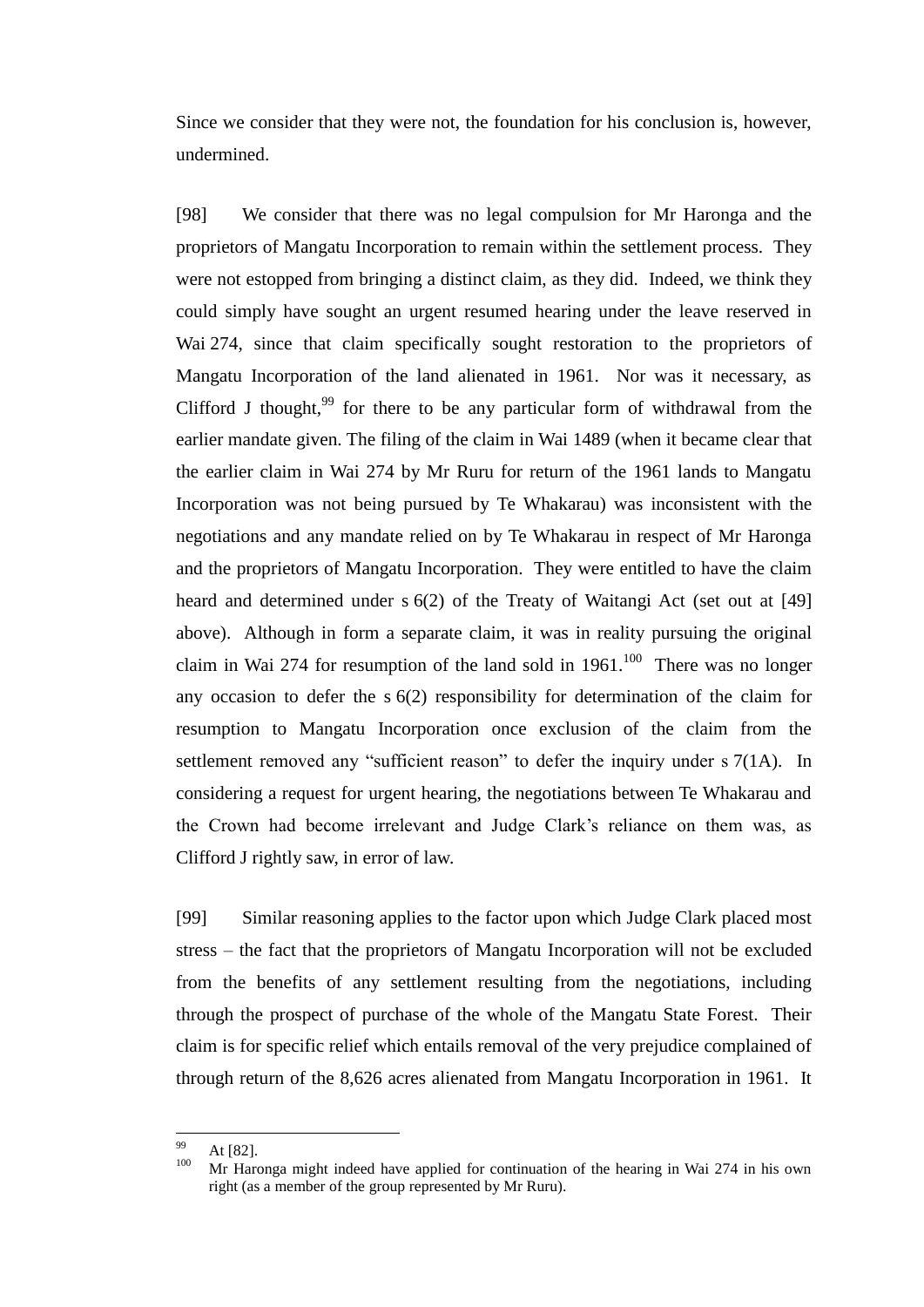was no answer to say in response to an application for an urgent determination on the merits that Mr Haronga and the proprietors of Mangatu Incorporation will be entitled to share in the benefits of any commercial redress offered for breach of those other claims. But any such remedy does not remove their right to the Tribunal's investigation and adjudication as to remedy in respect of the specific prejudice and breach suffered by them in their capacity as owners in 1961.

## **The urgent hearing should have been granted**

<span id="page-39-0"></span>[100] Had the matter been viewed on its merits, an urgent hearing could not have been withheld because of the likelihood the proprietors of Mangatu Incorporation would lose the right to adjudication of their claim. The Court of Appeal did not consider the merits of the application because of the view it took that the considerations which persuaded Judge Clark were open to him, a view with which we have expressed disagreement. Judge Clark himself considered that the matter was evenly poised and that the application would "undoubtedly" have succeeded if Mangatu Incorporation was the only claimant with an interest in the  $1961$  land.<sup>101</sup> He was persuaded not to grant the application only because of the offer, including the forest, to Te Whakarau and in which Mr Haronga and the proprietors of Mangatu Incorporation would share. As indicated, we consider these reasons were misconceived and did not obviate the need to consider the application on its own merits. Similarly, Clifford J in the High Court took the view that, had it not been for the continuing mandate of Te Whakarau, there might well have been such significant and irreversible prejudice that an urgent hearing was warranted.<sup>102</sup> Such conclusion seems inevitable, for reasons which may be summarised in what follows.

[101] This is a claim for restoration of the very land the loss of which has caused the prejudice found to have been suffered in breach of the principles of the Treaty. Restoration of land (should the Tribunal recommend it) will remove that prejudice. If the opportunity to obtain restoration is lost, the claimant will suffer "significant and irreversible prejudice" through the proposed settlement. Such prejudice, both self-evidently and as recognised by the Practice Note, is a principal factor bearing on

 $101$  $101 \atop 102 \t\t\t At [60].$ 

At [119]–[121].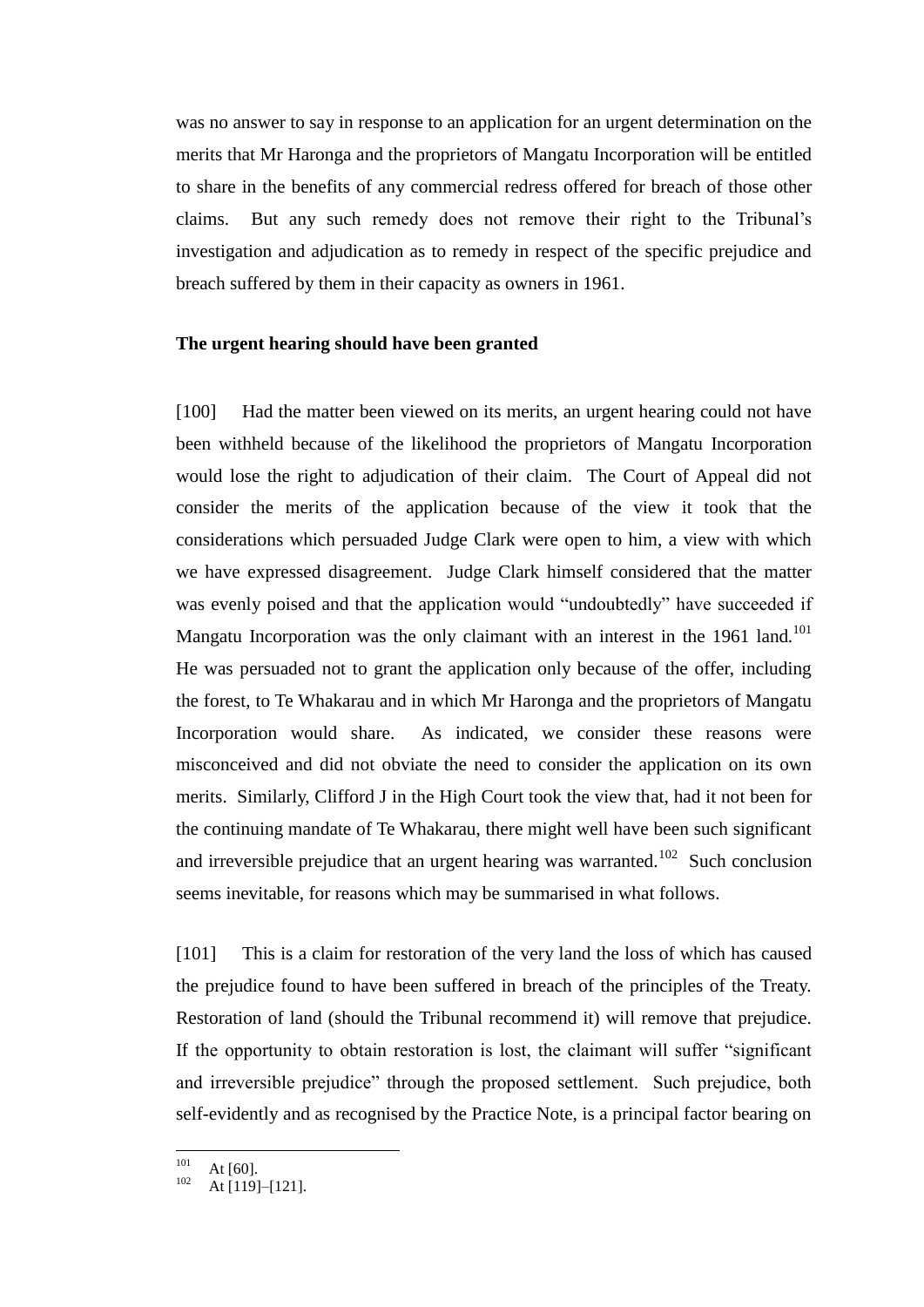whether urgent hearing should be granted. The settlement negotiated will not deal with the specific claim for restoration of the land under the adjudicatory jurisdiction of the Tribunal.

[102] In such circumstances, the "circuit-breaker" role the Tribunal recognises is in reality engaged, because it is clear the appellant and Mangatu Incorporation are excluded from negotiations about return of the 1961 lands. The Tribunal is the only body able to intervene. That is itself a reason for the Tribunal to undertake an urgent remedies hearing, as the September 2007 Directions acknowledge.

[103] The Tribunal's district-wide policy of hearing is comparatively new. The Turanganui a Kiwa claims were the first dealt with under the district-wide approach. As the September 2007 Directions acknowledged, the new approach had led to more wide-ranging findings and a preference for leaving the parties to negotiate their own settlement. There were implications for specific claims for particular relief which may not have been easy for claimants to appreciate, particularly in the first district-wide hearing. It is significant that the specific claim (return to Mangatu Incorporation) was put forward at the outset in Wai 274. Although that claim was consolidated in an amended pleading common to Wai 274 and 283 and as part of the case management of the district-wide claim, the relief sought (return to the ―claimants‖) remained apt to cover the specific relief for Mangatu Incorporation in relation to the 1961 lands. This is not a case of a claimant coming forward belatedly with something unforeseen. As soon as it became clear from the negotiations that the land was not being returned to Mangatu Incorporation, Mr Haronga filed a further specific claim and sought urgency.

[104] A significant number of people are affected as proprietors of Mangatu Incorporation. That is a factor identified by the Deputy Chairperson in the Directions of September 2007 as relevant to the decision to grant a remedies hearing. There is no doubt that the Incorporation is "of a dimension and composition that make it suitable to receive the remedies it is seeking".<sup>103</sup> The connection of Mangatu Incorporation and its proprietors with the particular land is undisputed and the Incorporation's protection of the land since 1893 is a matter of pride. The loss of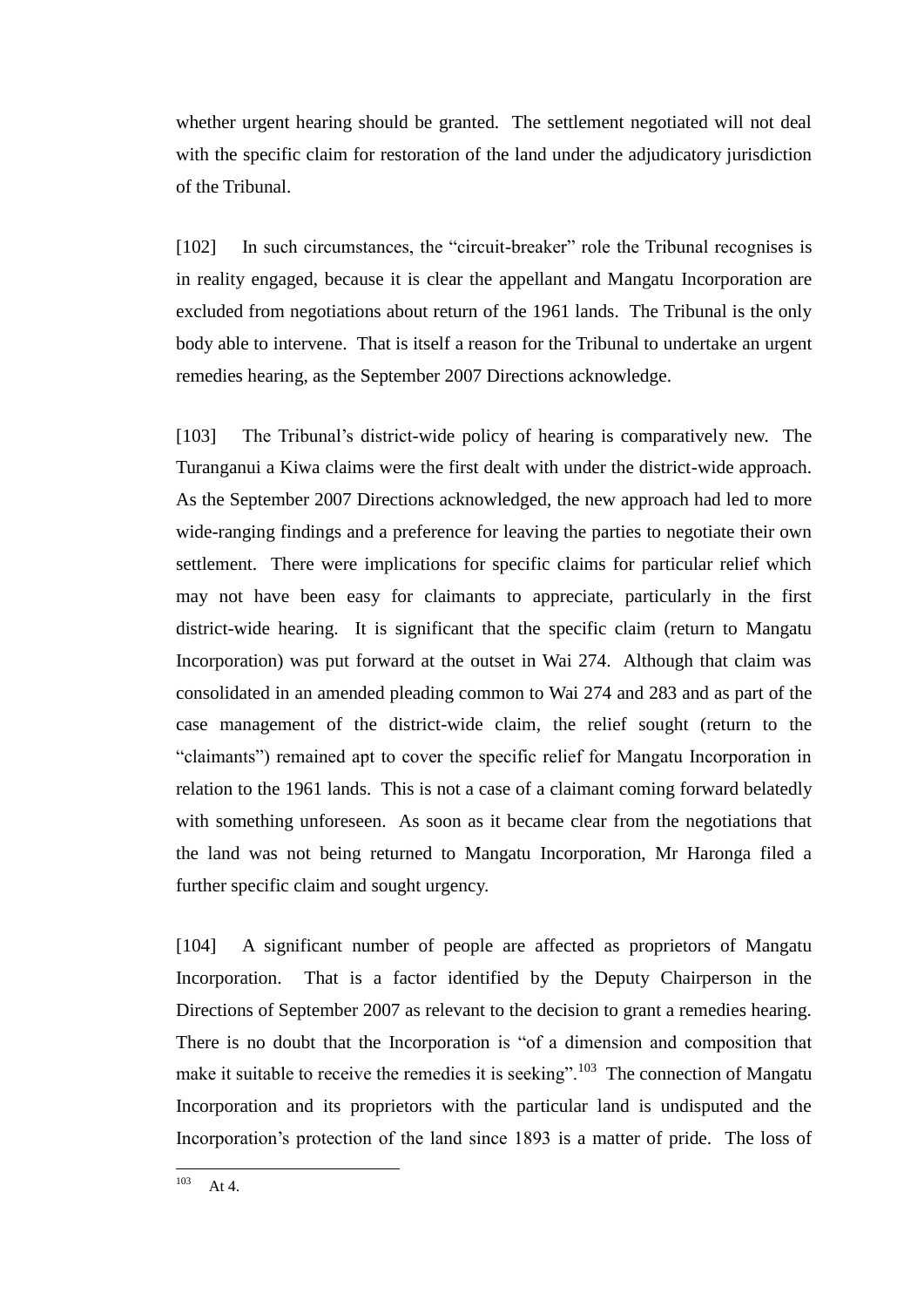nearly 9,000 acres from the Block in 1961 was the Treaty breach which qualifies them to seek redress through its return. It was a circumstance which should properly have weighed in favour of urgency that the opportunity to recover the lost land was slipping away.

[105] The September 2007 Directions provide that the criteria for granting a remedies hearing are no different in relation to the Tribunal's compulsory powers than in relation to claims in which it has powers of recommendation only. We doubt whether such a sweeping proposition can be justified given the terms and legislative history of the 1989 amendments. It may be that the Tribunal had in mind cases where there is no risk that failing to grant urgency will lead to defeat of the claim before it can be considered. In such cases it may be appropriate to give the claimants and the Crown opportunity to come to their own negotiated outcome, rather than an outcome achieved through adjudication. But where matters reach a stage, as here, where settlement will defeat the claimants' rights to have resumption determined by the Tribunal, the fact that the compulsory jurisdiction is invoked cannot be irrelevant. The legislative history of the 1989 amendments make it clear that this jurisdiction was enacted as significant redress and as part of a bargain in which the Crown also gained something of value to it. It would not be in the spirit of the legislation or its policy of providing greater security to Maori claimants in obtaining return of land to treat the loss of the opportunity as irrelevant. It was itself a right of real value. The decision not to grant urgency was flawed by the failure to weigh this powerful factor. Properly taken into account, it is close to being determinative in itself.

[106] The Crown stressed that there are overlapping claims in relation to the Mangatu forest. The Tribunal itself noted in its report that "Te Aitanga a Mahaki were directly affected" by the 1961 acquisition from Mangatu Incorporation, without however explaining the comment further. $104$  And the Tribunal also found that members of Ngariki Kaiputahi were prejudiced, in Treaty breach, by the vesting orders made in the Native Land Court in 1881 in respect of Mangatu No 1 Block, perhaps indicating that they have an interest in the forest for the purposes of redress which may conflict with the claim on behalf of Mangatu Incorporation.

<sup>104</sup> At  $[16.6.10]$ .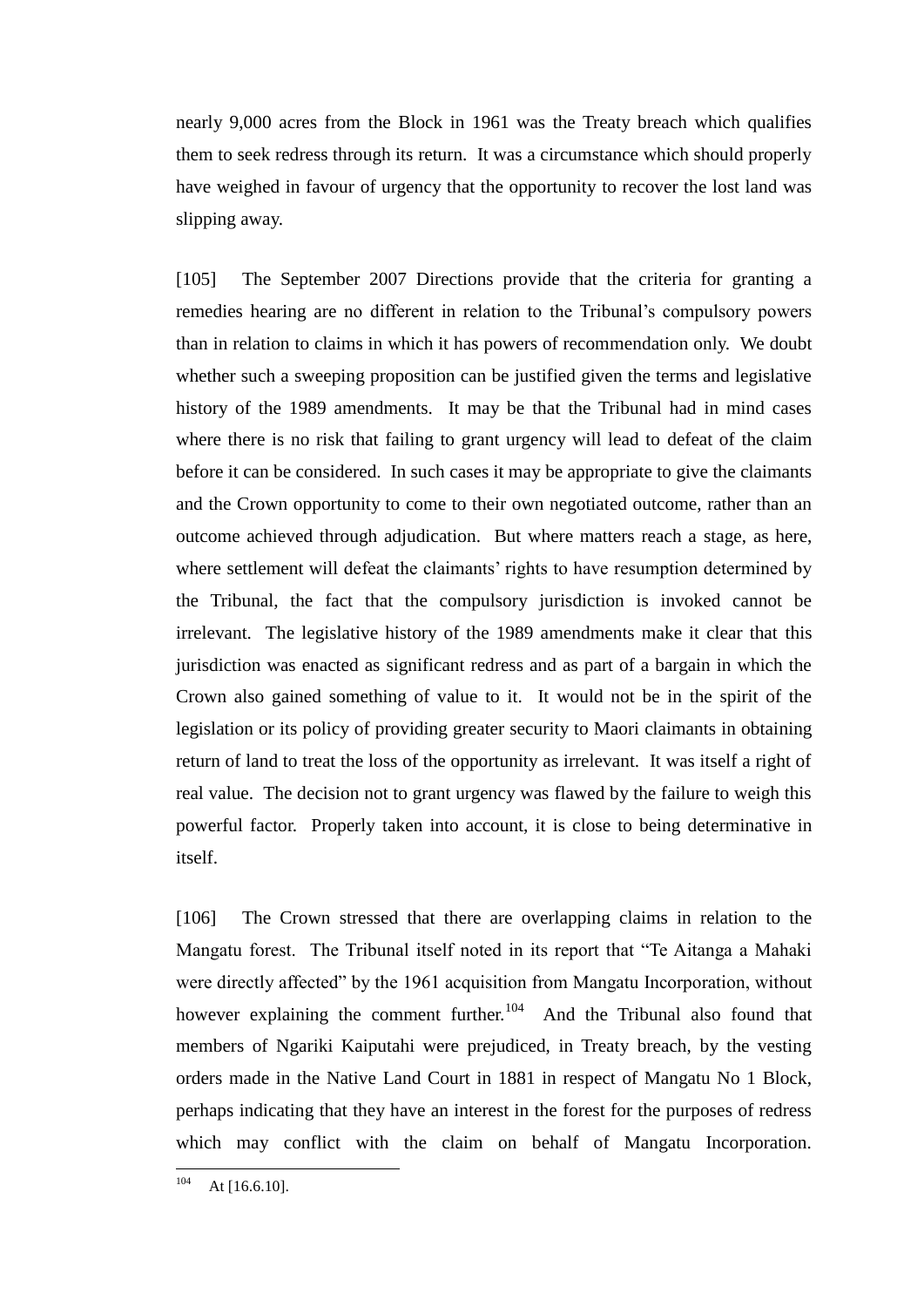Section 8HB(1)(a) (set out above at [51]) specifically confers upon the Tribunal the "duty" (as the Practice Note of August 2007 rightly recognises it to be) of identifying "the Maori or group of Maori" to whom the land "is to be returned". The language of s  $8HB(1)(a)$  ("shall identify") highlights that it is the obligation of the Tribunal to decide between competing claims once it has determined that the claim is ―well-founded‖ and that the action to be taken to compensate for or remove the prejudice "should include the return to Maori ownership" of the land or part of it. The first condition is already made out by the finding in 2004 of the Tribunal in relation to the acquisition of 8,626 acres from Mangatu Incorporation in 1961. The second condition can only be fulfilled by the Waitangi Tribunal completing its inquiry, as the appellant seeks. But the obligation on the Tribunal to identify the Maori or group of Maori to whom land must return means that the possibility of overlapping interests cannot properly be used, as it was by Judge Clark and the Courts below, as a reason against the granting of an urgent remedies hearing for the proprietors of Mangatu Incorporation.

[107] If the Tribunal is of the view that the land should be returned, it has power under s 8HB to arrive at the outcome it thinks right. It may return part only of the land or specify the Maori or group of Maori to whom the 1961 lands or the balance of the Mangatu forest should be returned. Although compensation under Sch 1 goes with the land, the Tribunal may recommend return with or without additional compensation<sup>105</sup> and in any event may order terms or conditions. (It may be for example that some adjustment to any additional compensation or the imposition of terms or conditions is considered if the Tribunal finds that the price paid to Mangatu Incorporation in 1961 was fair.) The Tribunal has ample power to impose terms and conditions and to adjust interests if that seems necessary. An urgent hearing would not give the appellant "priority", as the Court of Appeal feared. And other affected parties, such as those claiming to be affected by the 1881 Native Land Court determination, can be heard on the resumption claim.<sup>106</sup>

 $\frac{105}{105}$ <sup>105</sup> Under s 8HB(3) of the Treaty of Waitangi Act 1975.

Section 8HD(1)(d) of the Treaty of Waitangi Act 1975 safeguards the right of any Maori or group of Maori with an interest in the inquiry apart from any interest in common with the public to appear and be heard in the course of any inquiry into a claim for licensed Crown forest land.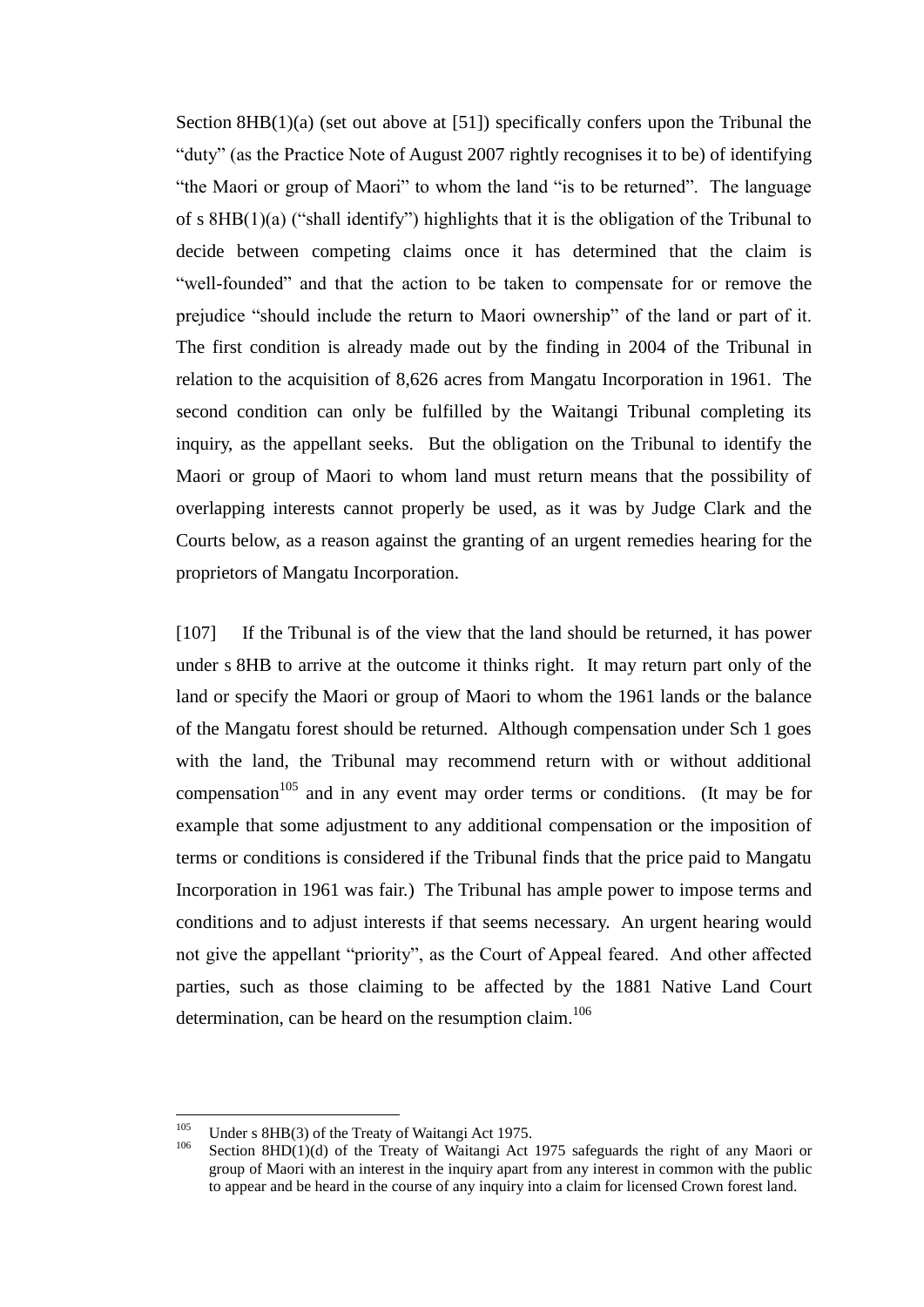[108] Although hearing the claim may cause some delay to the settlement, or part of it, the Tribunal Practice Note of August 2007 indicates that urgent hearings will be expedited. And the issues for determination are confined to whether the land should be resumed, and if so, by whom and on what terms and conditions. Moreover, it is not inconceivable that, if the proprietors of Mangatu Incorporation have the opportunity to be heard by the Tribunal, that itself may act as the "circuit-breaker" envisaged by the Tribunal, allowing the opportunity for further discussion between the parties. In the circumstances, however, the prospect of additional delay cannot be determinative.

[109] If the appellant is to be heard, as is his right under the legislation, it is necessary to give urgency to his claim, which will otherwise be overtaken. Judge Clark was of the view that the case for urgency was "finely balanced".<sup>107</sup> If it had not been for the offer to Te Whakarau, he thought the application was a very strong one. The offer does not meet the case, for the reasons given. The reasons to the contrary that prevailed in the Courts below are not on point. The factors identified make this an overwhelming case for urgent hearing.

[110] In requiring the Tribunal to proceed with urgency to hear Mr Haronga's claim, we do not seek to offer any view on the merits of the relief sought on behalf of Mangatu Incorporation. We reiterate that it is for the Tribunal to exercise its statutory obligation to inquire into the claim for resumption of the 1961 land. Whether recommendations are made which include return of land and to whom is for the Tribunal to decide.

[111] We would allow the appeal and quash the determination of Judge Clark. The matter is remitted to the Waitangi Tribunal with the direction that it must proceed urgently to hear the claim.

# **WILLIAM YOUNG J**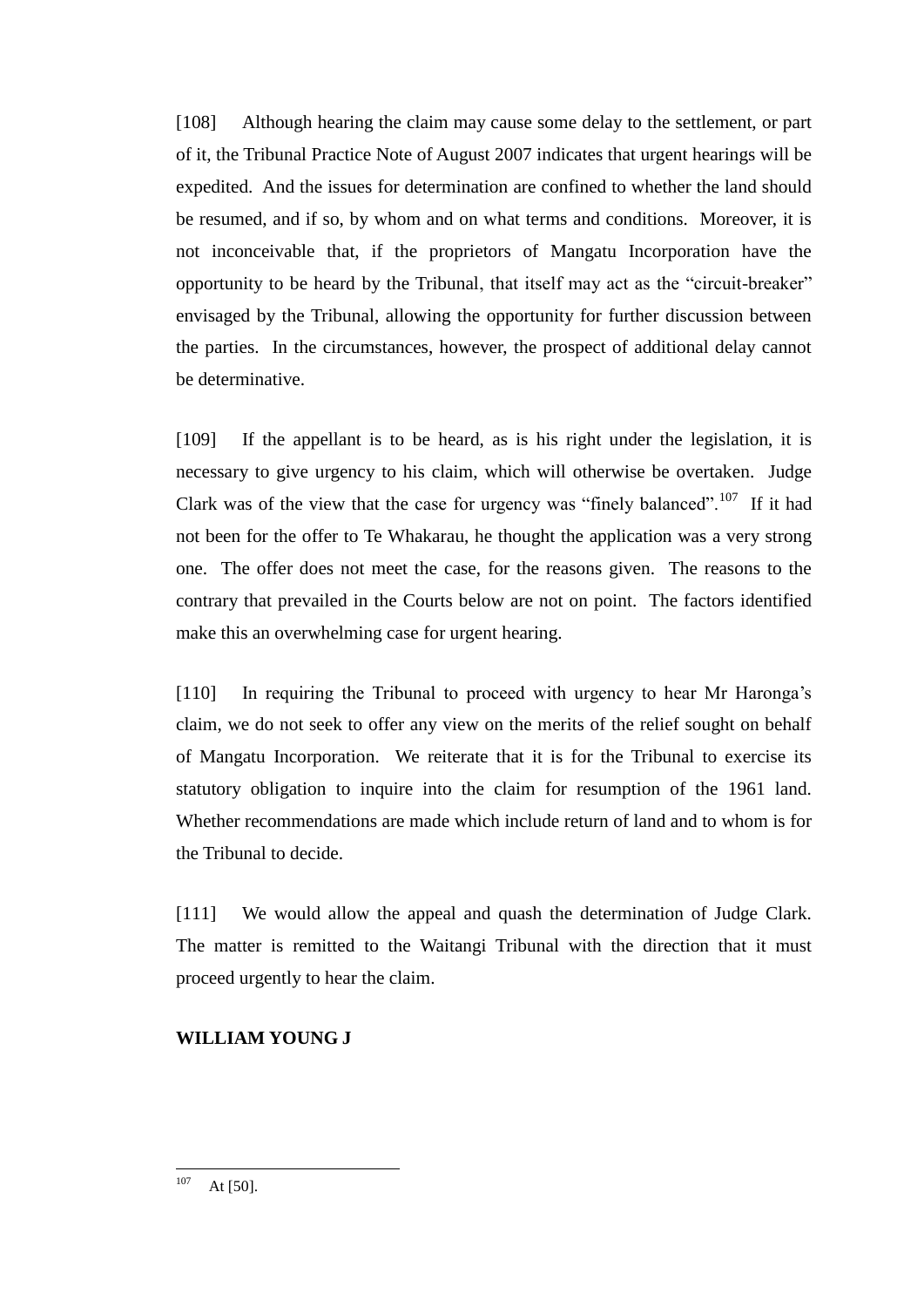#### **Why I am dissenting – an overview**

<span id="page-44-0"></span>[112] The result in *Fiordland Venison Ltd v Minister of Agriculture and Fisheries*<sup>108</sup> notwithstanding, it is not customary for the courts to exercise (directly or indirectly) the statutory power of decision which is being reviewed. So if the usual judicial review approach were adopted on this appeal, the Waitangi Tribunal would simply be required to reconsider whether to grant urgency. The majority have, instead, required the Tribunal to accord urgency; this because they consider that Judge  $Clark<sup>109</sup>$  had no choice but to direct an urgent hearing of Mr Haronga's application. I disagree and this is the primary reason why I am dissenting.

[113] In the balance of these reasons, I will explain why I prefer a more limited approach to relief to that proposed by the majority. I will do so primarily by reference to (a) the history of the dispute; (b) whether the statutory scheme left Judge Clark with no choice but to direct urgency; and (c) whether there was legitimate scope on the facts for refusing urgency.

[114] I disagree with the majority on the primary reason they give for concluding that Judge Clark was wrong (namely their conclusion that on the basis of the statutory scheme he had no choice but to order urgency). I also consider that it was properly open to him to refuse urgency. My reasons for this latter conclusion are not precisely the same as Judge Clark gave (although there is a reasonable degree of overlap). A close analysis of whether such differences as there may be between his approach and mine disclose reviewable error would be a distraction from the more important questions in the case. Given this is a dissenting judgment, I propose to afford myself the luxury of not engaging in that kind of analysis. This means that I am addressing the case on the assumption that judicial review should be granted and am confining myself to remedy.

<sup>108</sup> <sup>108</sup> *Fiordland Venison Ltd v Minister of Agriculture and Fisheries* [1978] 2 NZLR 341 (CA).

In deciding the application for an urgent remedies hearing: Wai  $1489$ ,  $\#2.5.10$  (21 October 2009).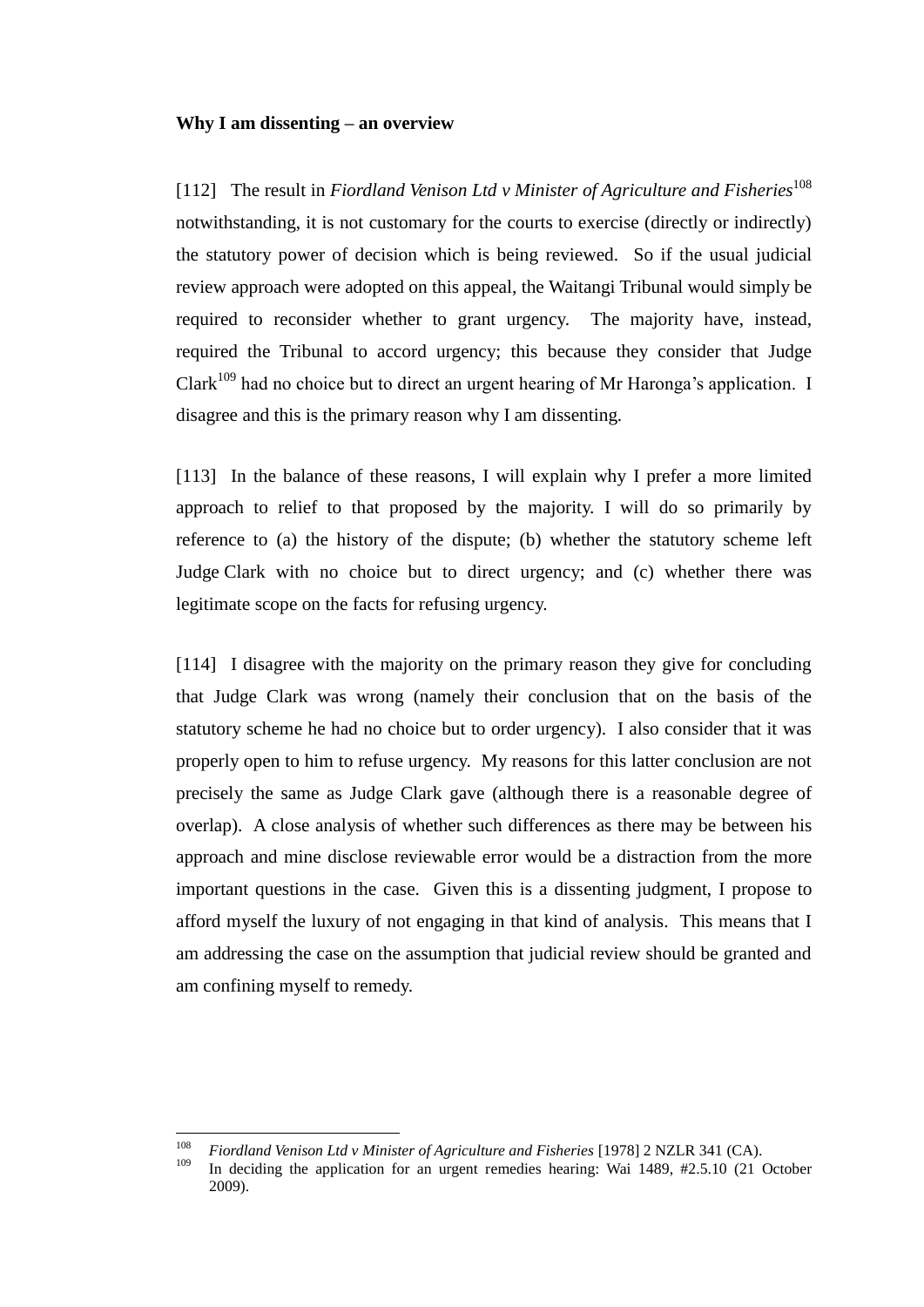### **The history of the dispute**

...

[115] The relevant procedural history of the claims made to the Tribunal is reviewed in [9]–[12] of the reasons of the majority. It is, however, I think worth noting the way in which the claimants relevantly particularised, in the last statement of claim (referred to in [12] and filed in May 2001), the recommendations which they sought:

- (a) Pursuant to ss.8A  $8H(j)^{110}$  of the Treaty of Waitangi Act 1975 with the return to the Claimants of all relevant Crown land, land held by any State Owned Enterprise, land held by any institution under the Education Act 1989 and land vested under the New Zealand Railway Corporation Restructuring Act 1990 or any interest in any such land and together with improvements thereon;
- (b) That all land owned by the Crown within the claim area and any improvements thereon including reserve and conservation land be returned to the Claimants;
- (c) That the area known as Mangatu State Forest be returned to the Claimants;

This final statement of claim thus sought the return of the Mangatu State Forest to the claimants generally and did not identify, as one of the earlier statements of claim had, a specific claim on behalf of Mangatu Incorporation for the return of the 8,626 acres acquired by the Crown in 1961 ("the 1961 land"). So if the general recommendation sought in (a) was intended to invoke s 8HB in relation to a claim by Mangatu Incorporation for the return of the 1961 land,  $111$  this was not clearly signalled. $112$ 

<span id="page-45-0"></span><sup>110</sup> <sup>110</sup> This is presumably a reference to s 8HJ of that Act.

The recommendation sought in (a) does not refer to "Crown forest land" or "licensed land" as those terms are defined and used in the Treaty of Waitangi Act 1975, ss 8HA–8HI.

<sup>&</sup>lt;sup>112</sup> If such a recommendation was being sought, the then current Waitangi Tribunal Practice Note ―Guide to the Practice and Procedure of the Waitangi Tribunal‖ (October 2000) set out at [3.6] the Tribunal's expectation that claimants should state whether or not the relief sought includes the recovery of any land, or interest in land, in relation to which the Tribunal may make a binding recommendation under ss 8A to 8HJ of the Treaty of Waitangi Act 1975. The [3.6] expectation has been carried through to subsequent iterations of this Practice Note.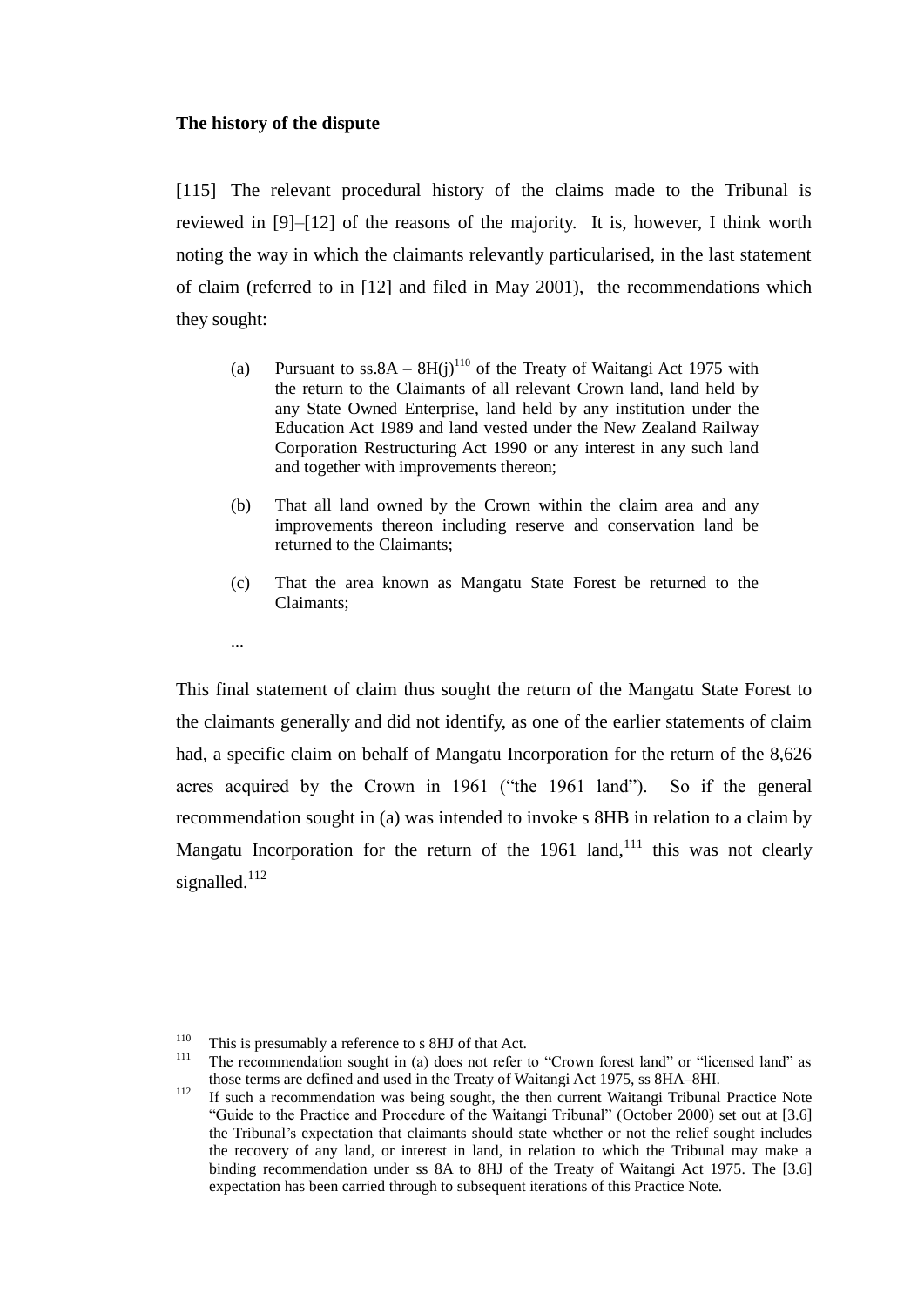[116] In its report, *Turanga Tangata Turanga Whenua*,<sup>113</sup> the Tribunal found that there had been breaches of the principles of the Treaty in relation to, inter alia:

- (a) The 1881 Mangatu title determination.<sup>114</sup> This determination provided the foundation for what became Mangatu Incorporation's title and, on the finding of the Tribunal, prejudiced the interests of Ngariki Kaiputahi.
- (b) The 1961 acquisition by the Crown of the 8,626 acres from Mangatu Incorporation.<sup>115</sup> In this respect, the Tribunal set out the Crown contention that the price paid to the Incorporation was fair, on the basis that the price paid was higher than contemporary valuations, but did not make an express finding on the point. $116$  Its finding that the relevant claim was well-founded was based on its conclusion that the conduct of the Crown in respect of the negotiations was in breach of Treaty principles.

<span id="page-46-0"></span>[117] In its letter of transmittal, the Tribunal commented that it had "made no general recommendations in respect of possible settlements" and went on to say:

We prefer ... to leave it to the parties to construct settlements which represent their choices rather than ours, although it is always open to claimants or the Crown to seek further assistance from us if that is desired. We have given some thought to relativities between claimant groups and our views on that matter can be found in chapter 16. They are intended to do no more than provide an independent guide in the hope that this will assist the parties to focus on the real issues in the negotiation such as overall quantum for the district.

I have doubt as to precisely what was meant by this letter, and in particular by the phrase "general recommendations" although, for reasons I will come to later, I do not think that anything turns on this.

<sup>113</sup> <sup>113</sup> Waitangi Tribunal *Turanga Tangata Turanga Whenua*: *The Report on the Turanganui a Kiwa claims* (WAI 814, 2004).

 $\frac{114}{115}$  See [14.8].

 $\frac{115}{116}$  See [15.5.4].

See [15.3.8]. It was accepted by the appellant, in discussing the Tribunal's findings with the Minister for Treaty of Waitangi Negotiations, that the owners were paid a reasonable price for the land.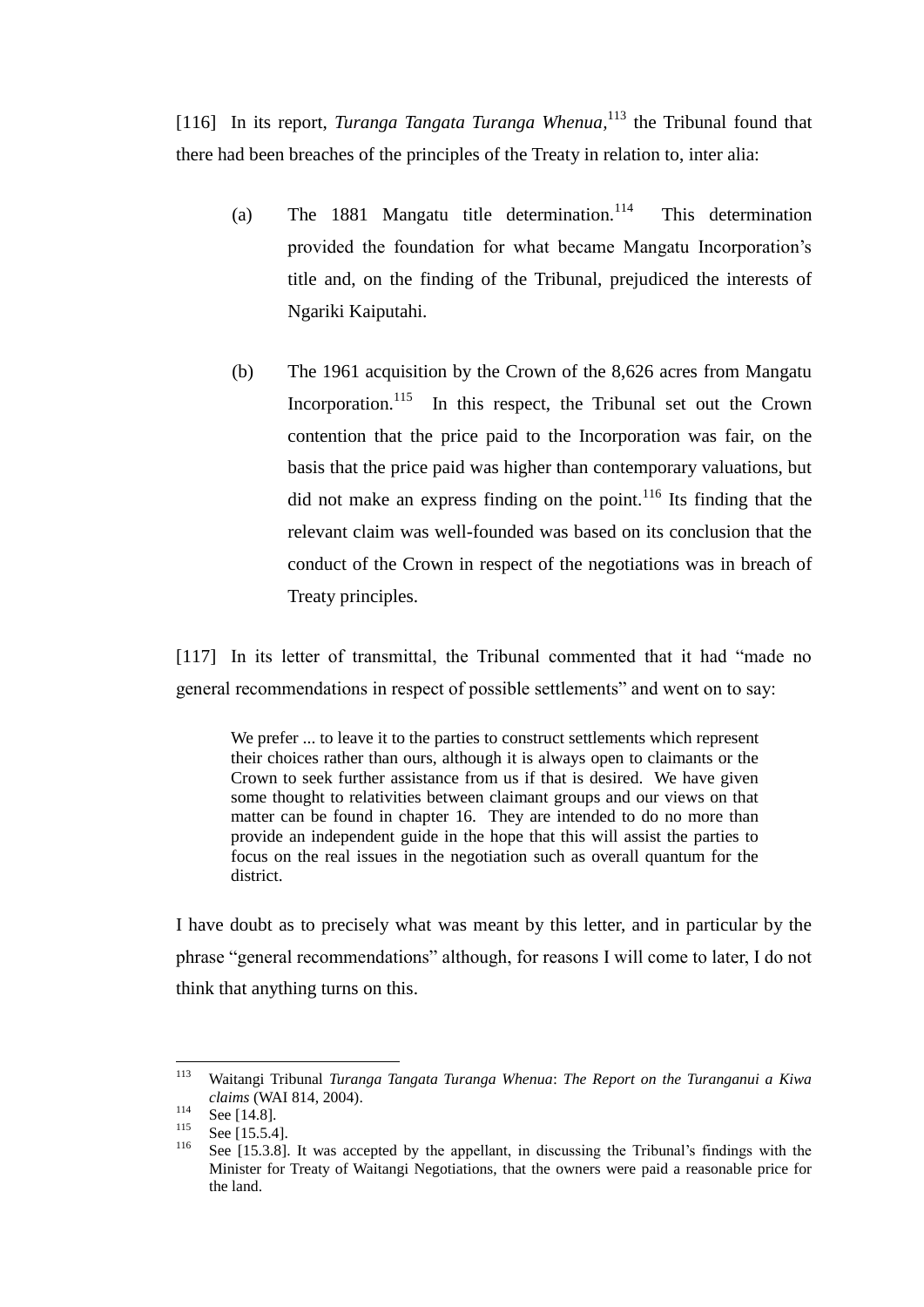[118] In chapter 16 of the *Turanga Tangata Turanga Whenua* report (titled "Hei Whakamahutanga: The Healing"), the Tribunal observed:<sup>117</sup>

… it would still be our preference, and no doubt the Crown's, for the claimant iwi and hapu to negotiate the settlement of the Turanga claims in a single district-wide negotiation process if that is at all feasible. The advantages of this approach to the Crown and claimants are obvious and significant. For the Crown there is the advantage of a single set of negotiations without the usual problems of boundary disputes (at least for the iwi and hapu represented within the district). There can be significant gains in both time and cost for the Crown. For the claimants, there is the additional leverage on the crucial question of quantum, which a single district-wide claimant table can bring to the negotiation. A negotiating panel on which all settling groups are represented also has the advantage of transparency between claimant groups. This can reduce the potential for claimants to be distracted by internal competition over the size and nature of their respective settlement packages. Disputes over dividing the pie can be resolved more easily by using collective efforts to enlarge it first. In addition, there are significant advantages to claimants in being able to pool skills and expertise. In every district, there will be only a few individuals with experience in negotiation in the highest levels of government and with the networks to call on where necessary. It produces far better results for all if those few can be engaged for the common good, rather than to advantage one group over the others.

That is not to say that a single negotiation would produce a single settlement package. On the contrary, we would fully expect a single negotiation to result in the creation of several settlement packages in accordance with the wishes of the claimants. It is the single negotiation that produces the advantages, not necessarily the single settlement.

Whether this approach is feasible we cannot say, but it ought to be carefully considered for the benefits that it can bring to all sides. At the very least, the claimants should give consideration to a single negotiation of quantum for the whole district, even if each claimant group would prefer to negotiate its own particular settlement package.

We turn now to the particular claimant groups and our view of the levels at which they should settle however the negotiations are ultimately structured. The hapu and iwi claims are advanced by:

- Te Aitanga a Mahaki and its close affiliates Te Whanau a Kai and Ngariki Kaiputahi;
- Rongowhakaata; and
- > Ngai Tamanuhiri.

It is our view that the Mahaki cluster (our phrase for want of a better one) should negotiate a single settlement, though we do not discount the possibility that the result would include separate packages for each of Te Whanau a Kai and Ngariki Kaiputahi. In the end, although Te Whanau a

<sup>117</sup> At  $[16.5]$ .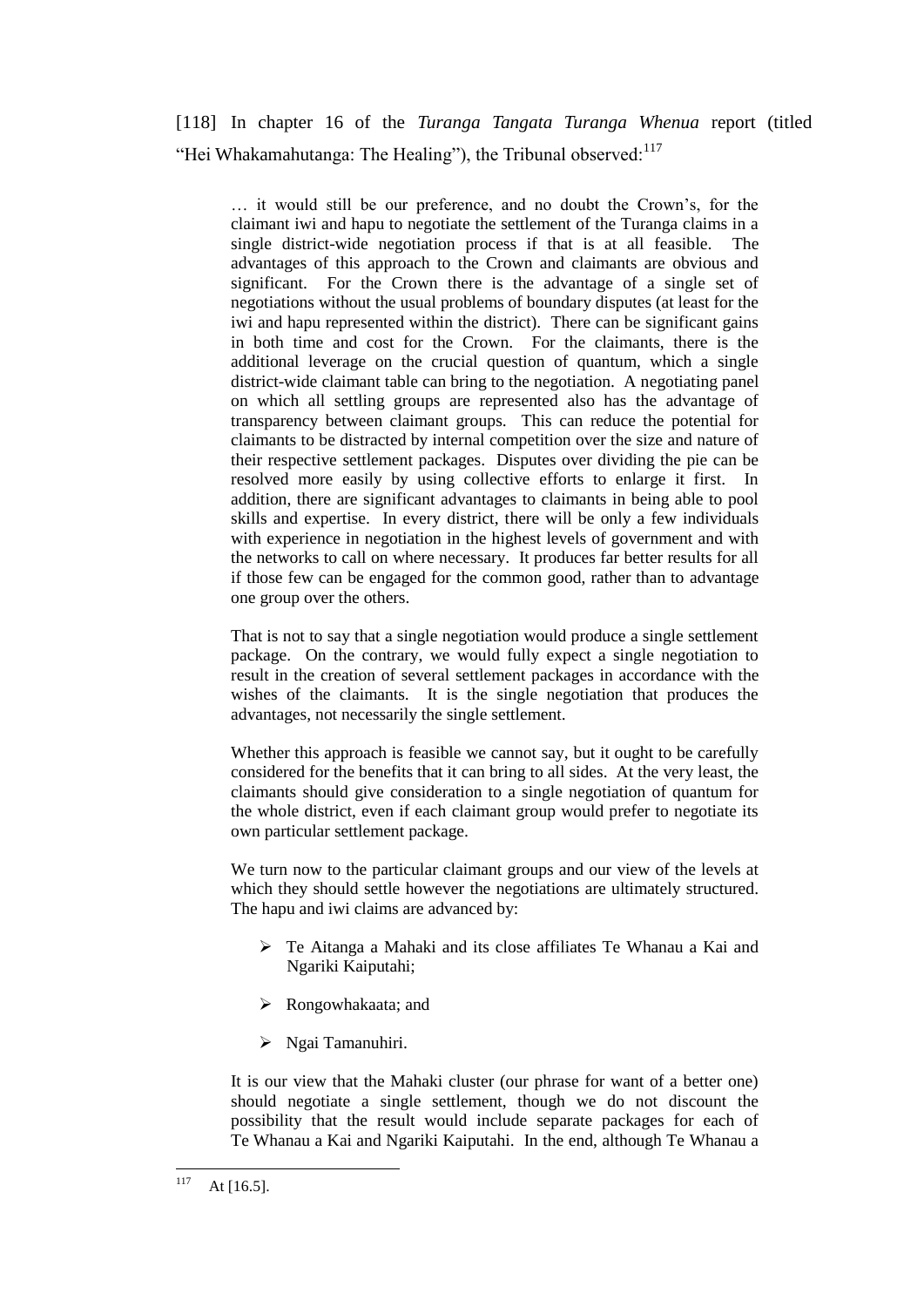Kai and Ngariki Kaiputahi have a number of distinctive claims, they are both so closely bound up in the Mahaki complex that the claims they share with their whanaunga outweigh, in our view, those which are distinct. That includes, we hasten to add, Ngariki Kaiputahi's separate Mangatu claim.

...

## **16.7.2 Relativities**

In an effort to encourage the claimants to focus on the overall value of a Turanga settlement rather than engage in divisive internal competition over comparative settlement values, we cautiously suggest the following division in the overall settlement sum for Turanga:

 Te Aitanga a Mahaki: 46 per cent. Of that proportion, 3 per cent should go to Ngariki and 7 per cent to Te Whanau a Kai, should it be agreed that those kin groups will administer separate settlements. That would leave 36 per cent to Te Aitanga a Mahaki itself. We consider that Te Whanau a Wi Pere should be compensated as a part of Te Aitanga a Mahaki and/or Te Whanau a Kai depending on the issue, since Wi Pere had strong claim to both lineages.

...

## **16.8 Hei Kapinga Korero**

We finally wish the claimants and the Crown well in navigating their way through the difficult process of negotiating the settlement of these long-standing grievances. They have been left unanswered for far too long and the people of Turanga and Poverty Bay need to put these matters behind them so that they can begin to move forward. We are well aware of how difficult it has been for all sides to get even this far, yet in many ways the job has only just begun. It is time now to galvanise claimant communities for the push toward settlement. With luck it will be as a single body with many distinctive voices but much in common. It is time also for the Crown to galvanise its negotiating teams and its political will, to demonstrate to claimants that momentum need not be lost amongst the day-to-day issues of executive government as it so easily can be. We express the fervent hope that the benefits to accrue to claimant communities as a result of the settlement of the Turanga claims will outweigh the strains of the process.

Leave is reserved to all claimant and crown parties to apply for further direction if necessary.

[119] As noted in the reasons of the majority at [18], Mr Haronga initially supported the mandate of Te Whakarau to negotiate with the Crown on behalf of the Mahaki cluster. The circumstances in which, and the reasons why, Mr Haronga came to file a separate claim on behalf of Mangatu Incorporation are discussed at [19]–[20] of the majority's reasons.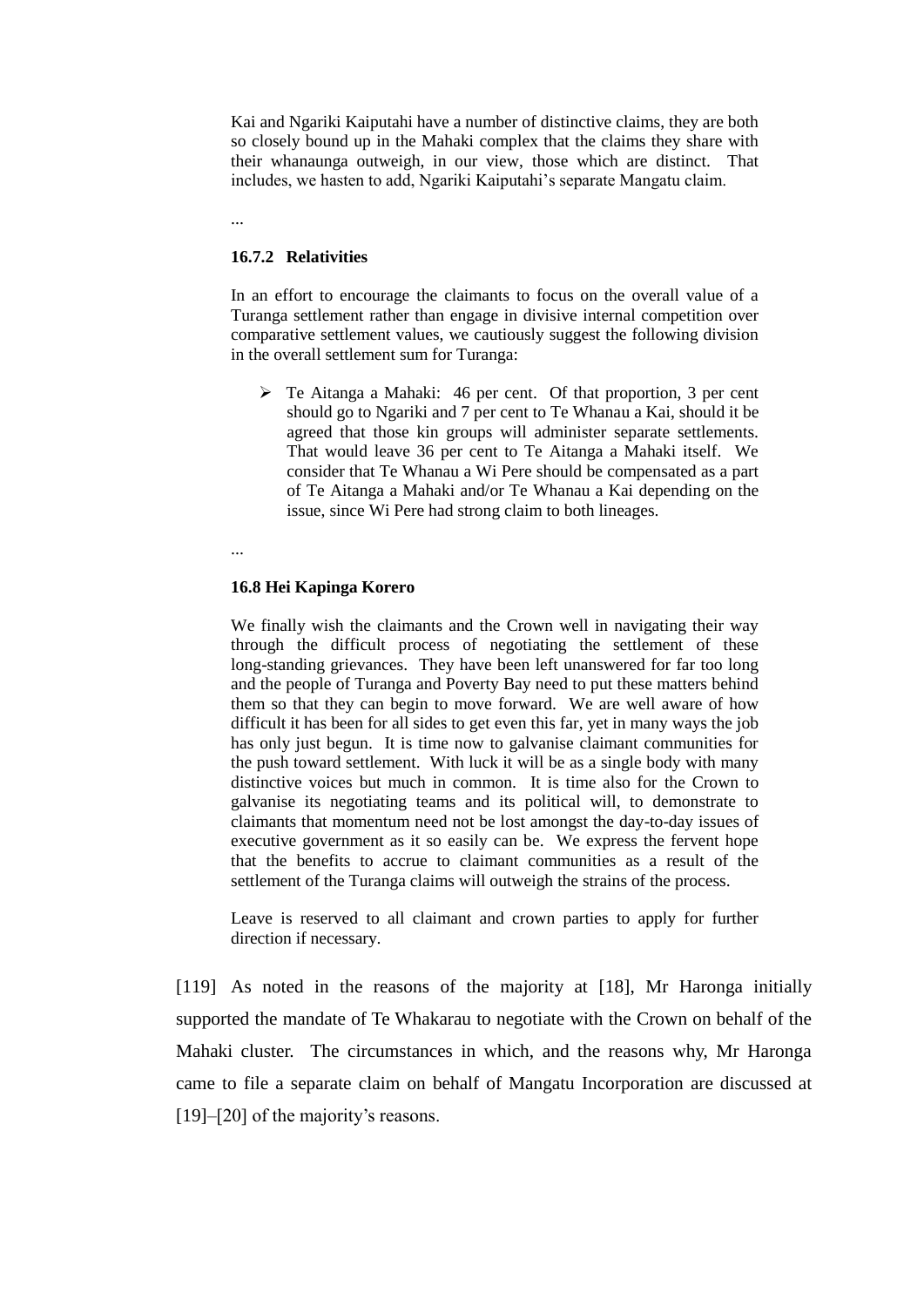[120] Mr Haronga and the Committee of Management of Mangatu Incorporation have, very properly, kept the owners informed of progress with the claim and have received support at annual general meetings of the Incorporation. Of the approximately 5,000 owners, the Committee of Management has the postal addresses of some 3,000. Of those 3,000 owners, 121 attended the 2010 annual general meeting. Only 8 of these 121 owners voted in a way which was inconsistent with Mr Haronga's pursuit of the claim. Mr Haronga's position is that the actions he has taken on behalf of Mangatu Incorporation and the owners, as approved by the Incorporation, have terminated the mandate of Te Whakarau to represent it and the owners. There appear to have been no other steps taken to terminate the mandate of Te Whakarau and to establish a separate mandate in favour of Mr Haronga. His position seems to be that this is unnecessary given the legal status of Mangatu Incorporation, the decisions taken by its Committee of Management and the support these decisions have received at annual general meetings.

[121] The approach taken by Mr Haronga on behalf of Mangatu Incorporation and its owners is not congruent with the way in which the Crown would prefer to conduct settlement negotiations (namely on a district-wide basis) and what seems to be a similar policy preference on the part of the Tribunal. In dealing with Mr Haronga, the Crown has treated the issue over the 1961 land as "internal" to Te Whakarau. The consequential lack of engagement with Mr Haronga has understandably caused him much frustration, frustration with which I have considerable sympathy.

[122] On the other hand, I rather gather from the evidential material that the approach of Mr Haronga (and the Incorporation) to the mandating issue may have resulted in some frustration on the part of the Crown negotiating team and Te Whakarau. They plainly do not see votes at the annual general meetings of Mangatu Incorporation as amounting to a mandate in favour of Mr Haronga or a withdrawal of the mandate previously granted to Te Whakarau. Because the concept of mandate for these purposes is political rather than legal, I do not see myself as particularly well-placed to comment on the merits of the opposing positions.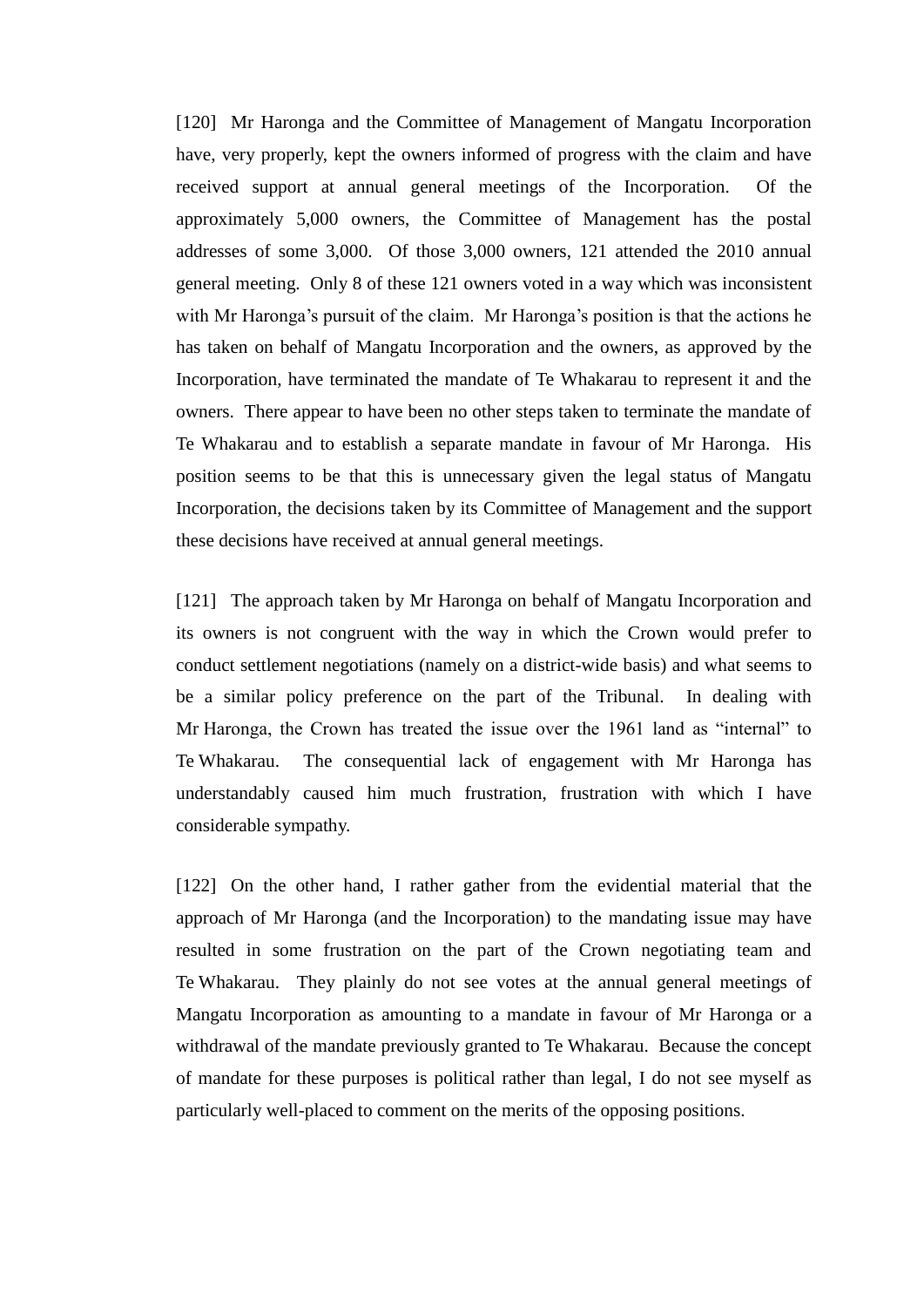[123] We do not know many details about the current settlement process, and in particular whether the Mangatu Incorporation owners, acting otherwise than through the Incorporation, may have signified approval of the proposed settlement and what the prospects are of those owners ratifying the proposed settlement by postal ballot, if the process ever gets that far.

# **Did the statutory scheme leave Judge Clark with no choice but to direct urgency?**

# *Overview*

[124] The approach taken by the majority is very much based on the view that, given the statutory scheme, Judge Clark had no choice but to direct urgency. As will be obvious, I do not accept that this is so. To explain why, I must myself review the statutory scheme.

## *The primarily relevant provisions*

[125] The generally relevant statutory provisions of the Treaty of Waitangi Act 1975 are set out in the judgment of the majority but, despite the partial repetition, I think it helpful to set out those which I see as primarily relevant:

## **5 Functions of Tribunal**

- (1) The functions of th[e Tribunal](http://www.lexisnexis.com/nz/legal/search/runRemoteLink.do?bct=A&risb=21_T11889249684&homeCsi=274497&A=0.06071234648728108&urlEnc=ISO-8859-1&&dpsi=0069&remotekey1=REFPTID&refpt=1975A114S2:TRIBUNAL&service=DOC-ID&origdpsi=0069) shall be—
	- (a) *to inquire into and make recommendations upon, in accordance with this Act, any claim* submitted to the Tribunal under [section 6:](http://www.lexisnexis.com/nz/legal/search/runRemoteLink.do?bct=A&risb=21_T11889249684&homeCsi=274497&A=0.06071234648728108&urlEnc=ISO-8859-1&&dpsi=0069&remotekey1=REFPTID&refpt=1975A114S6&service=DOC-ID&origdpsi=0069)
	- ...

...

(ab) to make any recommendation or determination that the Tribunal is required or empowered to make under Schedule 1 of the Crown Forest Assets Act 1989:<sup>118</sup>

<sup>118</sup> <sup>118</sup> To anticipate a point that is later made, this is *not* a reference to binding recommendations made under the Treaty of Waitangi Act 1975, s 8HB(1)(a).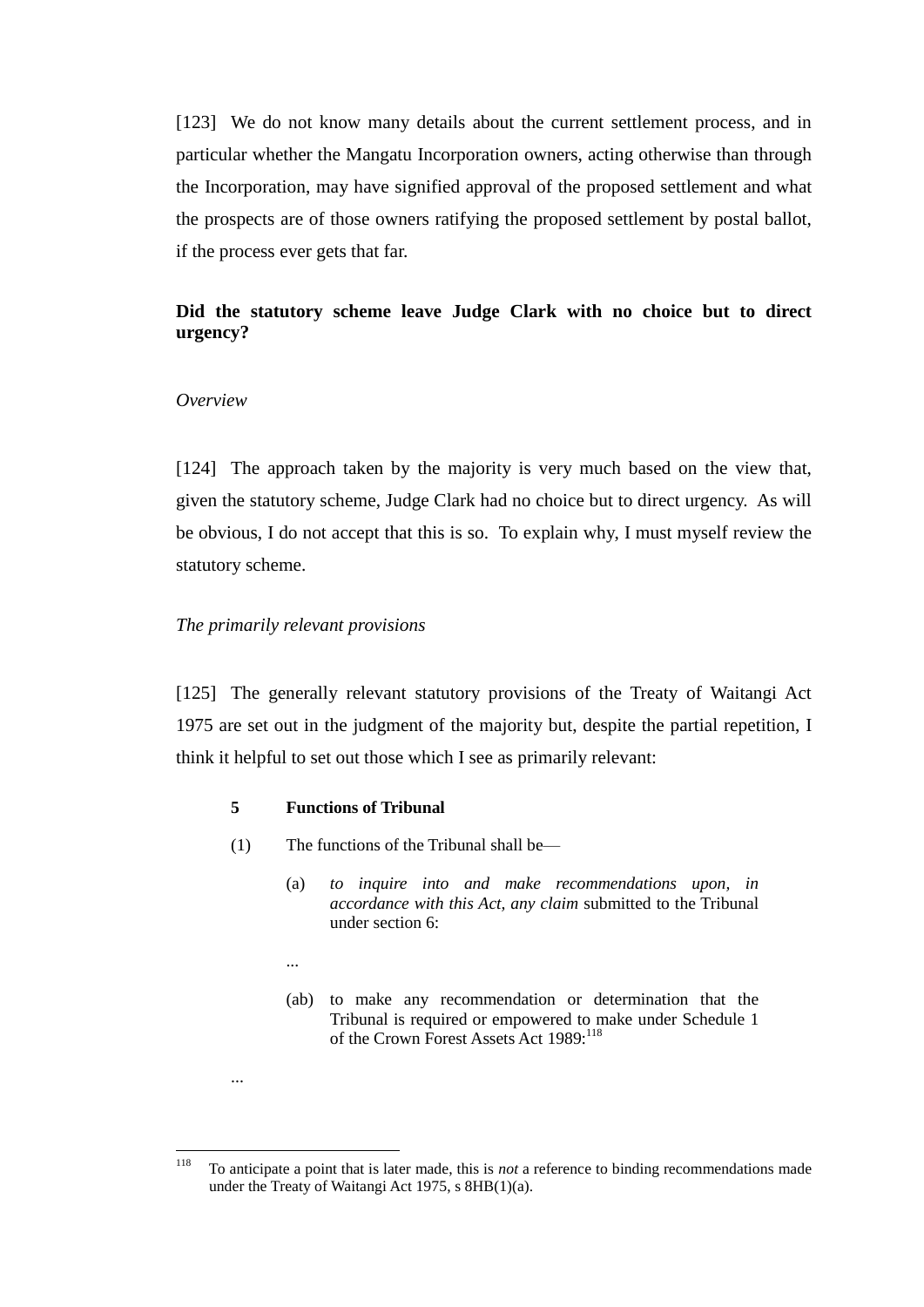#### **6 Jurisdiction of Tribunal to consider claims**

(1) *Where any [Maori](http://www.lexisnexis.com/nz/legal/search/runRemoteLink.do?bct=A&risb=21_T11881345860&homeCsi=274497&A=0.0270612393480677&urlEnc=ISO-8859-1&&dpsi=0069&remotekey1=REFPTID&refpt=1975A114S2:MAORI&service=DOC-ID&origdpsi=0069) claims that he or she, or any group of Maoris of which he or she is a member, is or is likely to be prejudicially affected*—

[by any of a number of specified types of State action]

*and that the* [specified type of State action] *was or is inconsistent with the principles of the [Treaty,](http://www.lexisnexis.com/nz/legal/search/runRemoteLink.do?bct=A&risb=21_T11881345860&homeCsi=274497&A=0.0270612393480677&urlEnc=ISO-8859-1&&dpsi=0069&remotekey1=REFPTID&refpt=1975A114S2:TREATY&service=DOC-ID&origdpsi=0069) he or she may [submit](http://www.lexisnexis.com/nz/legal/search/runRemoteLink.do?bct=A&risb=21_T11881345860&homeCsi=274497&A=0.0270612393480677&urlEnc=ISO-8859-1&&dpsi=0069&remotekey1=REFPTID&refpt=1975A114S2:SUBMIT&service=DOC-ID&origdpsi=0069) that claim to the [Tribunal](http://www.lexisnexis.com/nz/legal/search/runRemoteLink.do?bct=A&risb=21_T11881345860&homeCsi=274497&A=0.0270612393480677&urlEnc=ISO-8859-1&&dpsi=0069&remotekey1=REFPTID&refpt=1975A114S2:TRIBUNAL&service=DOC-ID&origdpsi=0069) under this section*.

(2) The [Tribunal](http://www.lexisnexis.com/nz/legal/search/runRemoteLink.do?bct=A&risb=21_T11881345860&homeCsi=274497&A=0.0270612393480677&urlEnc=ISO-8859-1&&dpsi=0069&remotekey1=REFPTID&refpt=1975A114S2:TRIBUNAL&service=DOC-ID&origdpsi=0069) must inquire into every claim submitted to it under subsection (1), unless—

...

- (b) [section 7](http://www.lexisnexis.com/nz/legal/search/runRemoteLink.do?bct=A&risb=21_T11881345860&homeCsi=274497&A=0.0270612393480677&urlEnc=ISO-8859-1&&dpsi=0069&remotekey1=REFPTID&refpt=1975A114S7&service=DOC-ID&origdpsi=0069) applies.
- (3) *If the [Tribunal](http://www.lexisnexis.com/nz/legal/search/runRemoteLink.do?bct=A&risb=21_T11881345860&homeCsi=274497&A=0.0270612393480677&urlEnc=ISO-8859-1&&dpsi=0069&remotekey1=REFPTID&refpt=1975A114S2:TRIBUNAL&service=DOC-ID&origdpsi=0069) finds that any claim submitted to it under this section is well-founded it may, if it thinks fit having regard to all the circumstances of the case, recommend to the Crown that action be taken to compensate for or remove the prejudice or to prevent other persons from being similarly affected in the future.*
- (4) A recommendation under subsection (3) may be in general terms or may indicate in specific terms the action which, in the opinion of the [Tribunal,](http://www.lexisnexis.com/nz/legal/search/runRemoteLink.do?bct=A&risb=21_T11881345860&homeCsi=274497&A=0.0270612393480677&urlEnc=ISO-8859-1&&dpsi=0069&remotekey1=REFPTID&refpt=1975A114S2:TRIBUNAL&service=DOC-ID&origdpsi=0069) the Crown should take.
- (4A) Subject to [sections 8A to 8I,](http://www.lexisnexis.com/nz/legal/search/runRemoteLink.do?bct=A&risb=21_T11881345860&homeCsi=274497&A=0.0270612393480677&urlEnc=ISO-8859-1&&dpsi=0069&remotekey1=REFPTID&refpt=1975A114S8A&service=DOC-ID&origdpsi=0069) the [Tribunal](http://www.lexisnexis.com/nz/legal/search/runRemoteLink.do?bct=A&risb=21_T11881345860&homeCsi=274497&A=0.0270612393480677&urlEnc=ISO-8859-1&&dpsi=0069&remotekey1=REFPTID&refpt=1975A114S2:TRIBUNAL&service=DOC-ID&origdpsi=0069) shall not recommend under subsection (3),—
	- (a) the return to Maori ownership of any [private land;](http://www.lexisnexis.com/nz/legal/search/runRemoteLink.do?bct=A&risb=21_T11881345860&homeCsi=274497&A=0.0270612393480677&urlEnc=ISO-8859-1&&dpsi=0069&remotekey1=REFPTID&refpt=1975A114S2:PRIVATE_LAND&service=DOC-ID&origdpsi=0069) or
	- (b) the acquisition by the Crown of any [private land.](http://www.lexisnexis.com/nz/legal/search/runRemoteLink.do?bct=A&risb=21_T11881345860&homeCsi=274497&A=0.0270612393480677&urlEnc=ISO-8859-1&&dpsi=0069&remotekey1=REFPTID&refpt=1975A114S2:PRIVATE_LAND&service=DOC-ID&origdpsi=0069)
- ...

### **7 Power of Tribunal to defer claim**

- (1) The Tribunal may in its discretion decide not to inquire into, or, as the case may require, not to inquire further into, any claim made under section 6 if in the opinion of the Tribunal—
	- (a) the subject-matter of the claim is trivial; or
	- (b) the claim is frivolous or vexatious or is not made in good faith; or
	- (c) there is in all the circumstances an adequate remedy or right of appeal, other than the right to petition the House of Representatives or to make a complaint to the Ombudsman, which it would be reasonable for the person alleged to be aggrieved to exercise.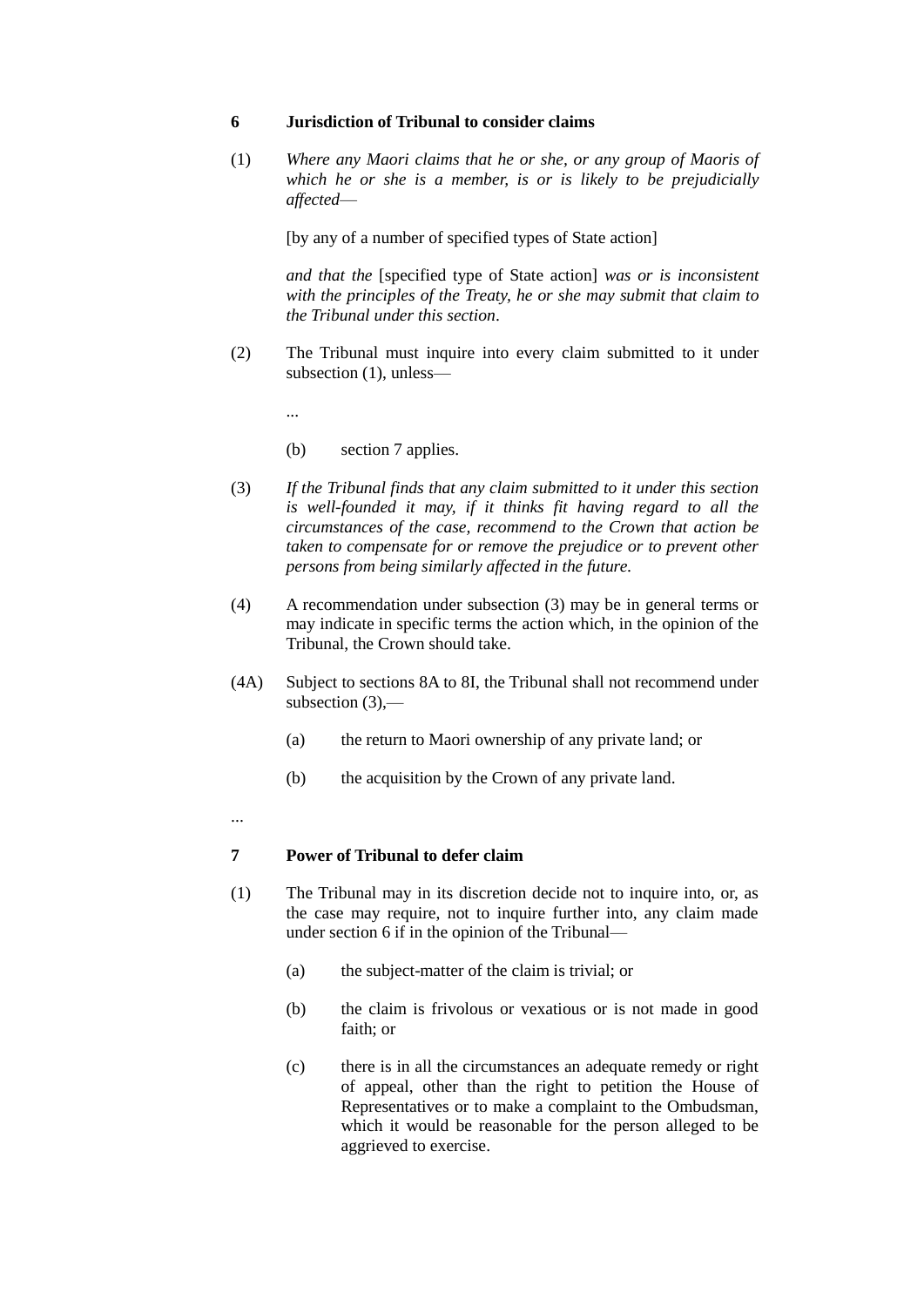- (1A) The Tribunal may, from time to time, for sufficient reason, defer, for such period or periods as it thinks fit, its inquiry into any claim made under section 6.
- ...

### **8HB Recommendations of Tribunal in respect of Crown forest land**

- (1) Subject to [section 8HC,](http://www.lexisnexis.com/nz/legal/search/runRemoteLink.do?bct=A&risb=21_T11881345860&homeCsi=274497&A=0.8578504554756018&urlEnc=ISO-8859-1&&dpsi=0069&remotekey1=REFPTID&refpt=1975A114S8HC&service=DOC-ID&origdpsi=0069) where a claim submitted to the [Tribunal](http://www.lexisnexis.com/nz/legal/search/runRemoteLink.do?bct=A&risb=21_T11881345860&homeCsi=274497&A=0.8578504554756018&urlEnc=ISO-8859-1&&dpsi=0069&remotekey1=REFPTID&refpt=1975A114S2:TRIBUNAL&service=DOC-ID&origdpsi=0069) under [section 6](http://www.lexisnexis.com/nz/legal/search/runRemoteLink.do?bct=A&risb=21_T11881345860&homeCsi=274497&A=0.8578504554756018&urlEnc=ISO-8859-1&&dpsi=0069&remotekey1=REFPTID&refpt=1975A114S6&service=DOC-ID&origdpsi=0069) relates to licensed land the Tribunal may,—
	- (a) if it finds—
		- (i) that the claim is well-founded; and
		- (ii) that the action to be taken under [section 6\(3\)](http://www.lexisnexis.com/nz/legal/search/runRemoteLink.do?bct=A&risb=21_T11881345860&homeCsi=274497&A=0.8578504554756018&urlEnc=ISO-8859-1&&dpsi=0069&remotekey1=REFPTID&refpt=1975A114S6&service=DOC-ID&origdpsi=0069) to compensate for or remove the prejudice caused by the ordinance or Act, or the regulations, order, proclamation, notice, or other statutory instrument, or the policy or practice, or the act or omission that was inconsistent with the principles of the Treaty of Waitangi, should include the return to Maori ownership of the whole or part of that land,—

*include in its recommendation under [section 6\(3\)](http://www.lexisnexis.com/nz/legal/search/runRemoteLink.do?bct=A&risb=21_T11881345860&homeCsi=274497&A=0.8578504554756018&urlEnc=ISO-8859-1&&dpsi=0069&remotekey1=REFPTID&refpt=1975A114S6&service=DOC-ID&origdpsi=0069) a recommendation that the land or that part of that land be returned to Maori ownership* (which recommendation shall be on such terms and conditions as the [Tribunal](http://www.lexisnexis.com/nz/legal/search/runRemoteLink.do?bct=A&risb=21_T11881345860&homeCsi=274497&A=0.8578504554756018&urlEnc=ISO-8859-1&&dpsi=0069&remotekey1=REFPTID&refpt=1975A114S2:TRIBUNAL&service=DOC-ID&origdpsi=0069) considers appropriate and shall identify the [Maori](http://www.lexisnexis.com/nz/legal/search/runRemoteLink.do?bct=A&risb=21_T11881345860&homeCsi=274497&A=0.8578504554756018&urlEnc=ISO-8859-1&&dpsi=0069&remotekey1=REFPTID&refpt=1975A114S2:MAORI&service=DOC-ID&origdpsi=0069) or group of Maori to whom that land or that part of that land is to be returned);

...

#### **8HC Interim recommendations in respect of Crown forest land**

- (1) Where the recommendations made by the [Tribunal](http://www.lexisnexis.com/nz/legal/search/runRemoteLink.do?bct=A&risb=21_T11190590795&homeCsi=274497&A=0.8046450630110924&urlEnc=ISO-8859-1&&dpsi=0069&remotekey1=REFPTID&refpt=1975A114S2:TRIBUNAL&service=DOC-ID&origdpsi=0069) include a recommendation made under [section 8HB\(1\)\(a\)](http://www.lexisnexis.com/nz/legal/search/runRemoteLink.do?bct=A&risb=21_T11190590795&homeCsi=274497&A=0.8046450630110924&urlEnc=ISO-8859-1&&dpsi=0069&remotekey1=REFPTID&refpt=1975A114S8HB&service=DOC-ID&origdpsi=0069) or [section 8HB\(1\)\(b\),](http://www.lexisnexis.com/nz/legal/search/runRemoteLink.do?bct=A&risb=21_T11190590795&homeCsi=274497&A=0.8046450630110924&urlEnc=ISO-8859-1&&dpsi=0069&remotekey1=REFPTID&refpt=1975A114S8HB&service=DOC-ID&origdpsi=0069) all of those recommendations shall be in the first instance interim recommendations.
- (2) The [Tribunal](http://www.lexisnexis.com/nz/legal/search/runRemoteLink.do?bct=A&risb=21_T11190590795&homeCsi=274497&A=0.8046450630110924&urlEnc=ISO-8859-1&&dpsi=0069&remotekey1=REFPTID&refpt=1975A114S2:TRIBUNAL&service=DOC-ID&origdpsi=0069) shall cause copies of its interim findings and interim recommendations to be served on the parties to the inquiry.
- (3) Subject to subsection (5), the [Tribunal](http://www.lexisnexis.com/nz/legal/search/runRemoteLink.do?bct=A&risb=21_T11190590795&homeCsi=274497&A=0.8046450630110924&urlEnc=ISO-8859-1&&dpsi=0069&remotekey1=REFPTID&refpt=1975A114S2:TRIBUNAL&service=DOC-ID&origdpsi=0069) shall not, without the written consent of the parties, confirm any interim recommendations that include a recommendation made under [section 8HB\(1\)\(a\)](http://www.lexisnexis.com/nz/legal/search/runRemoteLink.do?bct=A&risb=21_T11190590795&homeCsi=274497&A=0.8046450630110924&urlEnc=ISO-8859-1&&dpsi=0069&remotekey1=REFPTID&refpt=1975A114S8HB&service=DOC-ID&origdpsi=0069) or section [8HB\(1\)\(b\),](http://www.lexisnexis.com/nz/legal/search/runRemoteLink.do?bct=A&risb=21_T11190590795&homeCsi=274497&A=0.8046450630110924&urlEnc=ISO-8859-1&&dpsi=0069&remotekey1=REFPTID&refpt=1975A114S8HB&service=DOC-ID&origdpsi=0069) until at least 90 days after the date of the making of the interim recommendations.
- (4) Where any party to the inquiry is served with a copy of any interim recommendations that include a recommendation made under section [8HB\(1\)\(a\)](http://www.lexisnexis.com/nz/legal/search/runRemoteLink.do?bct=A&risb=21_T11190590795&homeCsi=274497&A=0.8046450630110924&urlEnc=ISO-8859-1&&dpsi=0069&remotekey1=REFPTID&refpt=1975A114S8HB&service=DOC-ID&origdpsi=0069) o[r section 8HB\(1\)\(b\),](http://www.lexisnexis.com/nz/legal/search/runRemoteLink.do?bct=A&risb=21_T11190590795&homeCsi=274497&A=0.8046450630110924&urlEnc=ISO-8859-1&&dpsi=0069&remotekey1=REFPTID&refpt=1975A114S8HB&service=DOC-ID&origdpsi=0069) that party—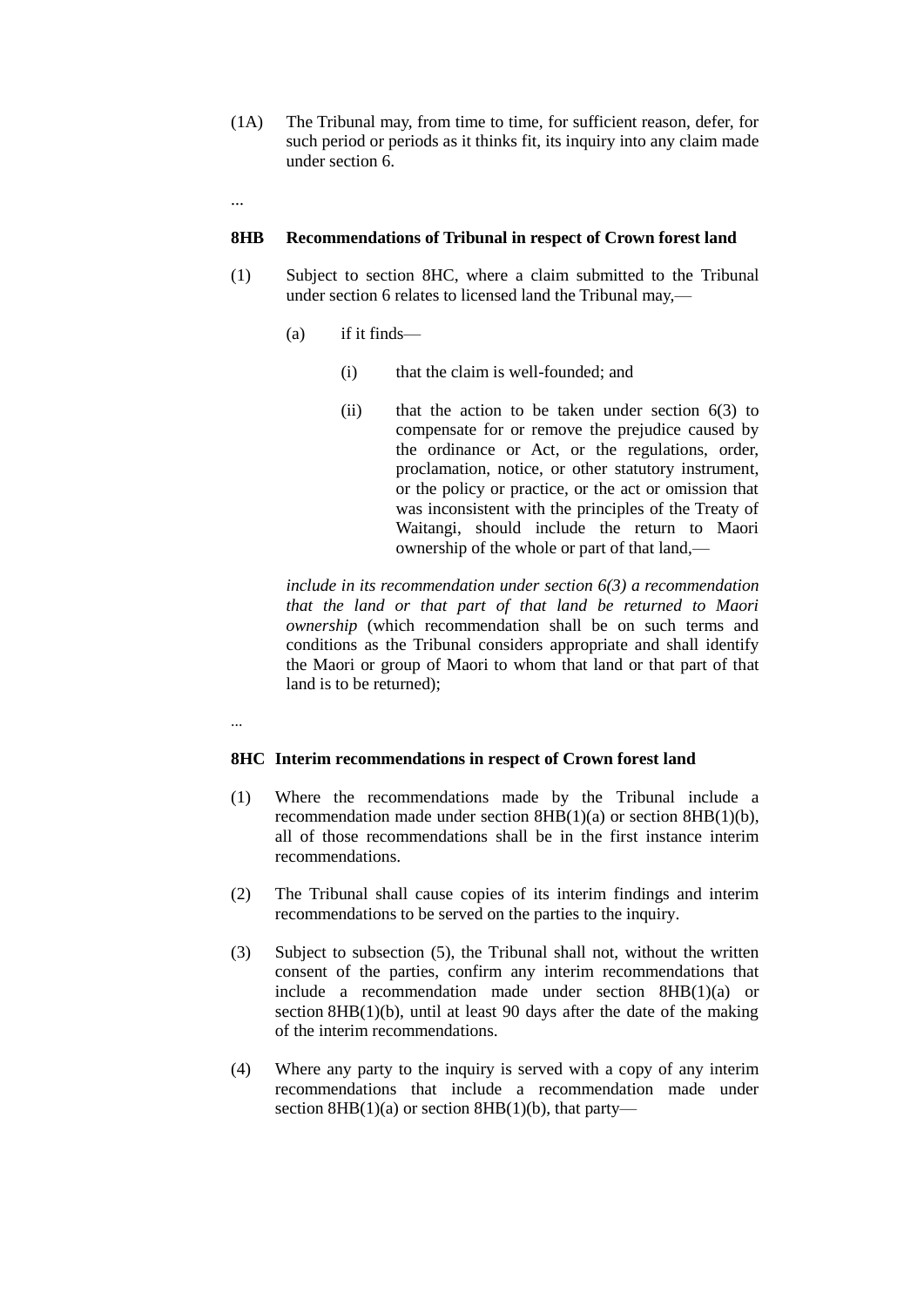- (a) may, within 90 days after the date of the making of the interim recommendations, offer to enter into negotiations with the other party for the settlement of the claim; and
- (b) shall, within 90 days after the date of the making of the interim recommendations, inform the [Tribunal—](http://www.lexisnexis.com/nz/legal/search/runRemoteLink.do?bct=A&risb=21_T11190590795&homeCsi=274497&A=0.8046450630110924&urlEnc=ISO-8859-1&&dpsi=0069&remotekey1=REFPTID&refpt=1975A114S2:TRIBUNAL&service=DOC-ID&origdpsi=0069)
	- (i) whether the party accepts or has implemented the interim recommendations; and
	- (ii) if the party has made an offer under paragraph (a), the result of that offer.
- (5) If, before the confirmation of any interim recommendations that include a recommendation made under [section 8HB\(1\)\(a\)](http://www.lexisnexis.com/nz/legal/search/runRemoteLink.do?bct=A&risb=21_T11190590795&homeCsi=274497&A=0.8046450630110924&urlEnc=ISO-8859-1&&dpsi=0069&remotekey1=REFPTID&refpt=1975A114S8HB&service=DOC-ID&origdpsi=0069) or section [8HB\(1\)\(b\),](http://www.lexisnexis.com/nz/legal/search/runRemoteLink.do?bct=A&risb=21_T11190590795&homeCsi=274497&A=0.8046450630110924&urlEnc=ISO-8859-1&&dpsi=0069&remotekey1=REFPTID&refpt=1975A114S8HB&service=DOC-ID&origdpsi=0069) the claimant and the Minister of Maori Affairs settle the claim, the [Tribunal](http://www.lexisnexis.com/nz/legal/search/runRemoteLink.do?bct=A&risb=21_T11190590795&homeCsi=274497&A=0.8046450630110924&urlEnc=ISO-8859-1&&dpsi=0069&remotekey1=REFPTID&refpt=1975A114S2:TRIBUNAL&service=DOC-ID&origdpsi=0069) shall, as the case may require, cancel or modify the interim recommendations and may make, if necessary, a final recommendation under section  $8HB(1)(a)$  or section  $8HB(1)(b)$ .
- (6) If subsection (5) of this section does not apply in relation to any interim recommendations that include a recommendation made under section  $8HB(1)(a)$  or section  $8HB(1)(b)$ , upon the expiration of the 90th day after the date of the making of the interim recommendations, the interim recommendations shall become final recommendations. (Emphasis added)

[126] Also of relevance is the Crown Forest Assets Act 1989, the long title of which records that it is an Act:

... to provide for—

- (a) The management of the Crown's forest assets:
- (b) The transfer of those assets while at the same time protecting the claims of Maori under the Treaty of Waitangi Act 1975:
- (c) *In the case of successful claims by Maori under that Act, the transfer of Crown forest land to Maori ownership* and for payment by the Crown to Maori of compensation: (Emphasis added)

The purpose identified in (c) of the long title was made good<sup>119</sup> through the enactment of first, ss 8HB and 8HC (which are reproduced above, and were introduced into the Treaty of Waitangi Act via Part 4 of the Crown Forest Assets Act), and secondly, s 36(1) which provides:

<sup>119</sup> In saying this I am conscious that the long title refers to "Crown forest land" whereas, as I will discuss, the compulsory recommendation process applies only to such land which is subject to a Crown forestry licence.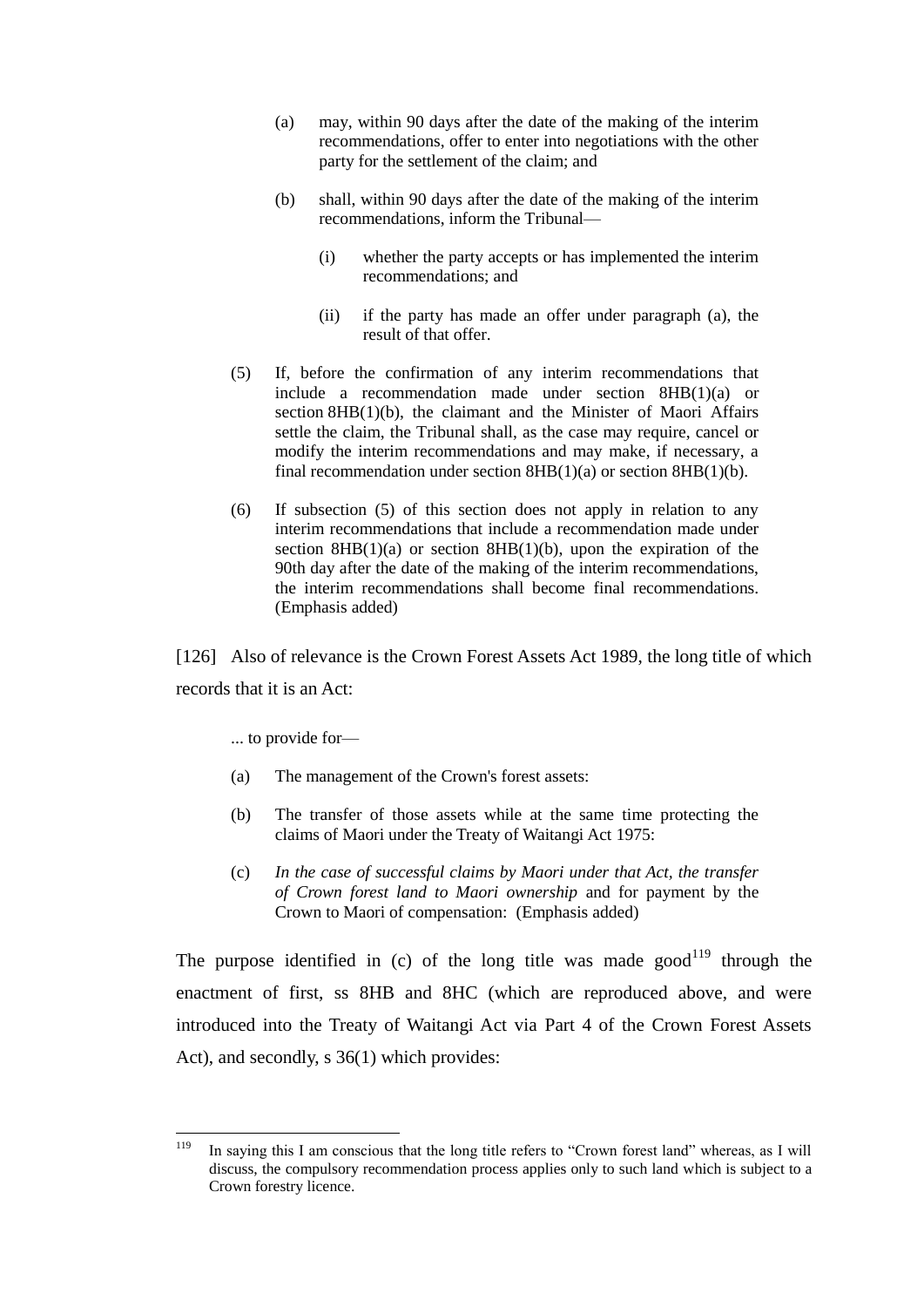#### **36 Return of Crown forest land to Maori ownership and payment of compensation**

- (1) Where any interim recommendation of the Waitangi Tribunal under the [Treaty of Waitangi Act 1975](http://www.brookersonline.co.nz/databases/modus/lawpart/statutes/link?id=ACT-NZL-PUB-Y.1975-114&si=57359&sid=sdtf1jwe5epc1hpiolms077bmtwr42pu&hli=0&sp=statutes) becomes a final recommendation under that Act and is a recommendation for the return to Maori ownership of any licensed land, the Crown shall—
	- (a) Return the land to Maori ownership in accordance with the recommendation subject to the relevant Crown forestry licence; and
	- (b) Pay compensation in accordance with the First Schedule to this Act.

Schedule 1 provides for compensation to be assessed by reference to (a) the prejudice associated with the returned land being encumbered by a forestry licence and (b) the value of the trees (which can be calculated in a number of ways).

[127] It is important to recognise that the Crown Forest Assets Act was not enacted to facilitate the sale of Crown forest land generally. Rather it primarily provided for what in rather simplistic terms<sup>120</sup> can be seen as sale by the Crown of the trees. This involved, inter alia, the creation of Crown forestry licences. Treaty of Waitangi issues were addressed only in relation to land which was subject to such licences<sup>121</sup> with the result that the ability of the Crown to deal with other Crown forest land does not appear to have been materially constrained by the Act.<sup>122</sup>

*The Treaty of Waitangi Act, ss 6(1)–(3)*

[128] The structure of ss  $6(1)$ –(3) is as follows:

(a) The relevant claim is as to inconsistency rather than for particular relief. This is apparent from the words of s 6(1).

<sup>120</sup> "Crown forestry assets" are defined in s 2 of the Act so as to include assets which go beyond the trees, for instance plant used for forestry purposes.

<sup>&</sup>lt;sup>121</sup> See s 35(2) of the Crown Forest Assets Act and s  $8HB(1)$  of the Treaty of Waitangi Act.

I confess to some difficulty understanding why ss  $8$  and  $35(1)$  and (2) are drafted as they are. Section 8 is couched in permissive terms but the dealings it authorises are very limited. Section 35(1) has the consequence that licensed land can only be sold in accordance with s 8 (which I assume is a restriction intended to protect Treaty claimants). But s 8 also applies to non-licensed Crown forestry land and in this respect seems to be unnecessary as permitting what could in any event be done. And the s 35(1) restriction is not, at least explicitly, lifted if a recommendation of the kind referred to in s 35(2) is made. My doubts about all of this, however, do not affect the substance of what is expressed in the text.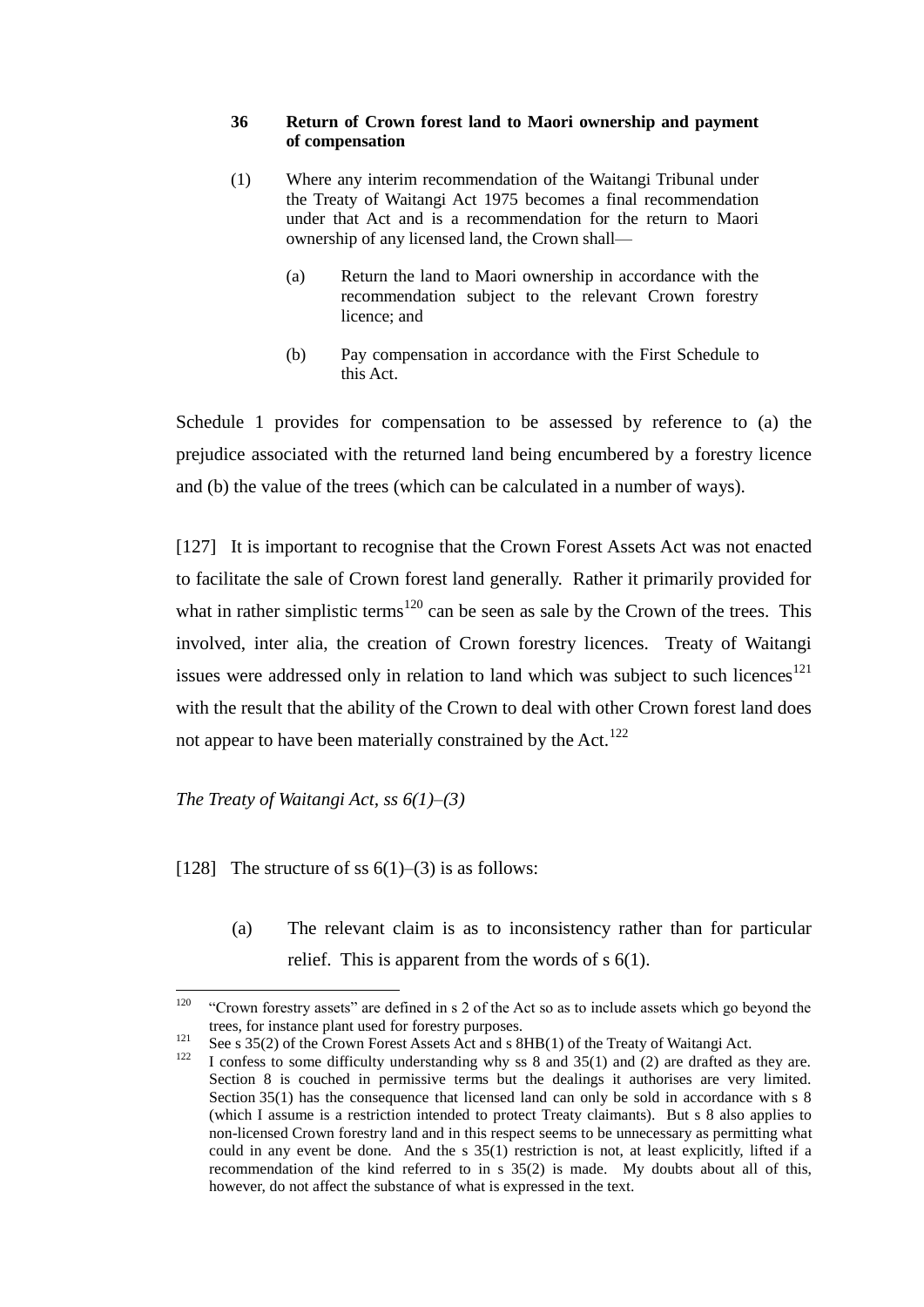- (b) The obligation of the Tribunal under s 6(2) is to inquire into that claim, that is, to inquire into whether there has been a relevant inconsistency.
- $(c)$  Where the Tribunal finds such a claim to be well-founded, it may "if it thinks fit having regard to all the circumstances of the case" (as the legislature puts it in s 6(3)), make recommendations.

[129] A Waitangi Tribunal claimant may well specify the recommendations which will be sought and in this way can be regarded as claiming relief (in the form of the proposed recommendations). And where a compulsory recommendation is likely to be sought, the Tribunal expects that to be signalled in the statement of claim.<sup>123</sup> But on my interpretation of s 6(1), the statutorily envisaged claim is confined to the asserted breach of Treaty principles. I think that this follows from the direction in  $s$  6(1) to the effect that it is "that claim" which may be submitted to the Tribunal. The s 6(2) obligation imposed on the Tribunal to inquire into claims submitted under s 6(1) thus applies to the claim of inconsistency.

[130] In contradistinction the majority judgment proceeds on the basis that the s 6(2) obligation to inquire extends to the recommendatory function under s 6(3). As is apparent, I disagree. In doing so, I note that:

- (a) Throughout ss 5 and 6, the legislature has used the terminology of both inquiry and recommendation. Given this, I think it is difficult to construe the statutory obligation to inquire imposed by s 6(2) as encompassing the statutory function of making recommendations (or indeed considering whether to do so).
- (b) My narrow approach to s 6(2) is supported by the sequence envisaged by ss 6(1)–(3): the making of a claim as to alleged inconsistency, a duty on the Tribunal to inquire into that claim, and then, if the claim is well-founded, a discretionary power to make recommendations.

<sup>123</sup> See footnote [112,](#page-45-0) above.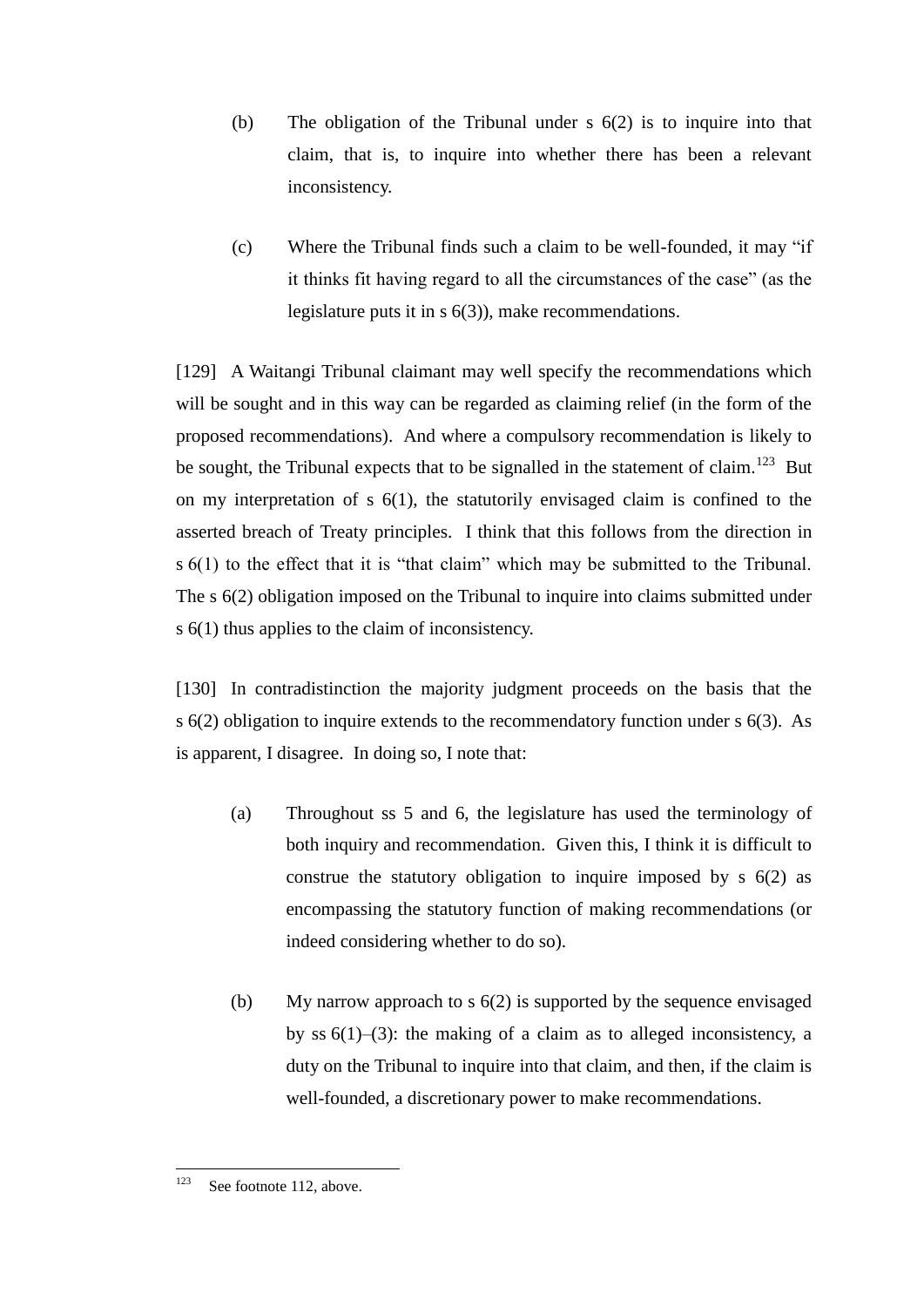(c) Applying s 6(2) to the Tribunal's recommendatory function would create something of a tension between the mandatory terms of s 6(2) and the very discretionary nature of s 6(3) emphasised by the use of both the word "may" and the qualifier that such discretion is only to be exercised if the Tribunal "thinks fit having regard to all the circumstances of the case"

[131] So, on the general structure of ss  $6(1)$ –(3), I see the s  $6(2)$  obligation as discharged once there has been a full inquiry into the s 6(1) claim. This, of course, is not to say that the Tribunal is not required to approach in a principled way whether to make a recommendation. It is just that it is not required to do so under the compulsion of s  $6(2)$  from which s 7 is the only escape route.<sup>124</sup> And my reading of the August 2007 Practice Note concerning the Tribunal's practice and procedure<sup>125</sup> and the September 2007 memorandum and directions given by Judge Wainwright concerning remedies applications<sup>126</sup> suggests to me that the Waitangi Tribunal is of the same view.

# *What if s 8HB is potentially applicable?*

[132] I rather suspect that if it were not for ss 8A–8I, there would have been little challenge to my general – and not very prescriptive – analysis of the interplay between ss  $6(1)$ – $(3)$ ; this given that consensual settlements are the primary mechanism for resolving Treaty claims, the pivotal but necessarily flexible role which the Tribunal plays in that process and the deeming of the Tribunal to be a Commission of Inquiry and not a court.<sup>127</sup> On the other hand, I accept that the compulsory recommendation procedures provided for by ss 8A–8I (discussed in full in the reasons of the majority) and the associated implementing legislation (such as s 36 of the Crown Forest Assets Act and ss 27B–27C of the State-Owned Enterprises Act 1986) might arguably require a different and more formal approach.

<sup>124</sup> <sup>124</sup> Section 6AA(1) has no relevance to this case.<br><sup>125</sup> Waitangi, Tribunal, "Cuida, to the Practic

Waitangi Tribunal "Guide to the Practice and Procedure of the Waitangi Tribunal" (August 2007).

 $\frac{126}{127}$  Wai 45, #2.273 (6 September 2007).

Treaty of Waitangi Act 1975, Schedule 2, cl 8(1).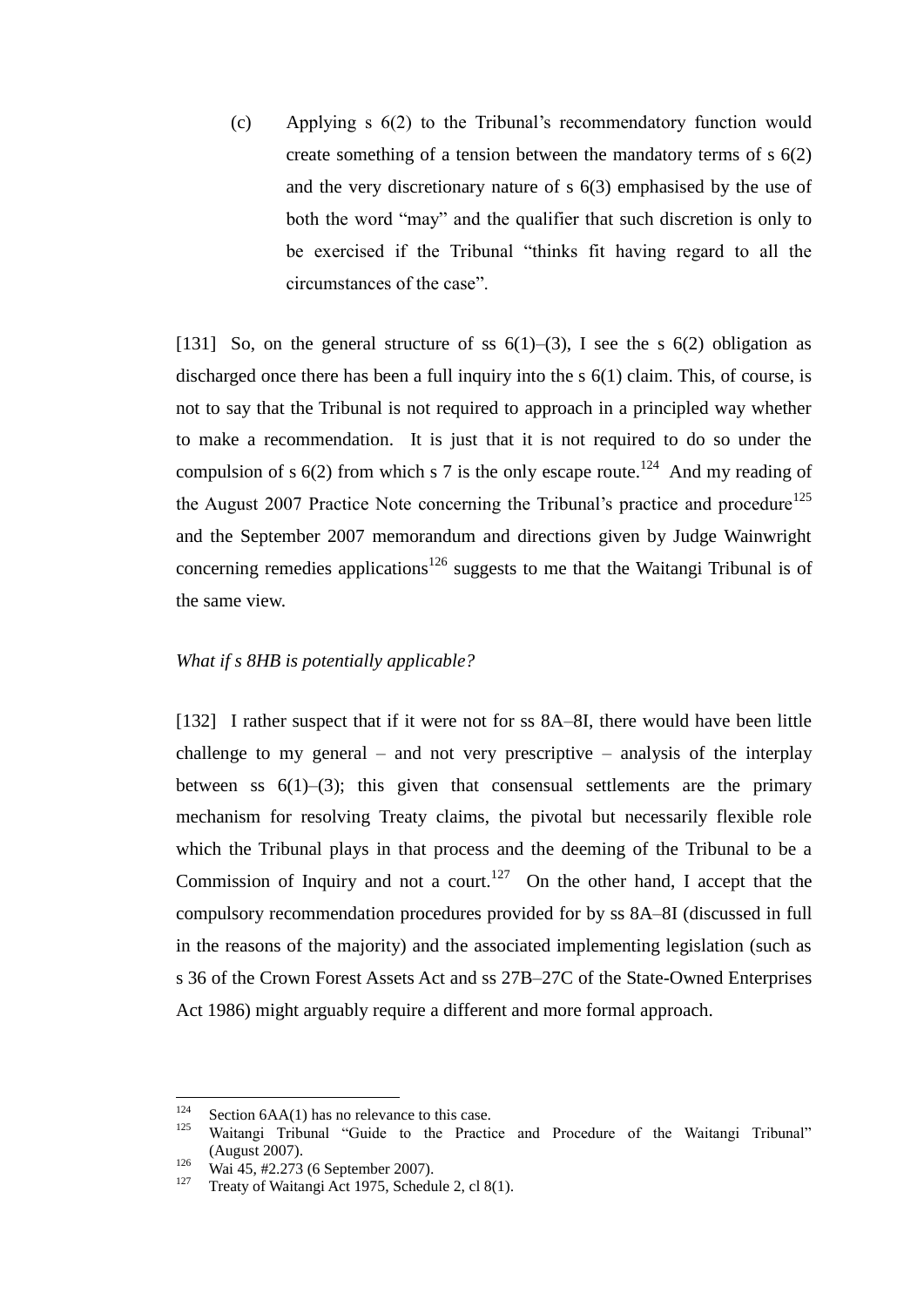[133] The reasons of the majority proceed on the basis that a claimant seeking return of land is making a "claim" for the land for the purposes of both  $s$  6(2) of the Treaty of Waitangi Act and item (c) of the long title of the Crown Forest Assets Act and is, in that way, evoking an adjudicatory jurisdiction. The underlying reasoning is best captured in the actual language used in the reasons of the majority:

[78] Contrary to the view taken in the High Court and Court of Appeal, we consider that the Tribunal, having decided the claim on behalf of Mangatu Incorporation was well-founded, was obliged to determine the claim in Wai 1489 for an order under s 8HB(1)(a) of the Treaty of Waitangi Act. The Tribunal had a choice as to whether or not to grant the remedy sought and, if so, on what terms. But it had to make a choice. It was jurisdiction it could not decline. This conclusion turns on the terms and scheme of the legislation.

...

[86] The Tribunal, of course, has limited resources to meet the many demands on it for hearings of claims. It may lawfully use its powers under s 7(1A) to prioritise hearings of claims, subject to consideration of urgency in the particular case. In the present case it was also within the Tribunal's powers for it to adjourn the inquiry after making findings on the merits of the claims, in order to encourage the parties to endeavour to reach their own settlement. While the prospect of a settlement between the various claimants and the Crown remained open, there may well have continued to be sufficient reasons for the adjournment to continue.

[87] But the exercise of the s  $7(1A)$  power for scheduling reasons or to permit negotiated settlement does not end the inquiry. It does not remove the Tribunal's obligation to complete an inquiry by adjudicating on whether it should make remedial recommendations for claims that it has decided are well-founded. If settlements do not eventuate or if irremediable prejudice to the claimants will result from deferral for scheduling purposes, the Tribunal must reconvene its adjourned inquiry to adjudicate on whether recommendations should be made.

...

...

[89] Particular care not to preclude completion of the inquiry is necessary in such cases. They are not the same as those in which the recommendations of the Waitangi Tribunal may or may not be accepted by the Crown, and in respect of which some deference to the political process in which claims are negotiated makes good sense, particularly when the Tribunal has to husband its resources. In the case of Crown forest assets, the "recommendatory" obligation of the Tribunal is an adjudicatory obligation, even if the relief available to it is a matter for judgment.

[92] The scheme therefore is that, following a finding that a claim is well-founded,  $s$   $8HB(1)(a)$  is the controlling provision. The Tribunal must consider whether its return "should" be recommended as part of a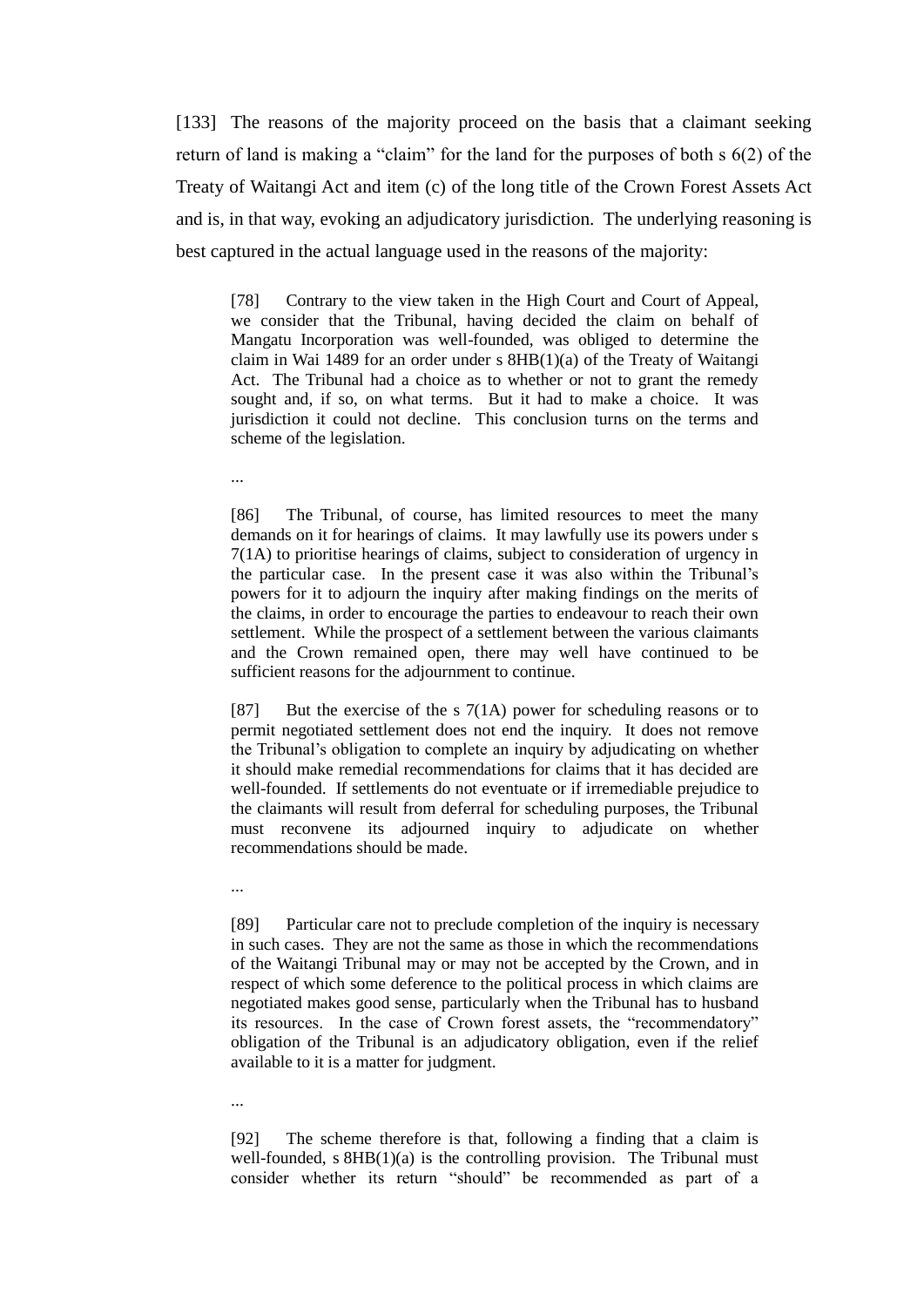recommendation under  $s(3)$  "to compensate for or remove the prejudice caused [by the act found to be in Treaty breach]".

[134] As is already obvious, I do not accept that s  $6(2)$  applies to the recommendatory function of the Tribunal (reserving for the moment whether the position may be different where a compulsory recommendatory function is in issue). I am also uncomfortable with the absolutist language of [87]. Is a claimant who may suffer irremediable prejudice entitled to a remedies hearing even if the prejudice, despite its irremediable nature, is comparatively slight compared to the adverse implications of delay from the point of view of other parties? What if the associated delays might cause irremediable prejudice to other parties? While the risk of irremediable prejudice provides a cogent basis for seeking an urgent fixture before the ordinary courts, it is not always a trumping consideration.<sup>128</sup> So why should it be so absolutely controlling in the Waitangi Tribunal?

[135] The conclusion that s  $8HB(1)(a)$  is the governing provision once the Tribunal concludes that a claim is well-founded is a critical element in the reasoning of the majority. This conclusion does not sit altogether comfortably with s 6(3) which provides that in such circumstances the Tribunal:

*… may, if it thinks fit having regard to all the circumstances of the case*, recommend to the Crown that action be taken to compensate for or remove the prejudice or to prevent other persons from being similarly affected in the future. (Emphasis added)

Giving effect to s  $6(3)$  as well as s  $8HB(1)(a)$  requires the words I have emphasised to operate. On this basis, the Tribunal, having held that a claim is well-founded, has a discretion to make recommendations which it is to exercise only "if it thinks fit having regard to all the circumstances of the case". Once it has decided to make recommendations – and only then – is it required to address under  $s$  8HB(1) whether its recommendations should include the return of land to Maori. So at least on a literal approach to s 6(3), there is some ellipsis in the process envisaged by the majority in [92].

<sup>128</sup> <sup>128</sup> I can illustrate this with a perhaps dated example based on personal injuries practice. Because a live plaintiff was much better situated as to available damages than his or her estate would be, a plaintiff faced the risk of irremediable prejudice if he or she died before trial. In my experience this did not give a dying plaintiff an absolute right to an expedited hearing.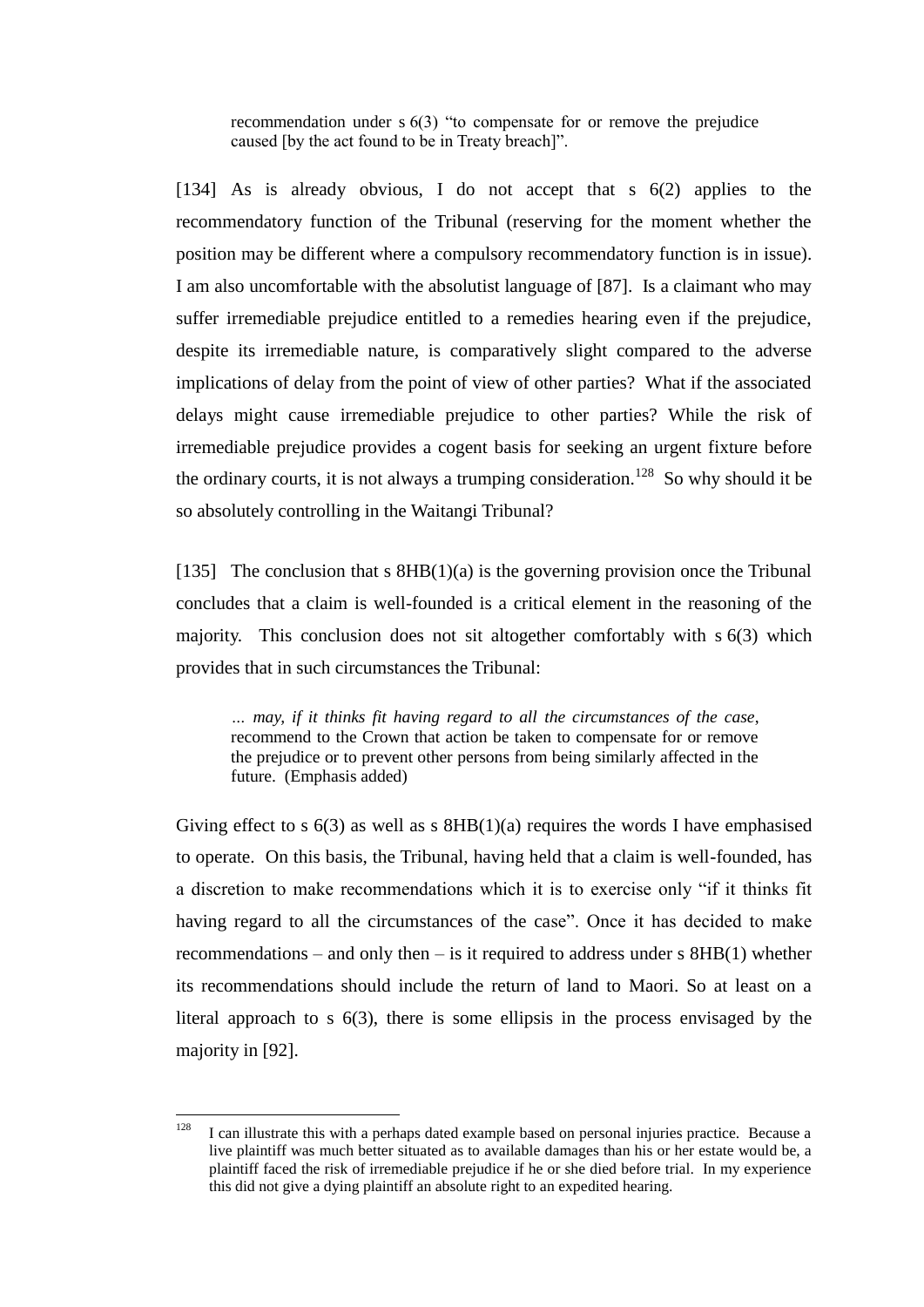[136] The reasons of the majority conclude that, in relation to Mr Haronga's application for the return of the land, the Tribunal's functions are adjudicatory. A body exercising an adjudicatory function can be expected to act like a court. Litigants before the courts are conventionally entitled to a determination on the claims they bring. On the approach of the majority, Mr Haronga is similarly entitled. As I have tried to make clear, I think that on any view the language of [87] is inappropriately absolute. As well, and more importantly, I do not accept that:

- (a) there is a close analogy between a proposed resort to the compulsory recommendation function and a claim which is submitted to a court for adjudication;
- (b) Parliament intended to treat claimants before the Tribunal as if they were plaintiffs before the courts; or
- (c) Parliament intended the Tribunal to act as if it were a court.

[137] There are many legislative indications which point away from an adjudicatory analysis of the Tribunal's functions. These are all associated (directly or indirectly) with the way in which the s 8HB process is located within the discretionary jurisdiction to make recommendations conferred by s 6(3). But, notwithstanding this, they warrant separate mention:

(a) The starting point for the process is the making of a s 6(1) claim. This claim focuses on the breach, that is whether State action has been inconsistent with the principles of the Treaty of Waitangi. Although a claimant may give notice of the recommendations which are likely to be sought – and the Tribunal expects this where a claimant intends to invoke ss 8A–8HJ – there is no need for a claimant to do so (which is why it is not a problem for Mr Haronga that the last statement of claim to the Tribunal did not seek discretely a compulsory recommendation for the return of the 1961 land to Mangatu Incorporation).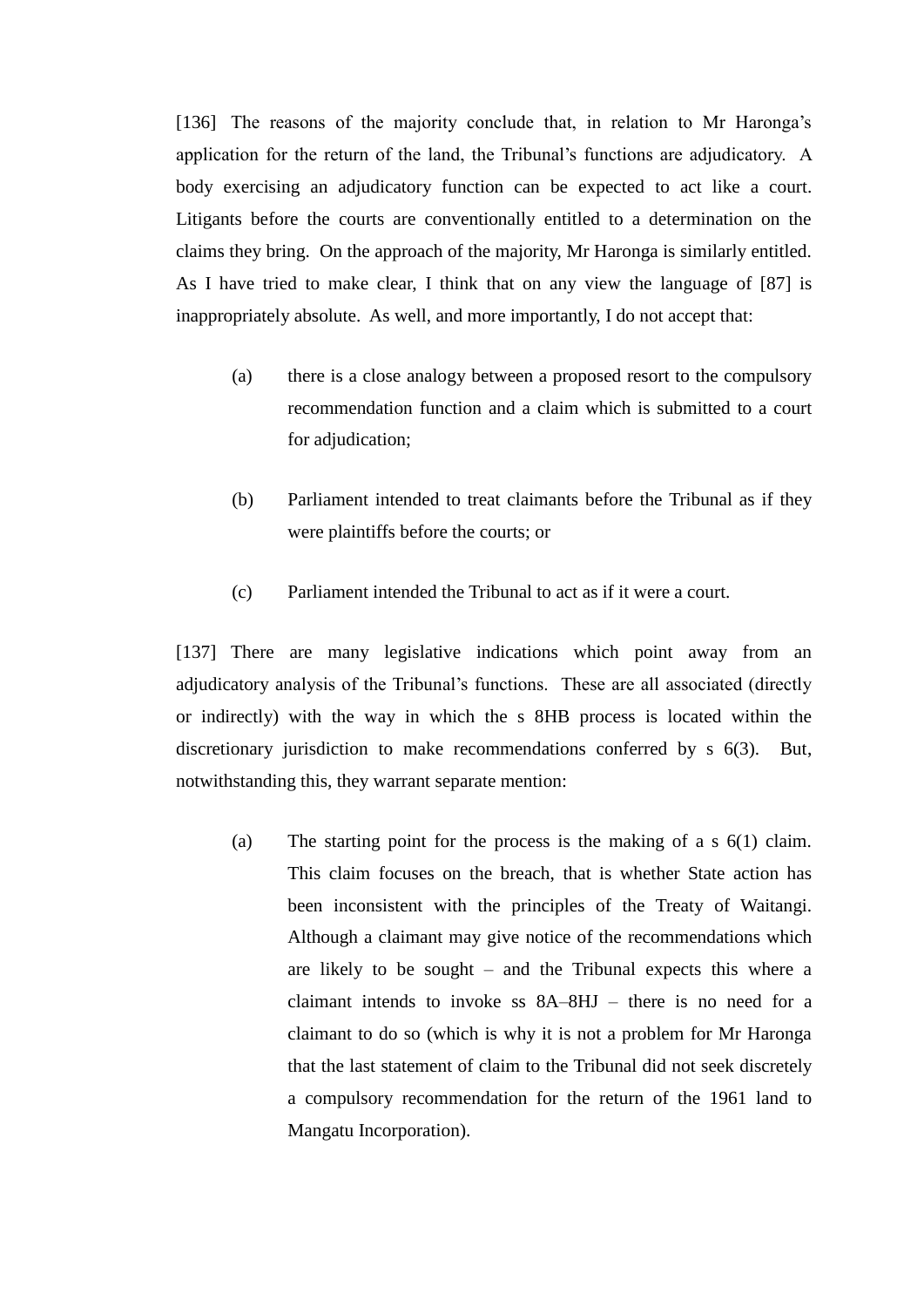- (b) Although there is necessarily something of a lis between claimants and the Crown in relation to a s 6(1) claim given the requirement in s 6(3) for the Tribunal to make a finding as to whether the claim is well-founded, the function of the Tribunal under s 6(2) is not to hear the claim, but rather to inquire into it. I see this as envisaging the sort of inquisitorial process which is consistent with the Tribunal's deemed status as a Commission of Inquiry rather than adjudication in the traditional sense.
- (c) Once a claim is held to be well-founded, the consequences are provided for by s 6(3) in very discretionary terms which depend primarily on the assessment of the Tribunal. The Tribunal does not have to make recommendations and if it does so, it is not restricted to recommendations which have been proposed by the claimants. This is in marked contradistinction to the usual practice of the courts.
- (d) Even where s 8HB(1) is in play, the relevant function of the Tribunal is that provided for in the very general terms of  $s \, 5(1)(a)$ . As to this, it is important to note that s  $5(1)(ab)$  is not addressed to recommendations under s 8HB(1).
- (e) Once the s 8HB(1) process gets under way, the legislature provides for the Tribunal to be the initiating party. As I have already commented, the compulsory recommendation process is not dependent upon a claimant having sought such a recommendation. The section contemplates that the Tribunal will identify the Maori or group of Maori to whom land ought to be returned (rather than a process of self-identification by claimants) and those that are identified need not have been claimants.
- (f) If the Tribunal was intended to follow an orthodox adjudicatory process, there would be no need for the interim and final recommendation provisions of ss 8HB–8HC. To my way of thinking these provisions are only necessary (essentially to preserve natural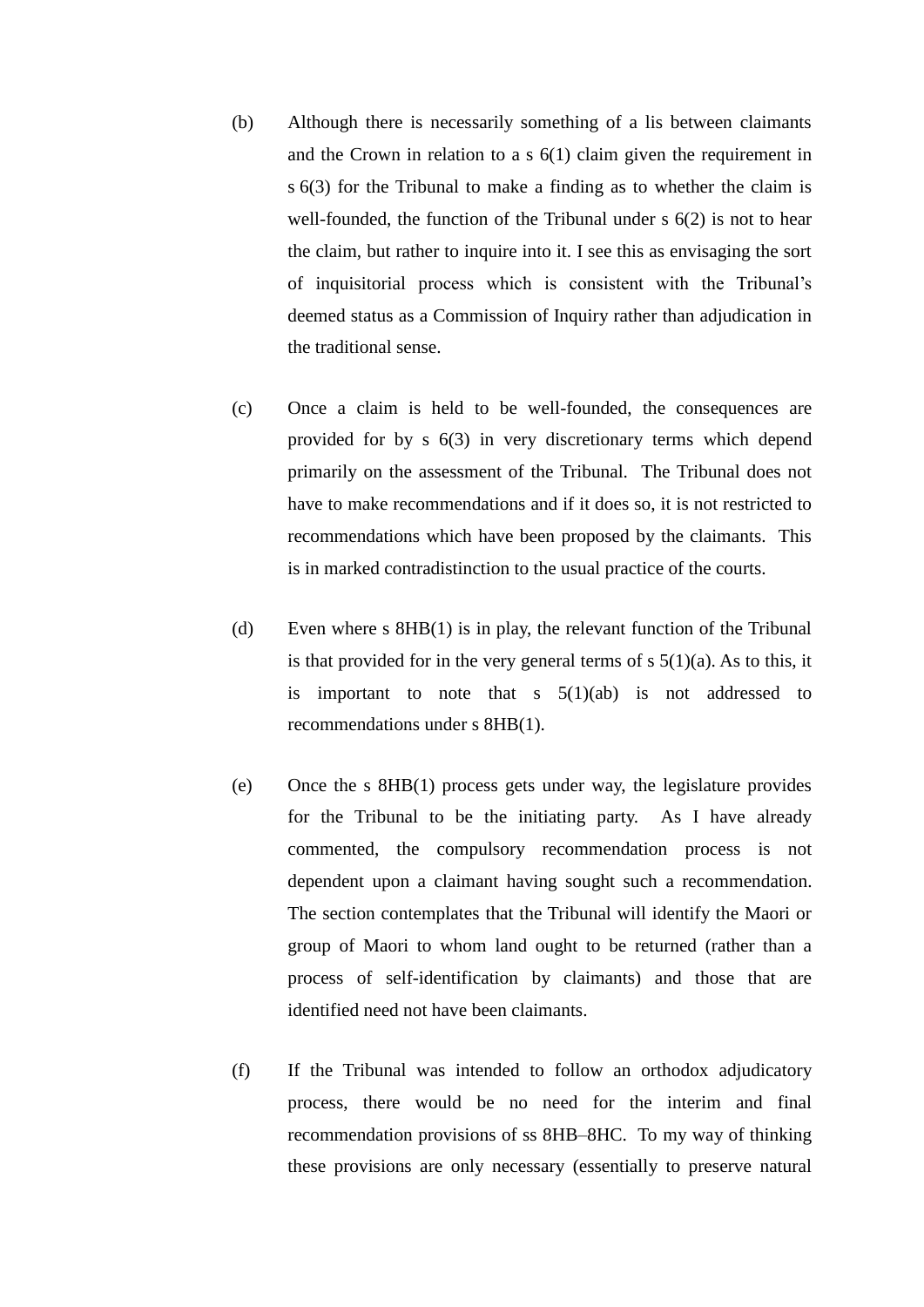justice entitlements) because the Tribunal can be expected to act inquisitorially.

- (g) The requirement for Crown compliance with a s  $8HB(1)(a)$ recommendation is provided for not in the Treaty of Waitangi Act but rather in the Crown Forest Assets Act, s 36. If the legislature had intended the Tribunal to act as, or like, a court, I would have expected this to have been made clear in the Tribunal's own Act. The course actually adopted by the legislature of providing for the compulsory recommendation jurisdiction as a subset of the more general s 6(3) recommendatory function and then stipulating in a separate Act for compulsory effect indicates, at least to me, an intention that the Tribunal should adopt its usual inquisitorial processes.
- (h) There is no right of appeal.

[138] The only substantial countervailing indication of legislative intent is provided by the long title to the Crown Forest Assets Act, (c) of which can be read as envisaging successful claims for the return of land, which in turn might be thought to contemplate an adversarial process and an adjudicatory function. The long title, however, is also able to be read as an accurate, albeit elliptical, summary of the intended process as I have analysed it. Although Mr Brown QC for the appellant maintained that the compulsory recommendation procedure had been "shoe-horned" into s 6(3), the fact remains that this is where the legislature chose to place it. Indeed, for reasons I am about to come to, I think that the legislature's decision in this regard was entirely logical. And against the very particular and consistent pattern of the associated and operative legislative provisions to which I have referred, I prefer the latter of the two interpretations just mentioned.

[139] Against that background, I come now to the Crown Forests Agreement which preceded the enactment of the Crown Forest Assets Act and to the litigation history referred to in the reasons of the majority.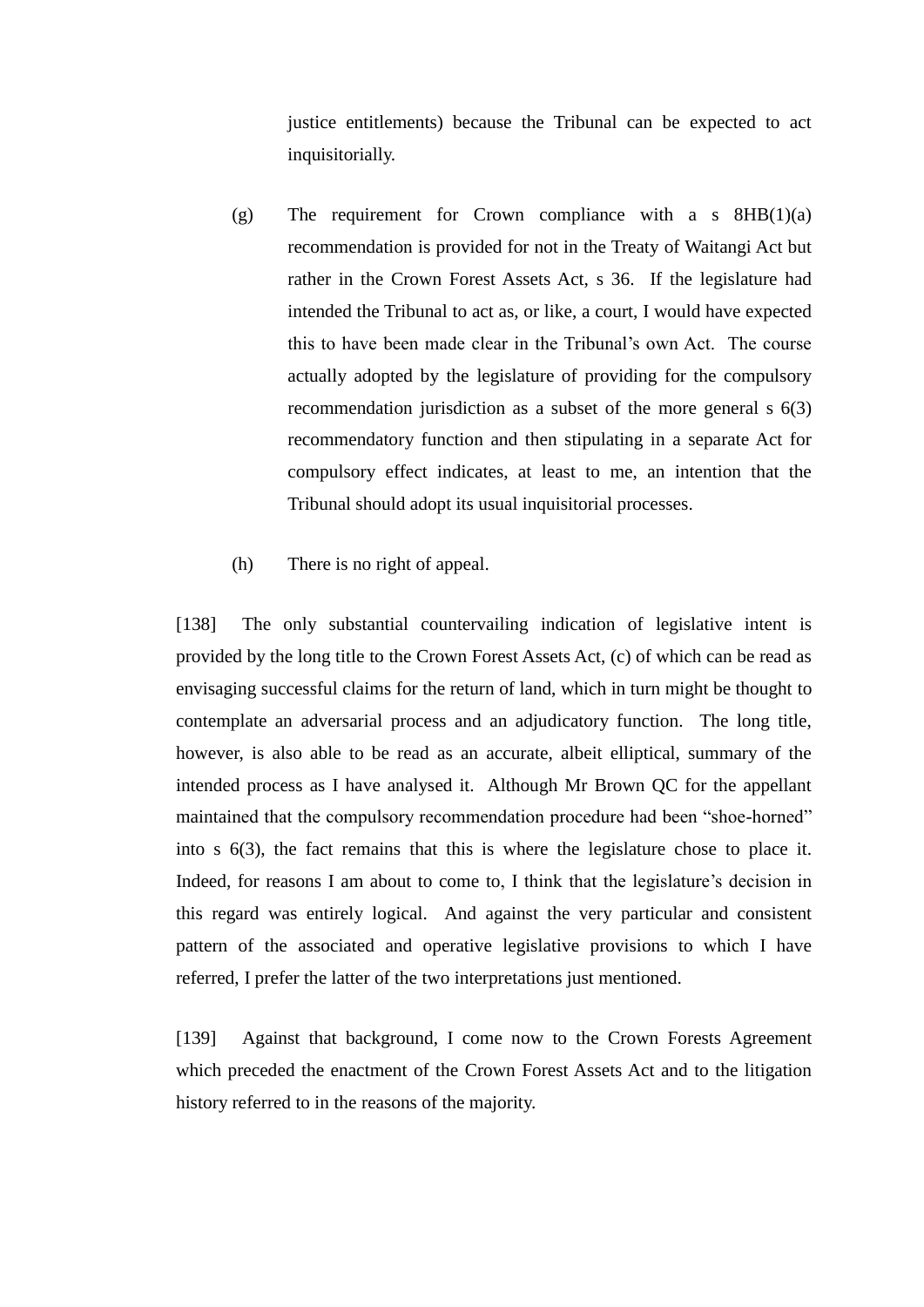[140] I accept it is possible to see some of the language used in the Agreement (and most particularly in the listed "Maori Principles" and "Crown Principles") as providing some perhaps indirect support for Mr Haronga's case. But if I can be permitted a small pun, focus on this sort of detail misses the wood for the trees.

[141] Prior to 1989, any attempt by claimants to secure return of what is now described as Crown forest land could only have been made under s 6(3). The 1989 legislation set out to avoid the possibility of prejudice to claimants associated with the sale of forestry assets, primarily the trees. That is why the relevant provisions of the Crown Forest Assets Act (including its amendments to the Treaty of Waitangi Act) apply only where land has been made subject to Crown forestry licences and why the legislature provided a mechanism (via s 36(1)(b) and Sch 1 of the Crown Forest Assets Act) by which claimants who were later to obtain a recommendation for the return of land could avoid prejudice associated with the forestry licence encumbrances and the sale of the trees.

[142] Associated with this mechanism was the requirement to comply with any recommendations for the return of licensed land which I agree advances to some extent the position of claimants (at least if the assumption is made that the Crown might not have complied voluntarily with a non-compulsory recommendation). But what I cannot discern in the legislation or its background is an intention to make the position of Maori claimants materially better in relation to obtaining a recommendation in relation to *land* that is licensed than it would have been if *the trees* had remained in Crown ownership. Improving the position of Maori claimants in this way would go beyond what was necessary to remove potential prejudice associated with the sale of the trees. When looked at in this light, the background to the legislation supports my view that the compulsory recommendation process is properly regarded as just a sub-set of s 6(3) and the decision by legislature to place it there is entirely logical.

[143] The upshot is that I see the binding recommendation process under s 8HB as a sui generis add-on to the Tribunal's inquisitorial and recommendatory functions and required to be exercised within the statutory framework provided by ss  $6(1)$ – $(3)$ . The compulsory s 8HB recommendatory function, as a sub-set of the general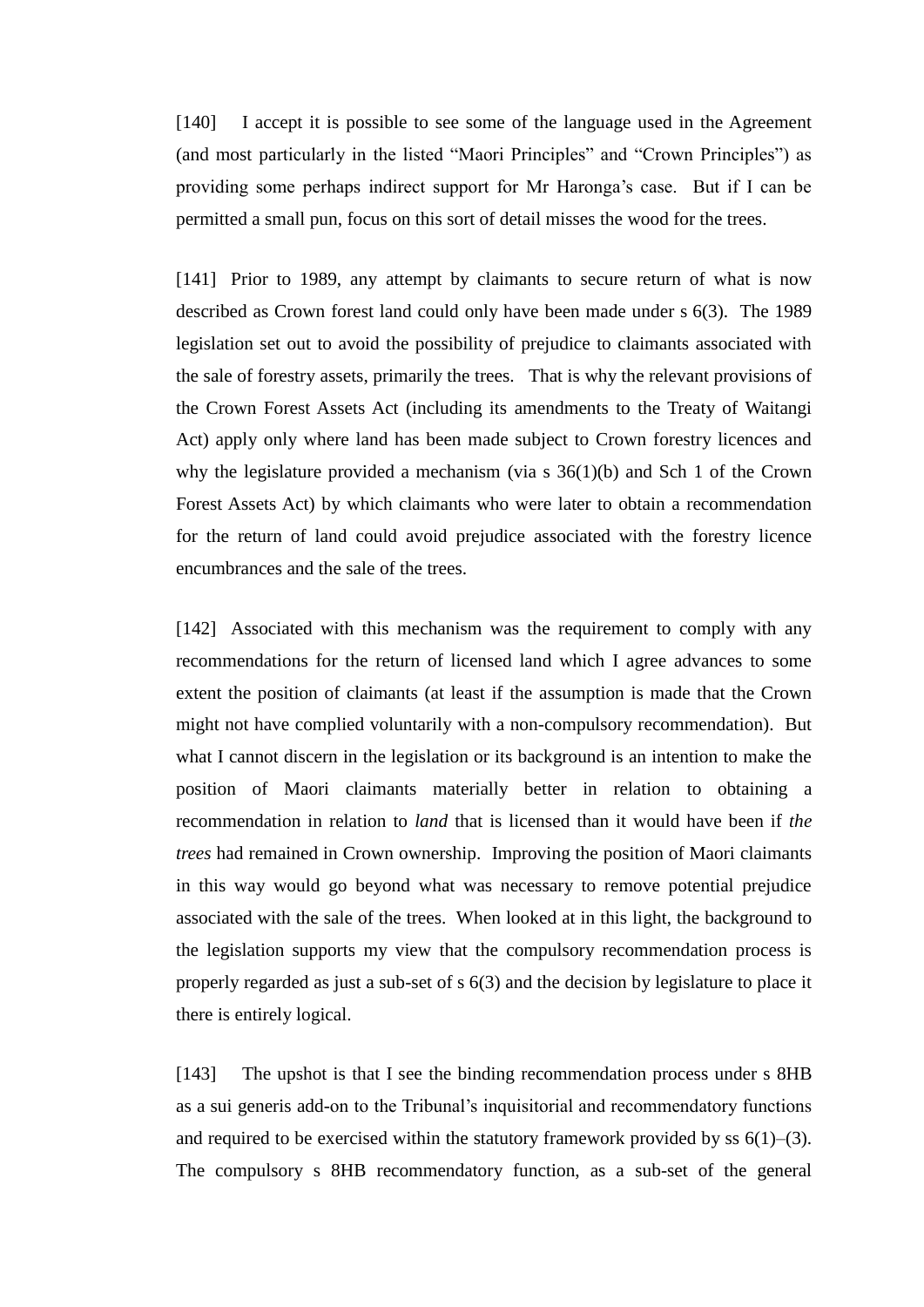non-binding recommendatory function, is not subject to s 6(2). Section 7 is therefore not of controlling relevance. Once a claim is held to be well-founded, the Tribunal does not go direct to s  $8HB(1)(a)$ ; it only does so if it has first decided that it ought to make recommendations. The process is not properly seen as adversarial and the Tribunal's function is not adjudicatory in the sense suggested by the majority.

#### *Section 7*

[144] It follows from what I have just said that I do not see s 7 as being of controlling significance. But I think it right nonetheless to address the section. In part this is because in my view the judgment of the majority, by requiring that the Tribunal accord urgency to Mr Haronga's claim, is pre-emptively, and I think wrongly, precluding the Tribunal from resort to s 7. As well, the narrow approach taken by the majority to s 7 reinforces the result they reach. In discussing s 7, I will assume, contrary to my own view, that s 7 is applicable to remedies hearings; this to enable correlation of my views with those of the majority.

[145] Section 7(1) provides for what is close to a dismissal of a claim and is not particularly relevant in the present context, save that I draw attention to s  $7(1)(c)$ . The reality is that the proposed settlement can only take effect if endorsed by Parliament by statute. Such endorsement will come only if Parliament is satisfied that the settlement has an appropriate level of support from claimant groups. The concepts of mandate and ratification which are at the heart of the parliamentary consideration are political and not legal in nature. There is no requirement for those who are mandated to have obtained authority to negotiate from every single member of the relevant claimant group. Nor need ratification by claimants necessarily be unanimous in the sense of being assented to by every single member of the relevant claimant group. Any other approach would give every member of a claimant group (and of course there could be many thousands) a right of veto. Accordingly, when and if Parliament is invited to endorse the settlement, it would be open to Mr Haronga and Mangatu Incorporation and the owners to present their opposition to Parliament and to challenge the mandate of the negotiators and the ratification process. That opportunity is arguably within what is contemplated by  $\frac{s}{1}(1)(c)$  as an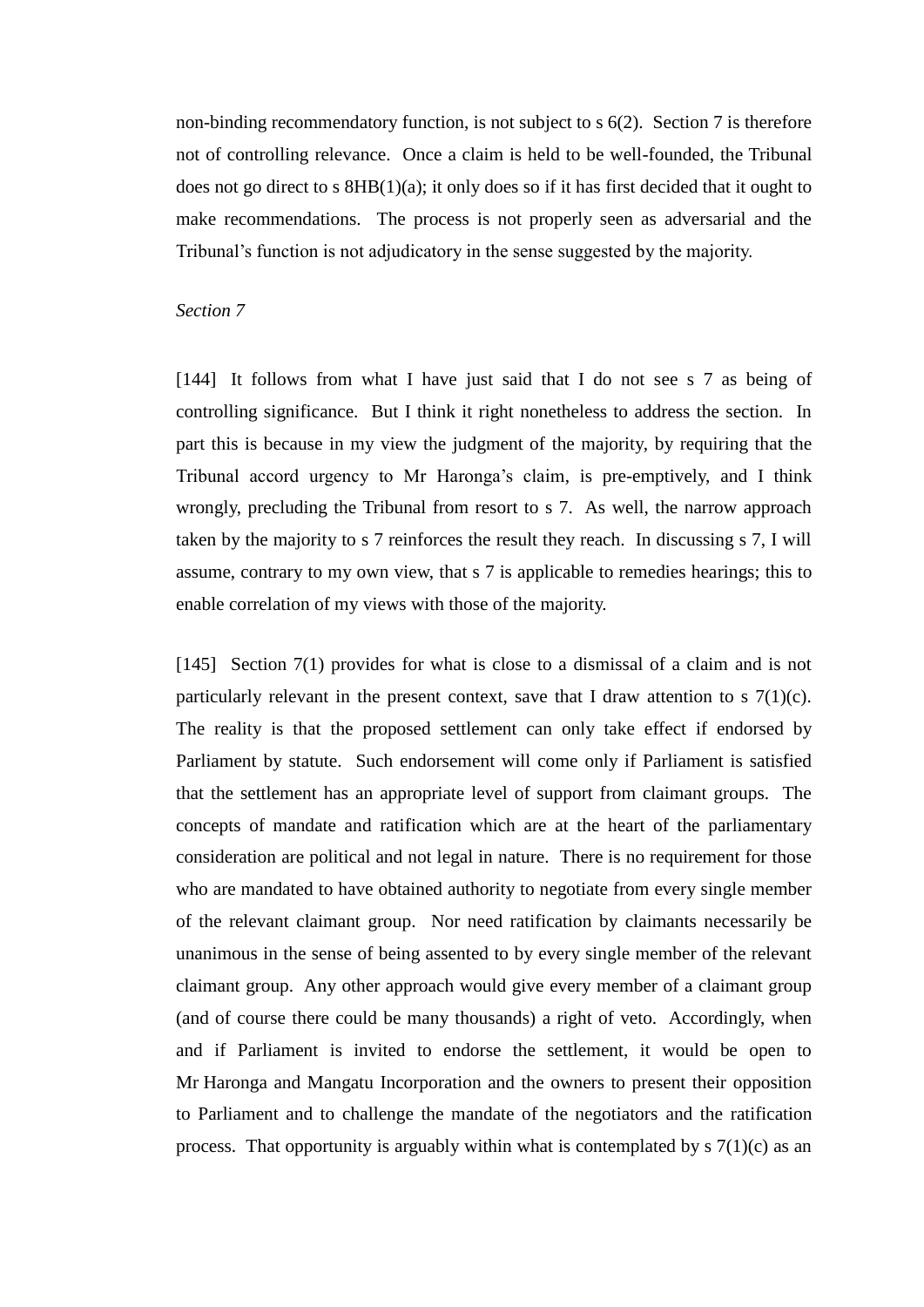"adequate remedy ... other than the right to petition the House of Representatives".<sup>129</sup>

[146] What I have just said provides a preface to my approach to s  $7(1A)$ . This is because I cannot see Parliament approving a settlement over substantial opposition from the owners represented by the Committee of Management of Mangatu Incorporation. And essentially for this reason, I think it would be open to the Tribunal to defer addressing Mr Haronga's claim under s 7(1A) for a period defined not by the calendar but rather in terms of the termination of the settlement process currently underway. Because the concepts of mandate and ratification are political and not legal, the Tribunal might perhaps consider that assessment of the relevant mandates and ratification processes and results can appropriately be left to the legislature. As well, for all we know, the ratification process may eventually produce evidence of substantial support for the settlement amongst owners of Mangatu Incorporation. In considerations of this sort, allied perhaps to the factors discussed in the next section of these reasons, the Tribunal might conceivably find "sufficient" reason" for not hearing Mr Haronga's claim pending the outcome of the settlement and legislative process.

# **Was there legitimate scope on the facts for refusing urgency?**

*The significance of the* Turanga Tangata Turanga Whenua *report and subsequent progress towards settlement*

[147] Given the terms of the letter of transmittal<sup>130</sup> it is at least uncertain whether what was said by the Tribunal in chapter 16 of the report should be regarded as "recommendations" for the purposes of s  $6(3)$ . I do not, however, see this as mattering either way.

<sup>129</sup> I do not see the ability to make submissions on a specific Bill as necessarily being a "right to petition the House of Representatives" for the purposes of s  $7(1)(c)$  – a right which I think is addressed to approaching the House in a specific manner for purposes which may be unrelated to business which is otherwise before the House. This analysis is consistent with the organisation of the Standing Orders of the House of Representatives 2008, in which petitions to the House are provided for in Chapter 7 which is headed "Non-Legislative Procedures". Reference can also be made to David McGee *Parliamentary Practice in New Zealand* (3rd ed, Dunmore Publishing Ltd, Wellington, 2005) at chapter 37.

 $130$  See above a[t \[117\].](#page-46-0)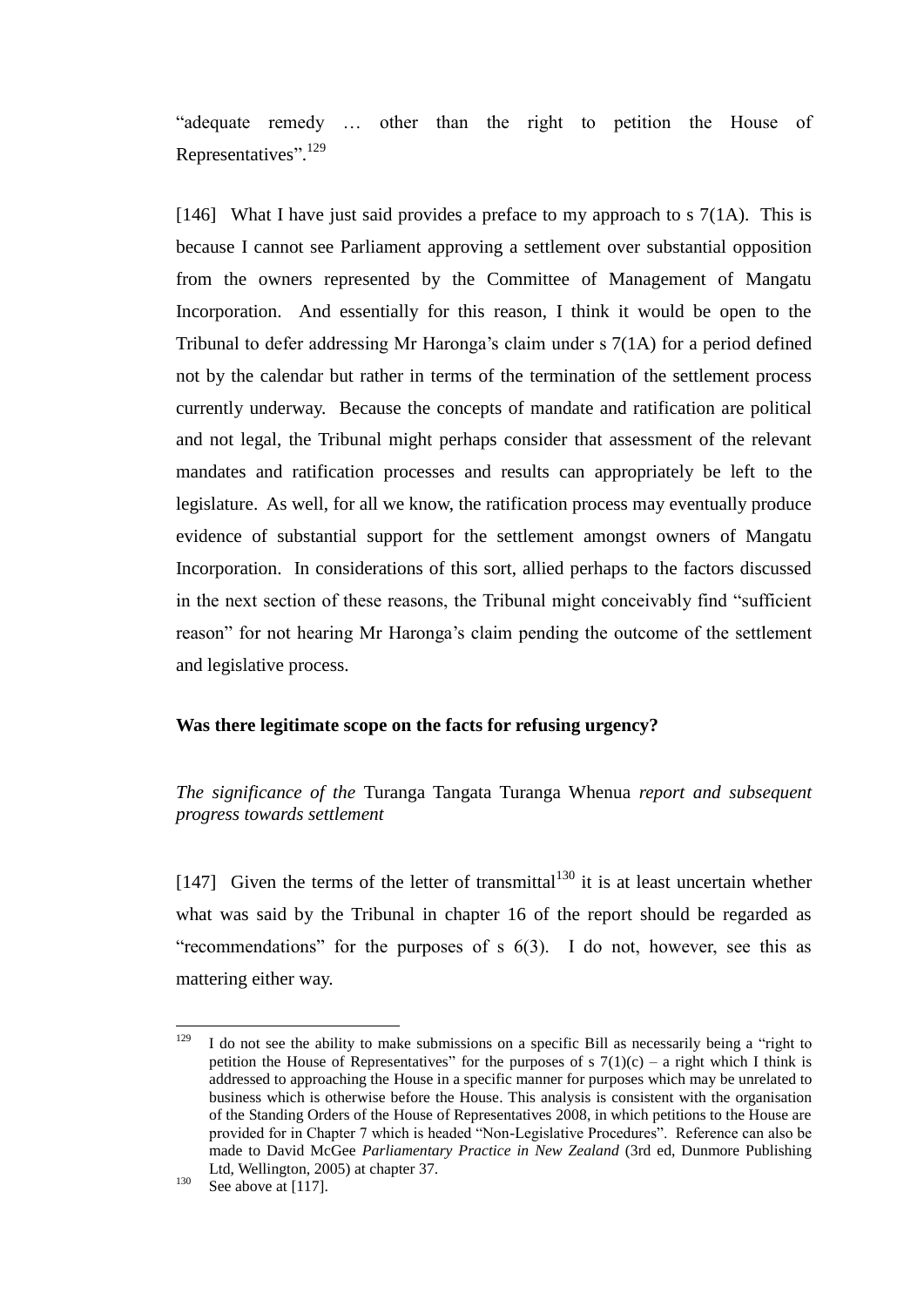[148] The Tribunal did not address directly whether it should make a binding recommendation for the return of the 1961 land to Mangatu Incorporation. The most likely (and obvious) reason for this is the fact that in the last statement of claim, the remedies identified did not specifically include resumption of the land by Mangatu Incorporation. In this context, I do not think that the Tribunal could be sensibly regarded as having concluded that it should not exercise its s 8HB(1)(a) jurisdiction in relation to the 1961 land. As well, I do not see the Tribunal's jurisdiction to make recommendations under s 8HB(1) as exhausted. It is, however, clear that a compulsory recommendation for return of the 1961 land was not in the minds of the Tribunal members when they came to envisage how a final settlement might be achieved. As earlier discussed, the Tribunal identified some considerations (for instance as to relativities) which might be reflected in such a final settlement and, importantly, gave advice as to the way in which negotiations might proceed. My impression, based on what the Tribunal said, is that it envisaged a scheme which is not entirely consistent with what is now proposed by Mr Haronga.

[149] It is clear that very substantial progress (for a while acquiesced in by Mr Haronga) has been made towards settlement in a way which, as far as I can tell, is broadly congruent with the advice/recommendations of the Tribunal.

# *The substantive merits of Mr Haronga's application in the context of the current settlement process*

[150] That it was Mangatu Incorporation which was wrongly deprived of the 1961 land gives Mr Haronga's claim apparent cogency. The more cogent the claim, the greater might be thought the justification for urgency. For this reason, I think it right to set out some factors which may be seen to detract from that apparent cogency.

(a) On the finding of the Tribunal, the 1881 Mangatu title determination, which provided the foundation for what became Mangatu Incorporation's title, prejudiced the interests of Ngariki Kaiputahi. There is thus potentially an upstream claim by Ngariki Kaiputahi in relation to the land.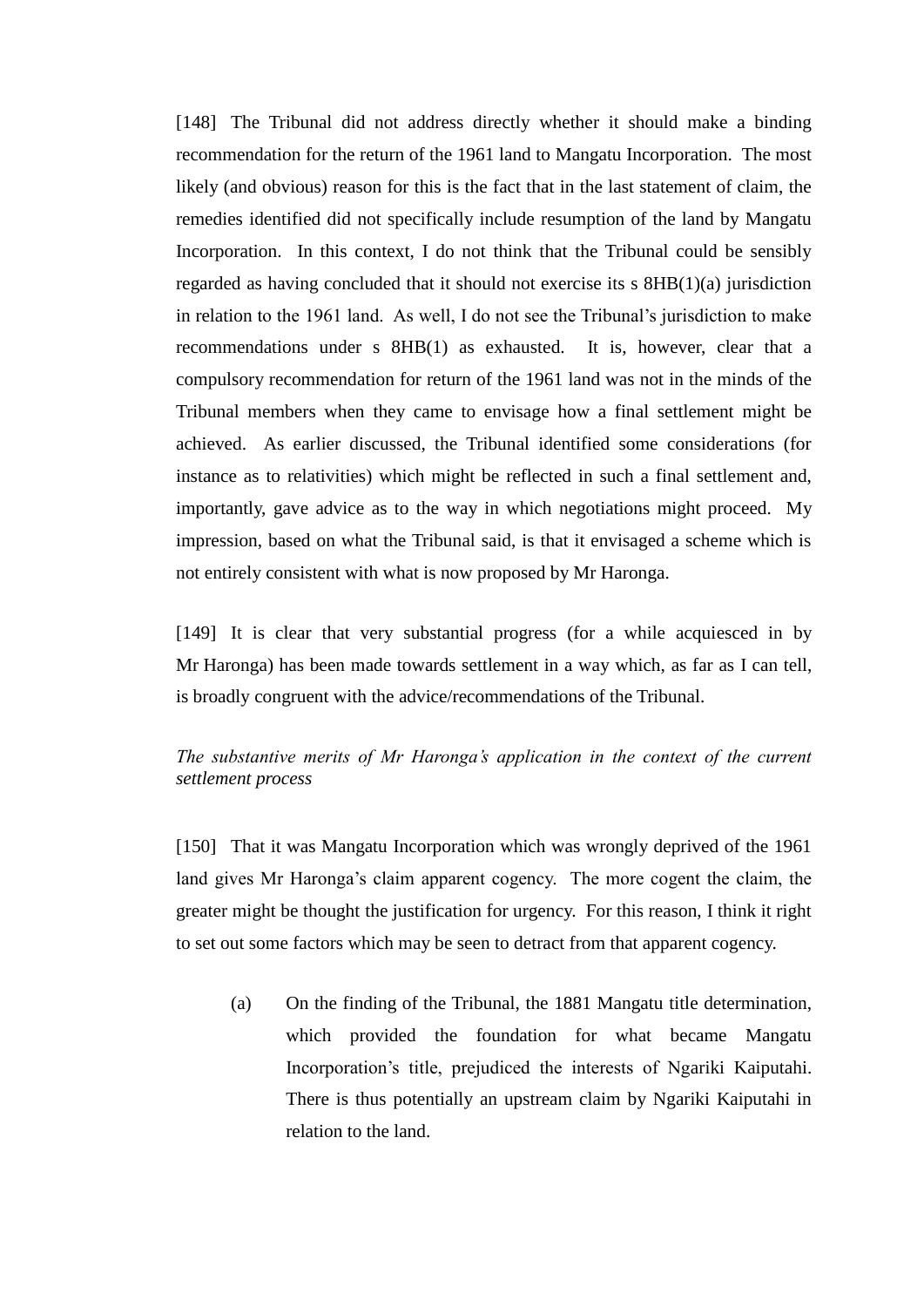- (b) It seems reasonably clear that the owners were paid a reasonable price for the 1961 land. This may be relevant in a context in which the total settlement pie is obviously limited and there are other claimants.
- (c) As Mr Bennion for Te Whakarau pointed out, the composition of Mangatu Incorporation is not the same now as it was in 1961. So, looking through Mangatu Incorporation to the owners and their underlying beneficial interests, it is not necessarily correct to treat the claim for resumption as being made on behalf of the entity which was dispossessed of the land.
- (d) Mr Bennion also noted that more generally, and in respects other than those identified in (a) and (c), the way in which the Native Land legislation and the Native Land Court operated means that the current shareholdings in Mangatu Incorporation do not necessarily accurately reflect customary ownership interests.
- (e) The claim for return of the 1961 land arguably cuts across what was proposed in chapter 16 of the Tribunal's *Turanga Tangata Turanga Whenua* report*.* And it undoubtedly cuts across the proposed settlement which has been negotiated by those whom the Tribunal may regard as properly mandated and which will then be the subject of a ratification process. On this aspect of the case I have the impression that Mr Haronga's approach to mandate might be regarded as unorthodox by those engaged in the Treaty settlement process.

# *The merits of the application for urgency*

[151] That Mr Haronga's claim will be lost assuming legislative endorsement of the proposed settlement provides a very strong basis for seeking urgency. But again there are, or at least may be, some countervailing considerations:

(a) Presumably Parliament will not legislatively endorse the scheme without substantial support from the Mangatu Incorporation owners.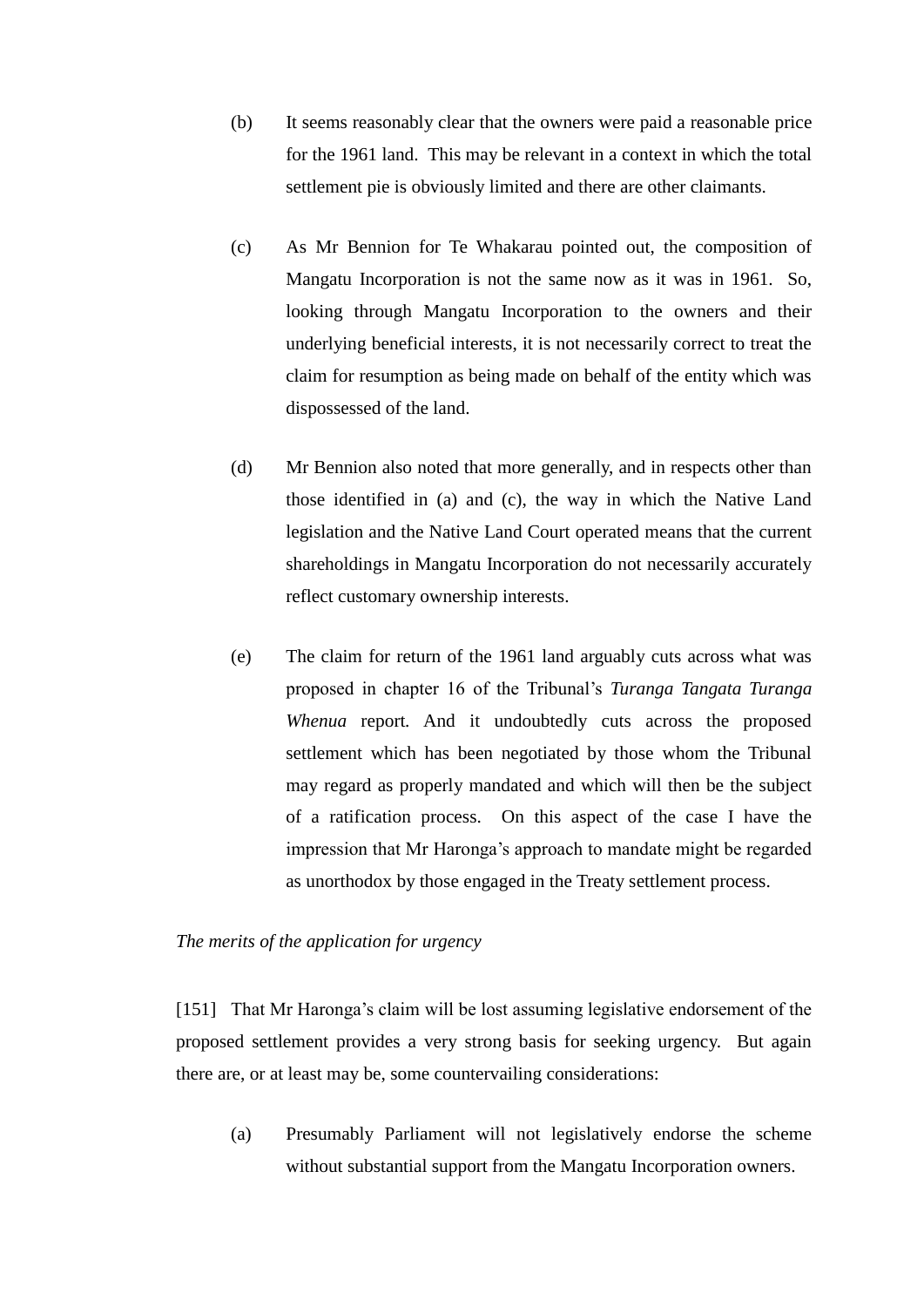- (b) As explained by Mr Bennion, granting an urgent hearing for Mr Haronga's claim will not be a cost-free process. There will be consequences for Te Whakarau in terms of the costs of the process and there will almost certainly be delays in securing legislative endorsement for, and thus implementing, the proposed settlement.
- (c) There may be different ways of analysing the procedural history I have referred to, in particular: the significance of the form of relief sought in the final statement of claim; the mandating of Te Whakarau; the time and commitment which has been put into the settlement process; what might, arguably, be seen as the late withdrawal by Mr Haronga from that settlement process; and deviations from the usual practice as to mandating.
- (d) If the view is taken that the application for resumption is unlikely to be successful, this too may be material as to whether urgency is appropriate.

### *An overall appreciation*

[152] I do not wish to be taken to suggest that the factors mentioned, whether individually or collectively, mean that Mr Haronga's claim for the return of the land should not succeed. Nor am I saying that it would be wrong to hear it urgently. Indeed, given the delays and costs of the review and appeal process – and of course with the benefit of hindsight – I think it would have been better to have heard the application, rather than to argue about whether it should be heard. As well, I can see how unsatisfactory the situation must seem to Mr Haronga. The Crown can logically maintain that the issue whether the 1961 land should be returned to Mangatu Incorporation is internal to Te Whakarau only on the basis of its preference for district-wide settlements. Although Mr Haronga wishes to challenge this preference (at least in relation to his claim), he cannot do so unless granted an urgent hearing. So it is understandable that he is frustrated with what has happened. But as I have tried to show, there are other interests which may be material to what should happen. My position is simply that the question whether Mr Haronga's claim should be heard